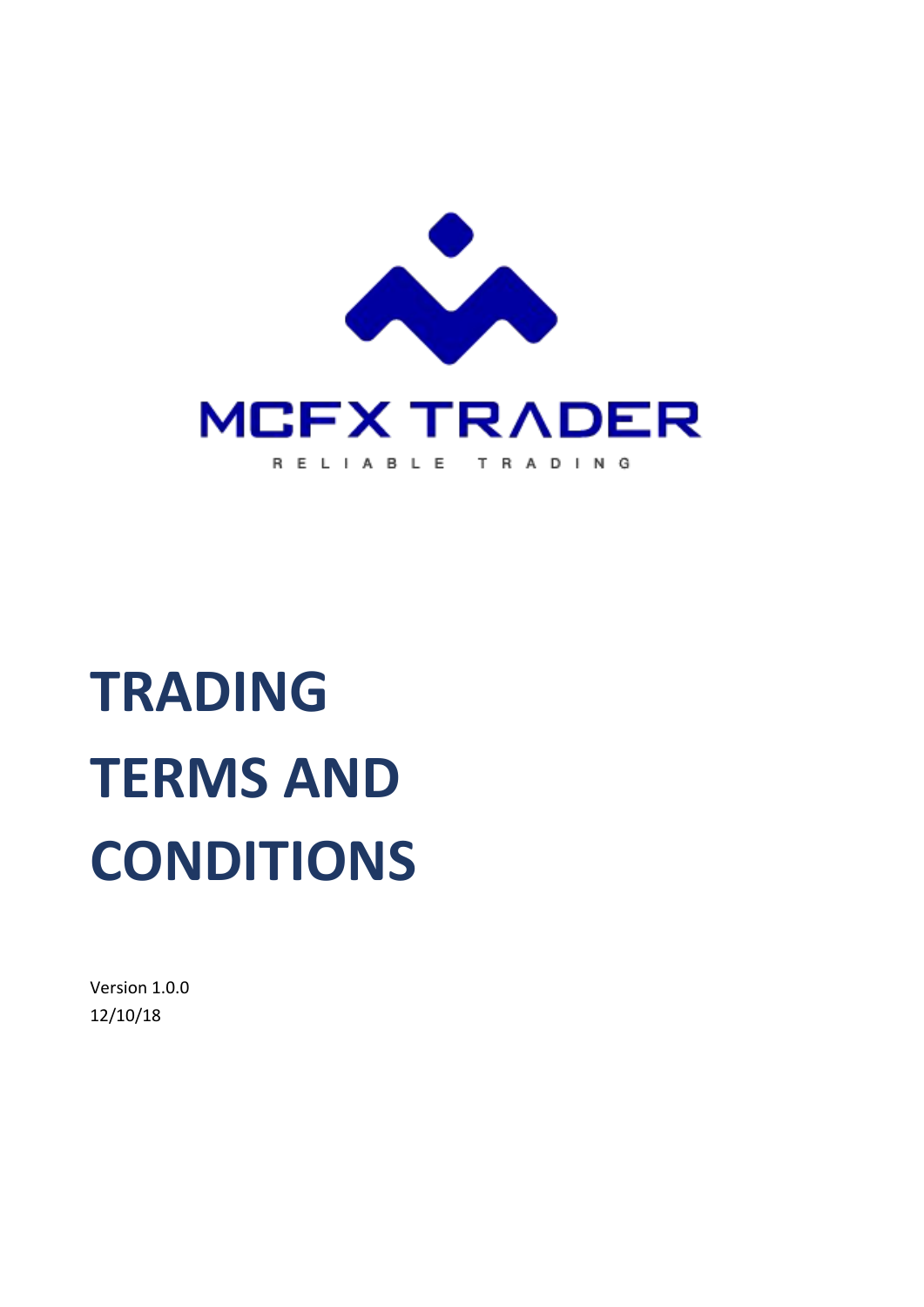

#### **TRADING TERMSAND CONDITIONS**

This information is preliminary information provided by us to you. Prior to applying for our services and start to trade with us, you should read carefully these Terms and Condition and all other documents on the Legal Documentation Section of our Website(www.mcfxtrader.com,this site is owned and operated by Magic Compass (Proprietary) Limited located inSuite 3, Global Village, Jivan's Complex, Mont Fleuri, Mahe, Seychelles) including without limitation the Company's Policies and make sure that you understand and agree with them. The aforesaid documents and these Term and Conditions set out the terms that will govern the provision of our services to you, subject to your acceptance by the Company as our Client and shall govern the relationship between us and additionally they shall also disclose any matters which we are obliged to disclose to you under the applicable legislations as a proprietary company.

Please note that the Terms and Conditions and the following documents, Client Categorization Policy, Conflicts of Interest Policy, Best Interests and Order Execution Policy, Leverage Policy, Risk Disclosure and Warning Notice, Privacy and Cookie Policy all together form the Agreement between us. These may be amended from time to time.

The following information or documents: Investor Compensation Fund, Complaints Procedure for Clients, Privacy Policy are subject to change with a 5 (five) business days' notice period. You are advised to frequently check the Company's website for any amendments.

In addition, you are well advised read in addition any other letters or notices that we will sent to you before or after you open a Client Trading Account with us.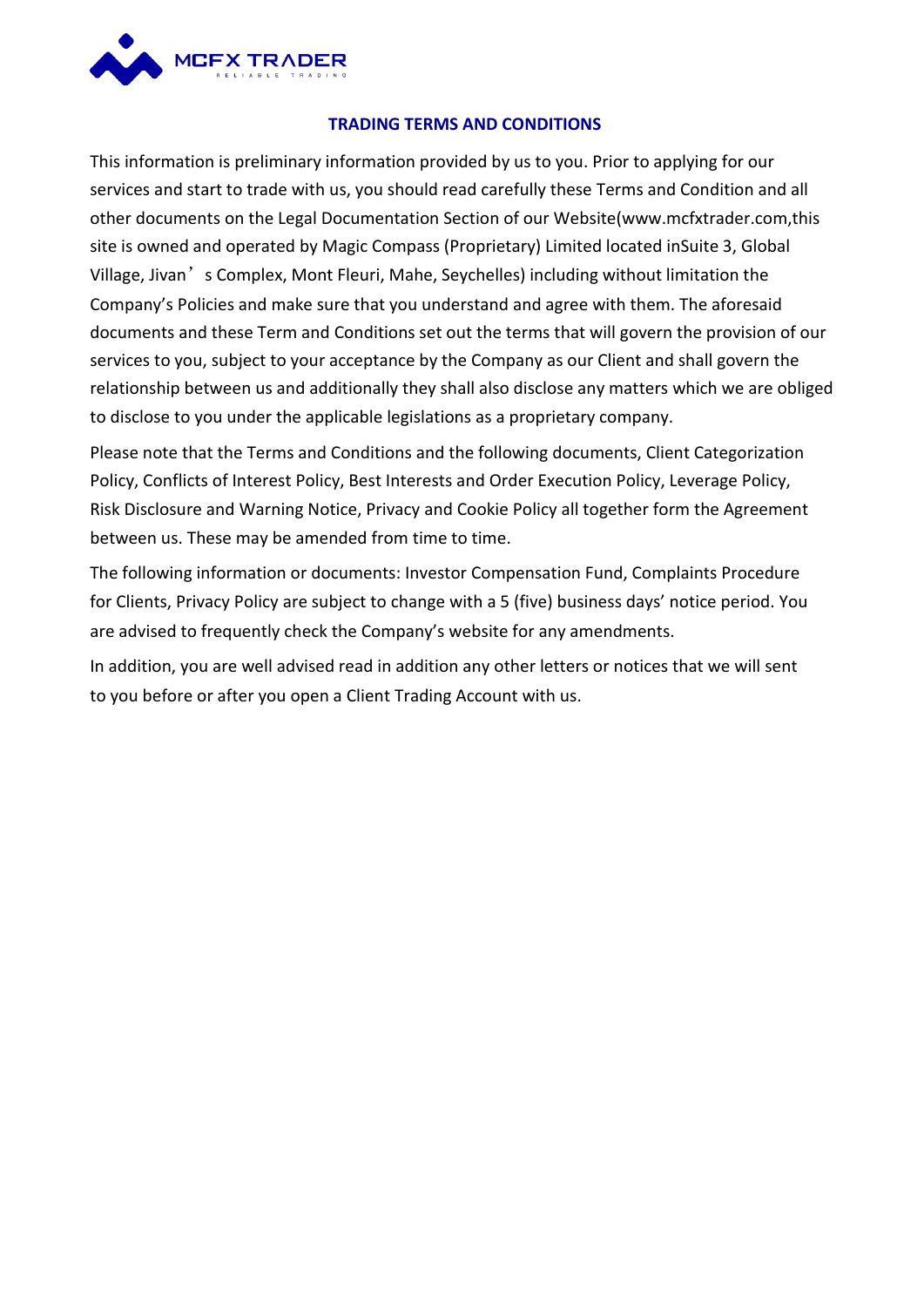

# 1. **Introduction**

1.1 Magic Compass (Proprietary) Limited (hereinafter, "The Company") is a Registrar Of proprietary company regulated by the Companies Registry of Seychells with Licence number Co.No.8424256-2. The Company is operates under the Law Seychells and it's subsequently amended from time to time (hereinafter the "Law") as well as relevant directives and circulars as subsequently issued and amended from time to time (the "Regulations").

### 2. **Scope and Application of Trading Terms and Conditions**

- 2.1 This Client Agreement (the "Agreement") is entered by and between Magic Compass (Proprietary) Limited (the "Company" or "we" or "us") on the one part and the Client (which may be a legal entity or a natural person) who has completed the Account Opening Application Form and has been accepted by the Company as a Client (the "Client" or "you" or "your") pursuant to the provisions on this agreement on the other part.
- 2.2 These Terms and Conditions and the following documents, as amended from time to time: "Client Categorization Policy", "Conflicts of Interest Policy", "Best Interest and Order Execution Policy" and "Risk Disclosure and Warnings Notice", "Investor Compensation Fund", "Complaints handling Policy", "Privacy Policy" and "Cookie Policy" (together, the "Agreement") set out the terms upon which the Company will offer Services to the Client. The Client should read all the above-mentioned documents which form the Agreement and any other letters or notices sent by the Company carefully as well as the various documents found on the Website such as "Investor Compensation Fund", "Complaints handling Policy", "Privacy Policy" and "Cookie Policy" and make sure that the Client understands and agrees with them prior to opening a trading account with the Company.
- 2.3 This Agreement in its entirety and its subsequent amendments shall govern the relationship between clients and the Company with regards to the provision of investment and ancillary services that the Company is authorised to provide. This Agreement and its subsequent amendments are non-negotiable and override and supersede any other agreements, arrangements, express or implied statements made to the Client by the Company or any of the Company's Introducer(s).
- 2.4 The Company with this Agreement aims to provide clients with information about the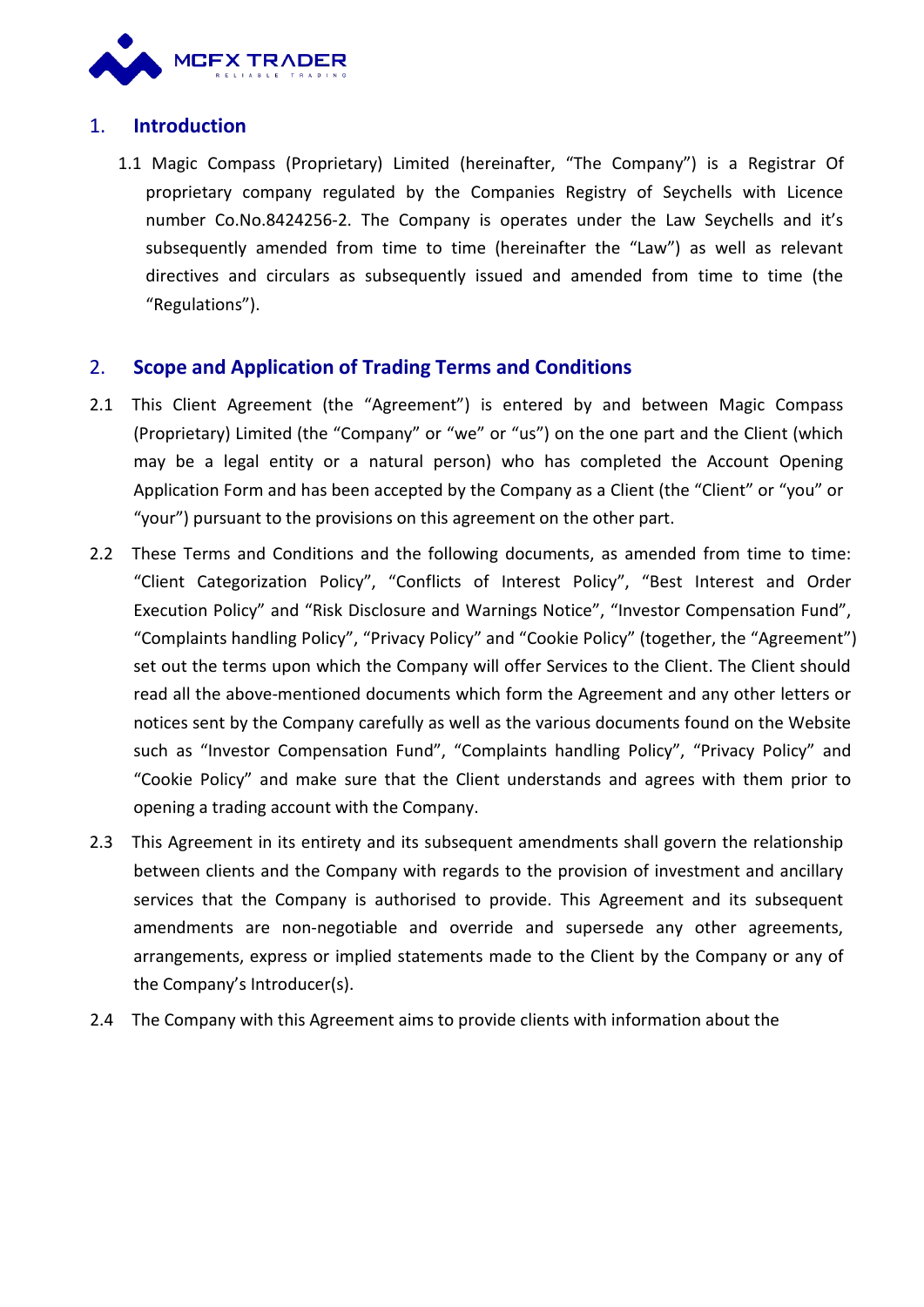

Company, its services and the risks associated when dealing with in Contract for Differences ("CFDs") and other derivative financial instruments, in afair and non-misleading basis in order to allow clients to make an informed prior to entering into a relationship with the Company.

2.5 The Agreement shall be binding to both Parties, the Company and the Client, upon accepting electronically and/or in written form the Company's Terms and Conditions and shall inure to the benefit of both Parties and their permitted successors and assignees.

# 3. **Application and Commencement**

- 3.1. After the Client fills in and submits the Account Opening Application Form together with all the required identification documentation required by the Company, the Company will send the Client a notice indicating whether s/he has been accepted as a Client of the Company. It is understood that the Company is not to be required (and may be unable under Applicable Regulations) to accept a person as its Client until all required documentation have been received by the Company, and properly completed by the Client. The Company reserves its authority to reject any prospective Client without any explanations. It is further agreed and understood that an administrative fee of up to €150 (Euro One Hundred Fifty) may apply, at Company's sole discretion, in regards to the Client's Account Verification and/or for due diligence purposes.
- 3.2. The Agreement shall take effect and commence upon the receipt by the Client of a notice sent by the Company informing the Client that he has been accepted as the Company's Client or that a Trading Account has been opened for the Client.
- 3.3 The Client understands that as part of the verification of the Client's information for the purposes of the opening of the Client's Trading Account the following measures are adopted by the Company:
	- a. In case the Client's identify has not been completed and the cumulative amount of deposited funds by the Client does not exceed €2,000, irrespective of the number of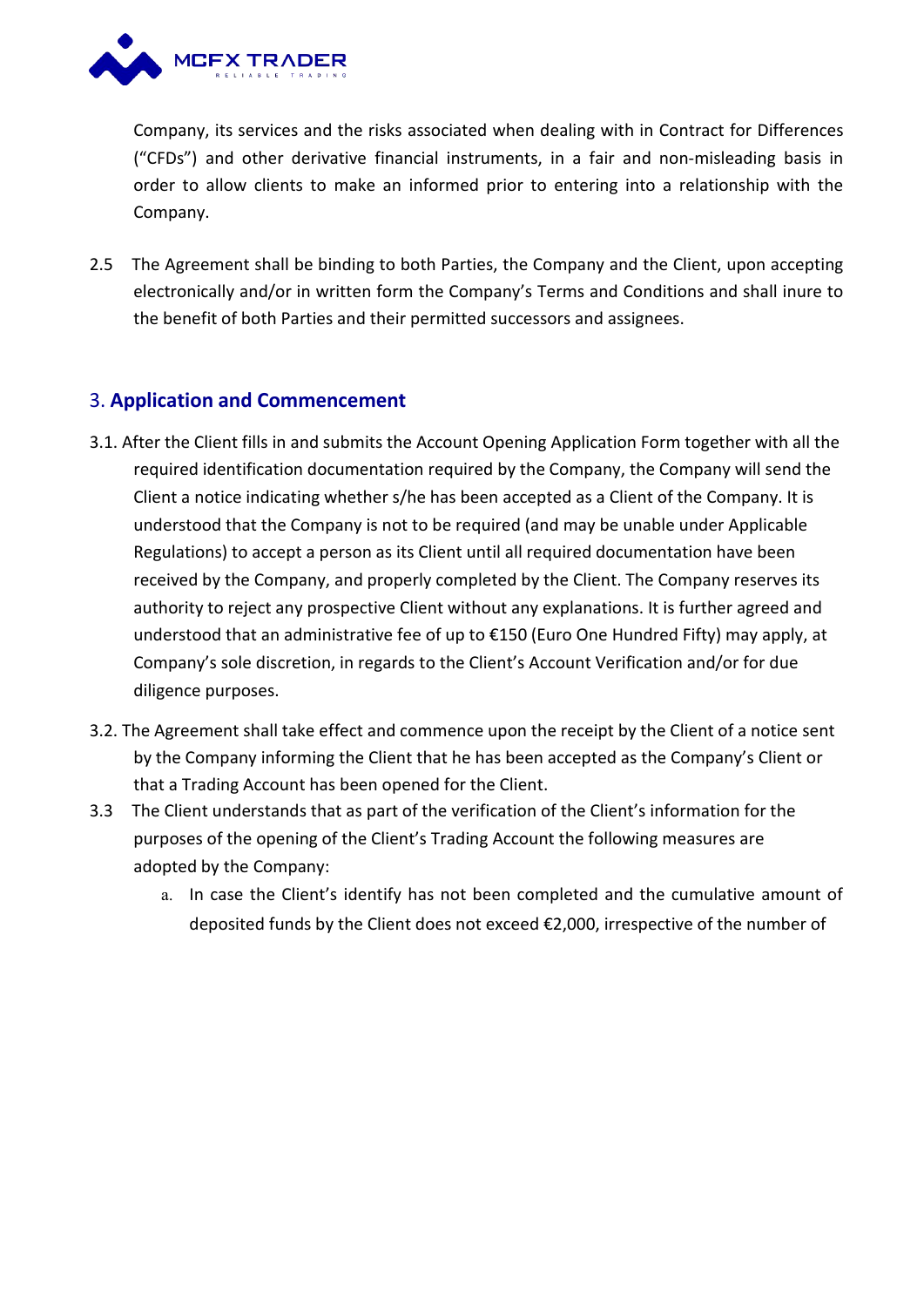

accounts the Client holds with the Company the Company will allow the Client to keep his Trading Account provided that s/he has provided the necessary information and/or documentation for the verification of hisidentity within a timeframe of 15 (fifteen) calendar days from initial contact with the Company. The Company reserves the right to request for additional enhanced due diligence and/or identification information for the purpose of verifying the Client's identify during the 15 (fifteen) days period.

- b. In case the Client has failed to provide the necessary information and/or documentation for his verification by the end of the 15 (fifteenth) calendar day from the initial contact with the Company, the Company shall terminate the relationship with the Client and shall return automatically all deposited funds to the Client, in the same source from which they originated. In addition, the Company will close any open positions in the Client's Trading Account, by the end of the 15 (fifteenth) calendar day from the initial contact with the company. The return of funds shall occur immediately, even if the request of the return has not been made by the Client. The returned funds(deposits) shall also include any profits the customer has gained during their transactions and exclude any losses incurred.
- c. In case the Company has reasonable suspicion that the Client is involved in money laundering or terrorist financing matters, the Company reserves the right to freeze and/or withheld the funds for the purpose reporting their suspicions.
- 3.4. The Client shall not use his Account for payment to third parties.
- 3.5. In order to open an account, the Client will need to fill out Company's application form and provide all required documents as described on the relevant forms for account opening:
	- For Natural Persons Individual Account Application and Joint Account Application
	- For Legal Entities Corporate Account Application
- 3.6 If the Client has opened more than one Client Account, the Company shall have the right to treat these Client Accounts as a single Client Account. The Company may at its sole discretion elect to transfer and use available Margin or other funds from one Client Account for the purposes of discharging Margin requirements or liabilities in one or more of the Client's other Client Accounts even if such transfer may result in the closure of open positions in any Client Account from which Margin or other funds are transferred and the Company shall not have any liability for any claim in respect of such action as described in this paragraph.

# 4. **Clients General Acknowledgement**

4.1 Clients acknowledge and accept that they have read, understood and accepted these Trading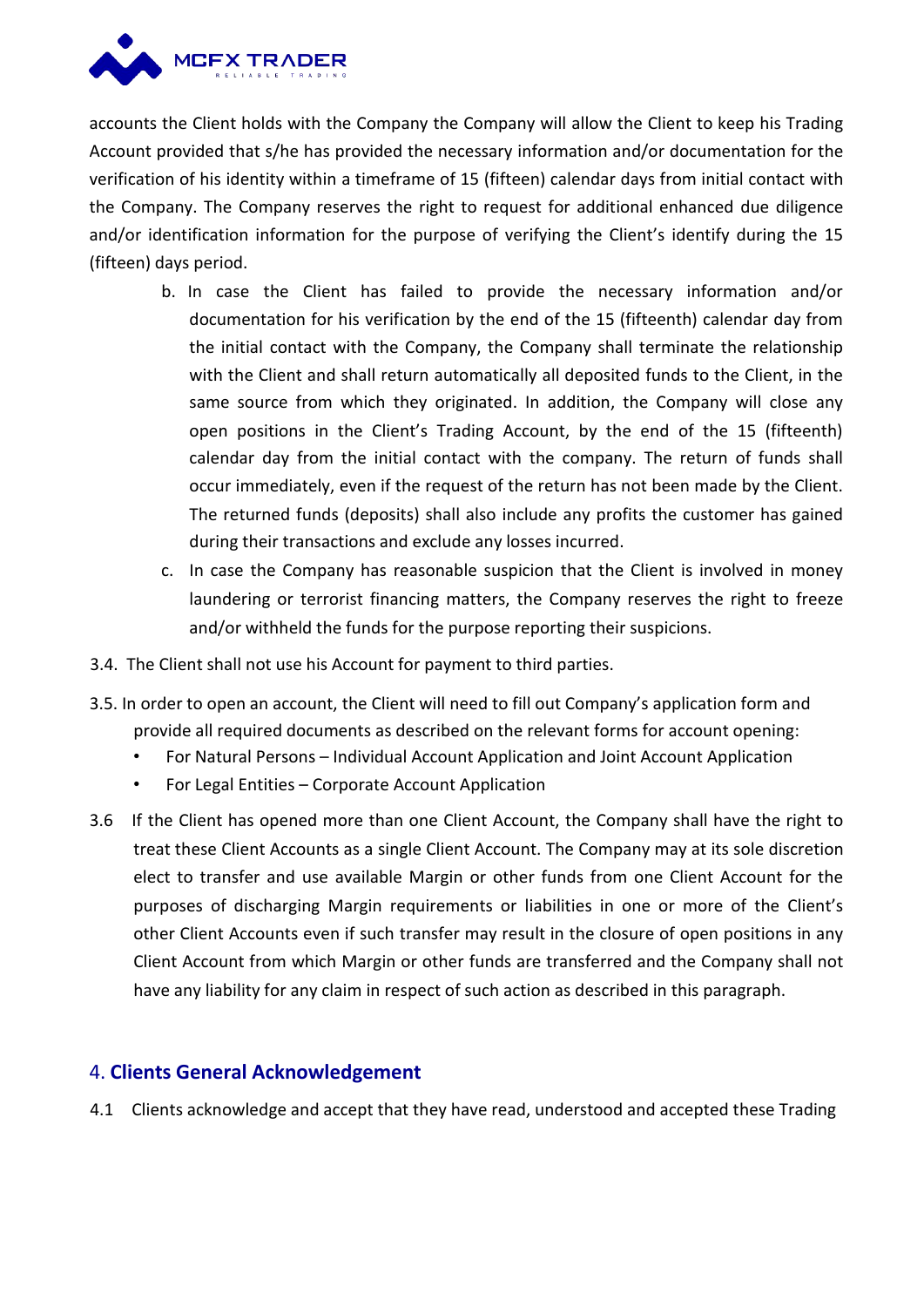

Terms and Conditions in their entirety and as amended from time to time.

- 4.2. Clients acknowledge and accept that the Company's official language is English and should always read and refer to the Company's main Website in particular under "Legal Documentation" for all information and disclosures about the Company's services and activities. Translation or information provided in languages other than English in the Company's Website is for marketing and information purposes only and is not binding nor have any legal effect whatsoever and the Company bears no responsibility or liability towards the correctness of the information therein.
- 4.3. Clients acknowledge, understand and accept that they have to properly complete the online account registration procedure (i.e. submit the Account Registration Form/KYC) together with the required identification documentation. The Company must be satisfied that all required documentation has been properly completed, submitted and received by the Company and all internal checks (e.g. Anti-money laundering checks and appropriateness and/or suitability tests where applicable) have been duly performed in a satisfactory manner. The Company reserves the right not to accept a Client as Company's Client (i.e. open Client's Account or accept funds from), if any of the required documentation is not provided. Finally, the Company reserves the right to apply and impose additional/enhanced due diligence requirements at any given when it deems it deems suitable and appropriate.

# 5. **Terms and Definitions**

| 5.1 In this Agreement the following terms words shall have the following meanings |
|-----------------------------------------------------------------------------------|
| and definitions in the singular or plural as appropriate:                         |

| <b>Access Codes</b>         | Means the credentials (i.e. login and password) provided to clients by  |
|-----------------------------|-------------------------------------------------------------------------|
|                             | the Company in order to have access on the Company's Trading            |
|                             | Platform, Company's Client Portal or Website (where applicable);        |
| <b>Access Data</b>          | Means the Client's access codes, any login code, password(s), Trading   |
|                             | Account Number(s) and any information required to place orders via      |
|                             | the Company's Trading Platform;                                         |
| <b>Account Registration</b> | Means the online application form that clients need to complete during  |
| Form/KYC                    | the online account registration procedure for opening a trading account |
|                             | with the Company via which clients are required to provide necessary    |
|                             | information in order to enable the Company to establish among others    |
|                             | the clients' identification, economic profile, investment knowledge and |
|                             | experience and clients' categorization in accordance with the           |
|                             | Regulations;                                                            |
| Agreement:                  | Means the Trading Terms and Conditions under which the Company          |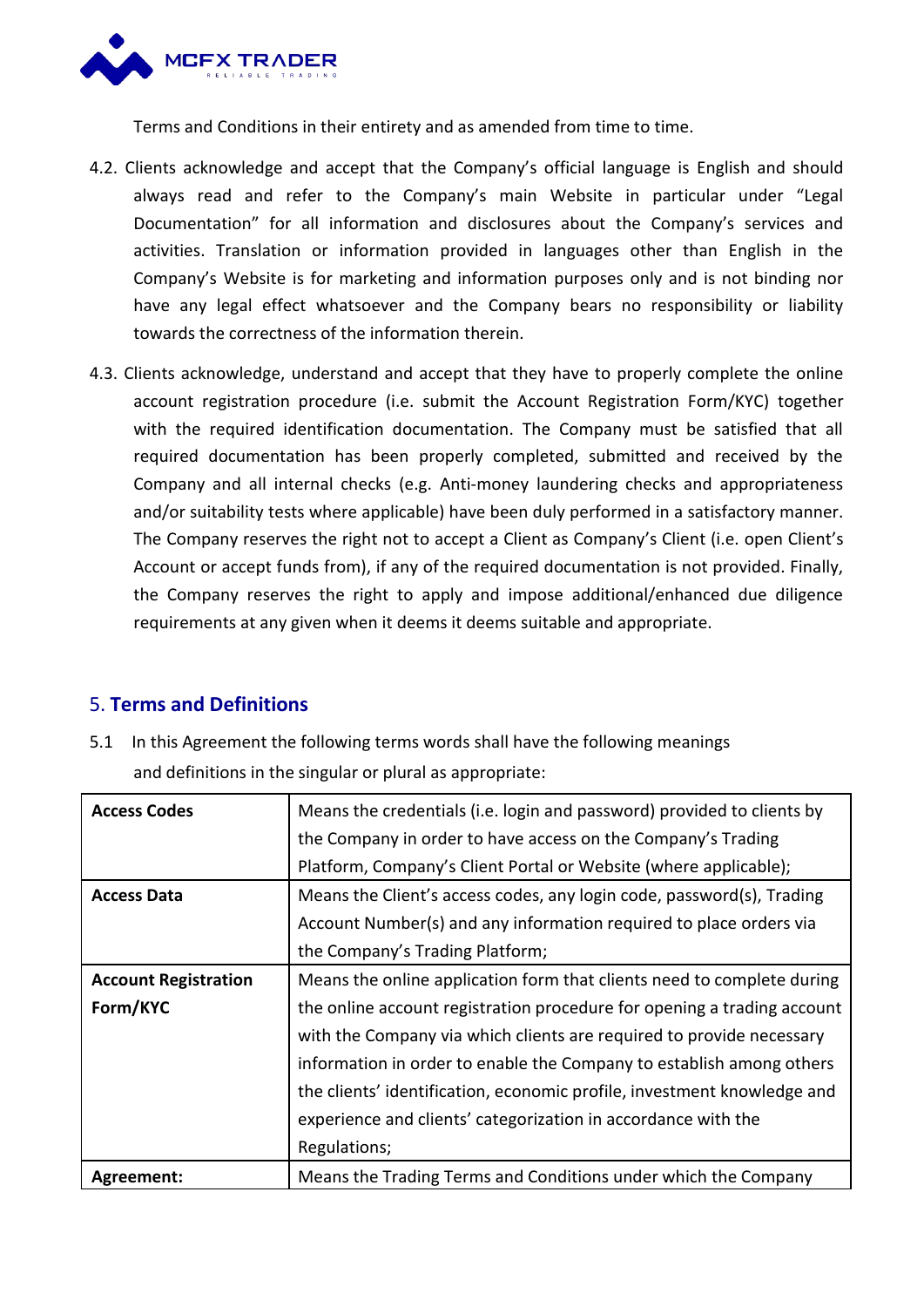

|                               | provides its investments and ancillary services to its Clients; which also |
|-------------------------------|----------------------------------------------------------------------------|
|                               | includes the following documents that constitute an integral part of the   |
|                               | Agreement: a) Terms and Conditions, b) Client Categorisation Policy, c)    |
|                               | Conflicts of Interest Policy, d) Best Interest and Order Execution Policy  |
|                               | e) Risk Disclosures and Warning Notice, f) Complaints Handling Policy g)   |
|                               | Investor Compensation Fund, h) Privacy Policy, i) Cookie Policy and j)     |
|                               | the Leverage Policy, found on the Company's Main Website and any of        |
|                               | their subsequent amendments. All of the above mentioned documents          |
|                               | including the Agreement are all publicly available on the Company's        |
|                               | Main Website;                                                              |
| <b>Applicable Regulations</b> | Means: a rules or any other rules of a relevant regulatory                 |
|                               | authority having powers over the Company; (b) the rules of the relevant    |
|                               | Market; (c) The Law which Provides for the Provision of Investment         |
|                               | Services, the Exercise of Investment Activities, the Operation of          |
|                               | Regulated Markets and Other Related Matters, as amended, (d) all           |
|                               | other applicable laws, rules and regulations as in force from time to      |
|                               | time in any jurisdiction;                                                  |
| <b>Ask Price</b>              | Means the price at which the Company is willing to sell a CFD or any       |
|                               | other derivative financial instrument;                                     |
| <b>Authorised Person</b>      | Means a person duly authorized under a power of attorney to act on         |
|                               | behalf of a Client including among others giving instructions to the       |
|                               | Company in relation to the client's trading account;                       |
| <b>Balance</b>                | Means shall mean the net of all realized profits and losses in the Client  |
|                               | Trading Account after the last Completed Transaction and                   |
|                               | depositing/withdrawal operation at any period of time.                     |
| <b>Base Currency</b>          | Means the first currency in the Currency Pair against which the Client     |
|                               | buys or sells the Quote Currency;                                          |
| <b>Bid Price</b>              | Means the price at which the Company is willing to buy a CFD or any        |
|                               | other derivative financial instrument;                                     |
| <b>Business Day</b>           |                                                                            |
|                               | Means a business day that financial markets are open, other than the       |
|                               | public holiday in the Seychelles that is announced on the Company's        |
|                               | website;                                                                   |
| <b>Client</b>                 | Means every person (natural or legal) to whom the Company provides         |
|                               | investment and/or ancillary services and who has completed the online      |
|                               | account registration procedure;                                            |
| <b>Client Account</b>         | Means any and all personalized accounts which a Client holds with the      |
|                               | Company for trading in CFDs, consisting of all Completed Transactions,     |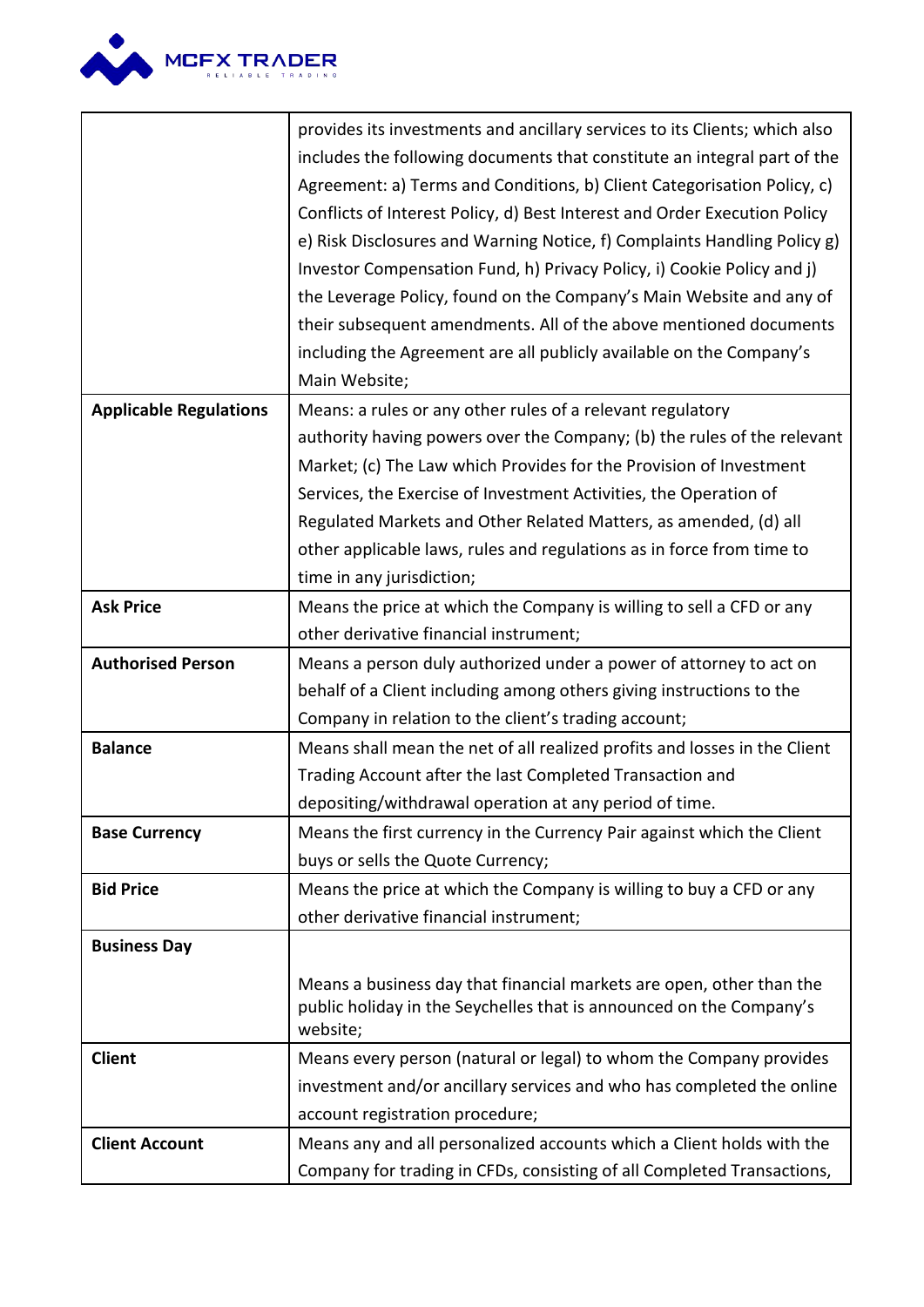

|                                                    | Open Positions and Orders in the Trading Platform, the Balance of the                                                                               |
|----------------------------------------------------|-----------------------------------------------------------------------------------------------------------------------------------------------------|
|                                                    | Client money and deposit/withdrawal transactions of the Client money                                                                                |
|                                                    | and which are governed by the Agreement;                                                                                                            |
| <b>Client Information</b>                          | Means any information or documentation that Clients provide and                                                                                     |
|                                                    | submit to the Company or otherwise obtained by the Company which is                                                                                 |
|                                                    | related to them, their Account(s) or the provision or use of the                                                                                    |
|                                                    | Company's services;                                                                                                                                 |
| <b>Client Money Rules</b>                          | The rules relating to Client money as set out by the Company's                                                                                      |
|                                                    | Regulator;                                                                                                                                          |
| <b>Client's Bank Account</b>                       | Means any and all accounts held in the name of the Client and/or the                                                                                |
|                                                    | name of the Company on behalf of the client with a bank or other credit                                                                             |
|                                                    | institution or any electronic payment provider or a credit card                                                                                     |
|                                                    | processor;                                                                                                                                          |
| <b>Closed Position</b>                             | Means the opposite of an Open Position.                                                                                                             |
| Company                                            | Magic Compass (Proprietary) Limited                                                                                                                 |
| <b>Company's Contact</b>                           | Email: info@magiccompass.co.nz<br>Address: Suite 3, Global Village, Jivan's Complex, Mont Fleuri, Mahe,                                             |
| <b>Details</b>                                     | Seychelles                                                                                                                                          |
| <b>Company's Main</b><br><b>Website or Website</b> | any other website that may be used by the Company from time to time, if<br>the term Website is used depending on the context it might refer to this |
|                                                    | definition;                                                                                                                                         |
| <b>Completed Transaction</b>                       | Means two counter positions/transactions of the same size in different                                                                              |
|                                                    | directions (i.e. opening a position and closing the position) buying then                                                                           |
|                                                    | selling or selling and then buying; in a Financial Instrument shall mean                                                                            |
|                                                    | two counter deals of the same size (opening a position and closing a                                                                                |
|                                                    | position): buy then sell and vice versa.                                                                                                            |
| <b>Contract for Differences</b>                    | ("CFD") shall Mmeans a contract, which is a contract for differences by                                                                             |
| or CFD(s)                                          | reference to variations in the price of an Underlying Asset. A CFD is a                                                                             |
|                                                    | Financial Instrument.                                                                                                                               |
| <b>Contract Specifications</b>                     | Means trading information and details (including without limitation                                                                                 |
|                                                    | such information and details such as Spread, Lot Size, Margin                                                                                       |
|                                                    | Requirements, Swaps etc.) for each type of Financial Instrument offered                                                                             |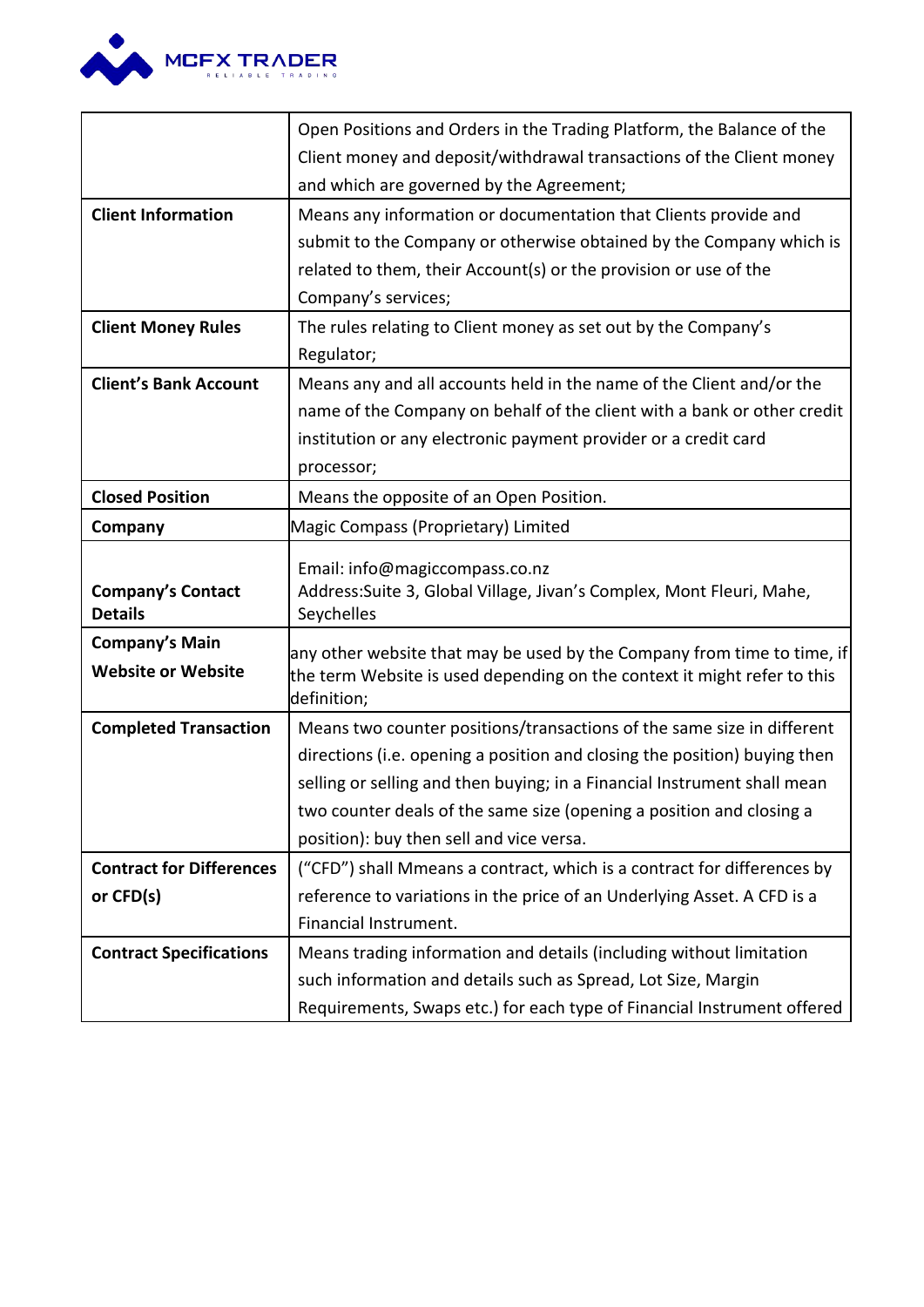

|                                | by the Company as determined and as updated on the Company's                 |
|--------------------------------|------------------------------------------------------------------------------|
|                                | Trading Platform and as placed for indicative purposes only on the           |
|                                | Company's Website, in the event of Conflict between the two the              |
|                                | version of the Trading Platform shall always prevail;                        |
| <b>Currency of the Trading</b> | Means the currency that Clients choose when opening a Trading                |
| <b>Account</b>                 | Account or converted into at clients' choice (provided the Company in        |
|                                | its sole and absolute discretion elects to grant to the Client such a right) |
|                                | after the opening of the Trading Account;                                    |
| <b>Currency Pair</b>           | Means the object of a Transaction based on the change in the value of        |
|                                | one currency against the other;                                              |
| <b>Durable Medium</b>          | Means any instrument which enables the client to store information           |
|                                | addressed personally to him in a way accessible for future reference for     |
|                                | a period of time adequate for purposes of the information and which          |
|                                | allows the unchanged reproduction of the information stored;                 |
| <b>Electronic Systems</b>      | Means any electronic facility offered by the Company (e.g MetaTrader         |
|                                | Platforms, web- based platforms, mobile platforms, etc.) including any       |
|                                | hardware, software and/or communications link; The term Electronic           |
|                                | Systems depending to the context may include the Client Portal;              |
| <b>Eligible Counterparty</b>   | Means an "Eligible Counterparty" as defined in the Client                    |
|                                | Categorisation Policy.                                                       |
| <b>Equity</b>                  | Means the aggregate of (i) the Balance; and (ii) unrealized profit or loss   |
|                                | on open positions (after deduction of any Charges and the application        |
|                                | of any Spread on closing of a position) - which can be expressed as          |
|                                | follows: Balance +- Open Positions - Spread - Charges;                       |
| <b>Event of Default</b>        | Means any event described in Paragraph 29 and this includes without          |
|                                | limitation any other similar circumstance and event described in this        |
|                                | Agreement that might have the same or similar effect;                        |
| <b>Expert Advisor</b>          | Means a mechanical online trading system designed to automate                |
|                                | trading activities on an electronic trading platform such as the             |
|                                | Company's Trading Platform. It can be programmed to alert the Client         |
|                                | of a trading opportunity and can also trade his Client Trading Account       |
|                                | automatically managing all aspects of trading operations from sending        |
|                                | orders directly to the Trading Platform to automatically adjusting stop      |
|                                | loss, trailing stops and take profit levels.                                 |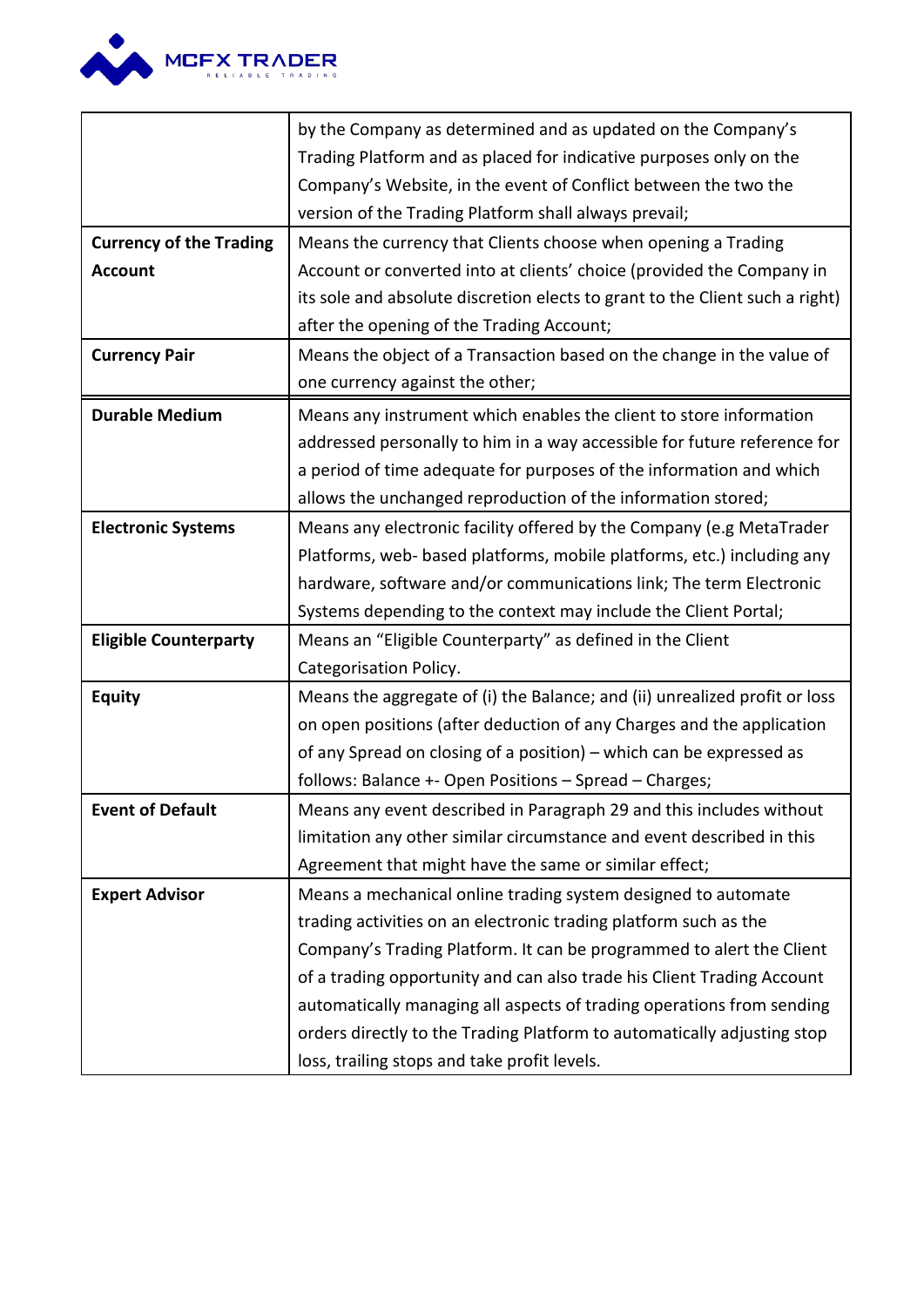

| <b>Financial Instruments</b> | Means the Underlying Financial Instruments offered by the Company          |
|------------------------------|----------------------------------------------------------------------------|
|                              | that are traded through CFDs.                                              |
| <b>Floating Profit/Loss</b>  | Means current profit/loss on Open Positions in Financial Instrument(s)     |
|                              | calculated at the current Quotes (added any commissions or fees if         |
|                              | applicable).                                                               |
| <b>Free Margin</b>           | Means the amount of funds available in the Clients' Trading Account        |
|                              | that can be used to open or maintain a position and is calculated as       |
|                              | Equity - Necessary Margin;                                                 |
| <b>Initial Margin</b>        | For Financial Instruments trading shall mean the necessary margin          |
|                              | required by the Company to open a position.                                |
| <b>Introducer</b>            | Shall have the meaning as set in paragraph 22 of the Client Agreement.     |
| <b>Margin</b>                | Means the necessary guarantee funds required to open or maintain           |
|                              | Open Positions in a Financial Instruments Transaction.                     |
| <b>Margin Call</b>           | Mean the situation when the Company informs the Client to deposit          |
|                              | additional Margin when the Client does not have enough Margin to           |
|                              | open or maintain open positions.                                           |
| <b>Margin Level</b>          | Means for Financial Instruments trading, the percentage of Equity to       |
|                              | Necessary Margin ratio. It is calculated as: Margin Level = (Equity/       |
|                              | Necessary Margin) x 100%.                                                  |
| <b>Multilateral Trading</b>  | Means a multilateral system operated by an IF or market operator,          |
| <b>Facility (MTF)</b>        | which brings together or facilitates the bringing together of multiple     |
|                              | third-party buying and selling interests in financial instruments - in the |
|                              | system and in accordance with its non-discretionary rules - in a way       |
|                              | that results in a contract;                                                |
| <b>Open Position</b>         | Means any open position which has not been closed. In relation to          |
|                              | Financial Instruments trading this may be a Long Position or a Short       |
|                              | Position which is not a Completed Transaction.                             |
| Order                        | Means any instruction from Clients to the Company to open or close a       |
|                              | position on the Company's Trading Platform;                                |
| <b>Parties</b>               | Means the parties to this Agreement (i.e. Company and Client);             |
| <b>Pip Hunting</b>           | Means the situation when the Client opens a position and closes it in a    |
|                              | very short time (once there is a profit of one pip)                        |
| <b>Politically Exposed</b>   | Means:                                                                     |
| <b>Persons</b>               | A. Natural persons who are or have been entrusted with prominent           |
|                              | public functions, which means: heads of State, heads of government,        |
|                              | ministers and deputy or assistant ministers; members of parliaments;       |
|                              | members of supreme courts, of constitutional courts or of other            |
|                              | high-level judicial bodies whose decisions are not subject to further      |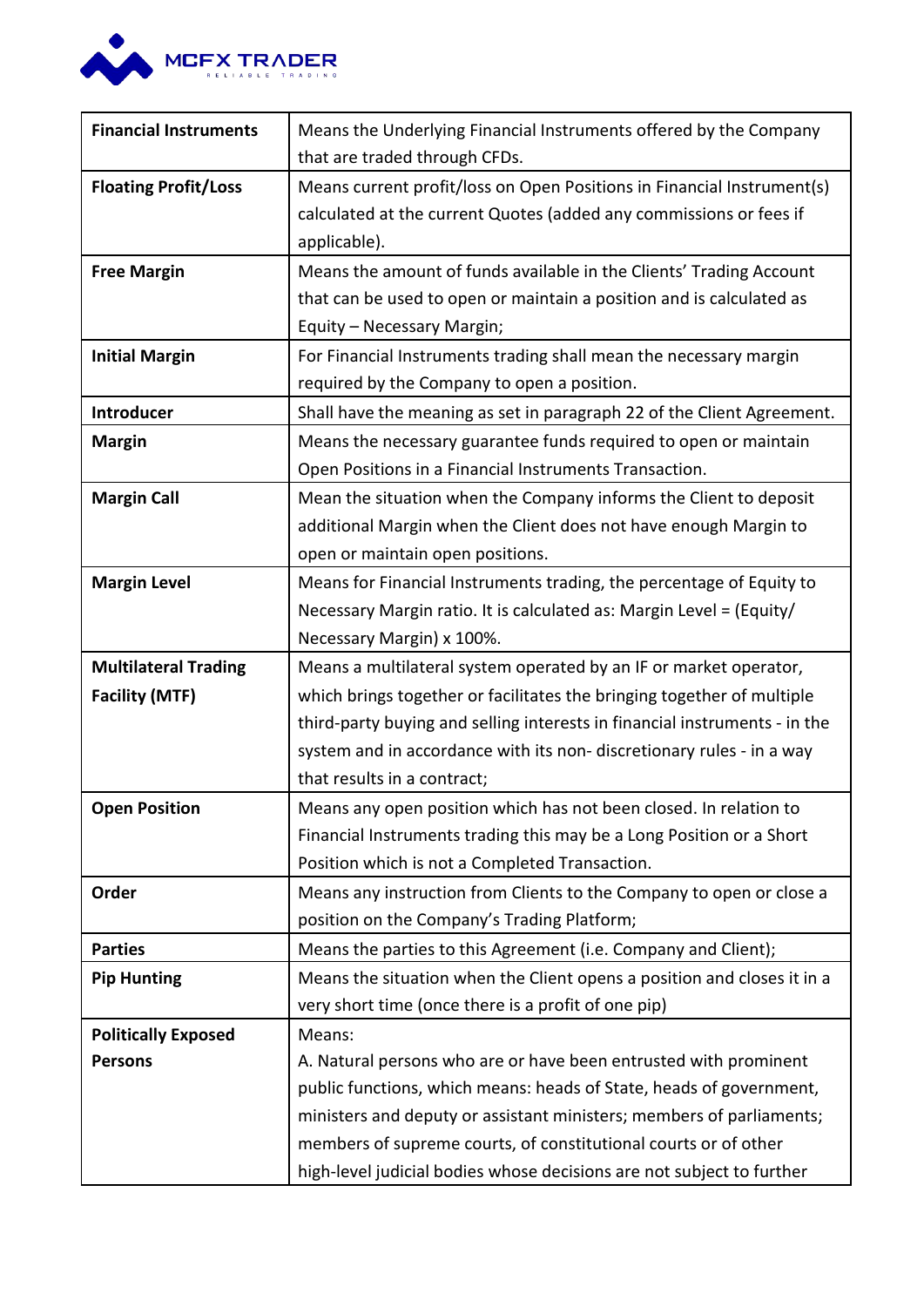

|                            | appeal, except in exceptional circumstances; members of courts of          |  |
|----------------------------|----------------------------------------------------------------------------|--|
|                            | auditors or of the boards of central banks; ambassadors, chargés           |  |
|                            | d'affaires and high-ranking officers in the armed forces; members of the   |  |
|                            | administrative, management or supervisory bodies of State-owned            |  |
|                            | enterprises. None of the categories set out in the above shall be          |  |
|                            | understood as covering middle ranking or more junior officials.            |  |
|                            | Furthermore, where a person has ceased to be entrusted with a              |  |
|                            | prominent public function within the meaning of the above definition       |  |
|                            | for a period of at least one year in any country, such persons shall not   |  |
|                            | fall under this category.                                                  |  |
|                            | B. The immediate family members of such persons as defined above           |  |
|                            | under A), such as: the spouse; any partner considered by national law      |  |
|                            | as equivalent to the spouse; their children and their spouses or           |  |
|                            | partners; and the parents.                                                 |  |
|                            | C. Persons known to be close associates of such persons as defined         |  |
|                            | above under A), such as: any natural person who is known to have joint     |  |
|                            | beneficial ownership of legal entities or legal arrangements, or any       |  |
|                            | other close business relations, with a person referred to in definition A; |  |
|                            | any natural person who has sole beneficial ownership of a legal entity     |  |
|                            | or legal arrangement which is known to have been set up for the            |  |
|                            | benefit of the person referred to in definition A.                         |  |
| <b>Power of Attorney</b>   | Means the power to authorise a third party to act on behalf of the         |  |
|                            | Client in all business relationships/activities with the Company           |  |
| <b>Professional Client</b> | Means a "Professional Client" as defined in the Client Categorisation      |  |
|                            | Policy                                                                     |  |
| Quote                      | Means the information of the currency price for a specific Financial       |  |
|                            | Instrument, in the form of the Bid and Ask prices;                         |  |
| <b>Quote Currency</b>      | Means the second currency in the currency pair;                            |  |
| Regulator                  | Means the FSPR;                                                            |  |
| <b>Retail Client</b>       | Means a client who is neither a Professional Client nor an Eligible        |  |
|                            | Counterparty as defined in the Client Categorisation Policy;               |  |
| Rollover                   | Rolling a position on expired contract to the following day and/or to the  |  |
|                            | new contract.                                                              |  |
| <b>Scalping</b>            | (do not apply for Professional Clients account types) means the            |  |
|                            | situation where the Client opens profitable positions at the same time     |  |
|                            | and closes them for less than two minutes and/or buying at Bid price       |  |
|                            | and selling at Ask price, so as to gain the Bid/Ask difference.            |  |
| <b>Segregated Account</b>  | Means a Client Bank Account as defined by and held in accordance with      |  |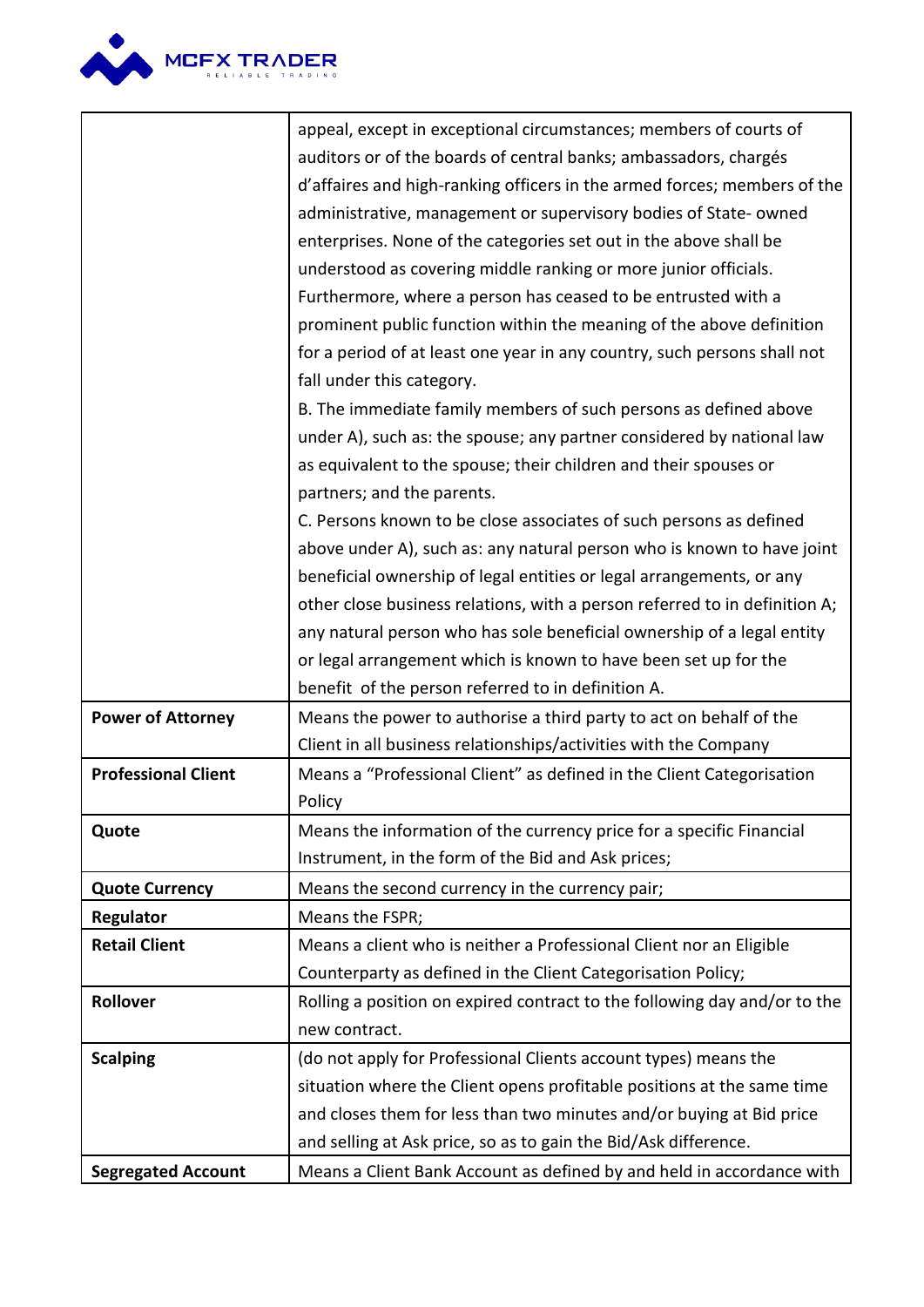

|                            | the Applicable Regulations;                                                   |
|----------------------------|-------------------------------------------------------------------------------|
| <b>Services</b>            | The services provided by us under this Customer Agreement as                  |
|                            | specified in Paragraph 6                                                      |
| Slippage                   | Means the difference between the expected price of a Transaction in a         |
|                            | Financial Instruments, and the price the Transaction is actually              |
|                            | executed at. At the time that an Order is presented for execution, the        |
|                            | specific price requested by the Client may not be available; therefore,       |
|                            | the Order will be executed close to or a number of pips away from the         |
|                            | Client's requested price. If the execution price is better than the price     |
|                            | requested by the Client, this is referred to as positive slippage. If the     |
|                            | executed price is worse than the price requested by the Client, this is       |
|                            | referred to as negative slippage. Slippage often occurs during periods of     |
|                            | higher volatility (for example due to due to news events) making an           |
|                            | Order at a specific price impossible to execute, when market orders are       |
|                            | used, and also when large Orders are executed when there may not be           |
|                            | enough interest at the desired price level to maintain the expected           |
|                            | price of trade.                                                               |
| <b>Spread</b>              | Means the difference between the Ask and the Bid price;                       |
| STP/ECN                    | Means electronic communication network trading type which the                 |
|                            | company will act as an agent to the client Orders and not as principal.       |
| <b>Swap or Swap Rate</b>   | Means a charge by the Company for the interest cost and associated            |
|                            | costs incurred in relation to the overnight rollover of an open position;     |
| <b>Trade Confirmation</b>  | Means a notification/message from the Company to its Clients                  |
|                            | confirming the transmission and/or execution of Clients' Order.               |
| <b>Trading Platform or</b> | Means any program and software used by the Company in order to                |
| Platform                   | enable its Clients to place/modify/delete/execute orders, obtain price        |
|                            | information and markets related news in real time, make technical             |
|                            | analysis on the markets, receive notices from the Company and keep            |
|                            | record of Transactions;                                                       |
| <b>Trailing Stop</b>       | Means in Financial Instruments, a stop-loss order set at a percentage         |
|                            | level below the market price - for a long position. The trailing stop price   |
|                            | is adjusted as the price fluctuates. A sell trailing stop order sets the stop |
|                            | price at a fixed amount below the market price with an attached               |
|                            | "trailing" amount. As the market price rises, the stop price rises by the     |
|                            | trail amount, but if the pair price falls, the stop loss price doesn't        |
|                            | change, and a market order is submitted when the stop price is hit.           |
| <b>Transaction</b>         | Means any type of transaction undertaken by the Client or on behalf of        |
|                            | the Client in the Client's account such deposits, withdrawals, orders for     |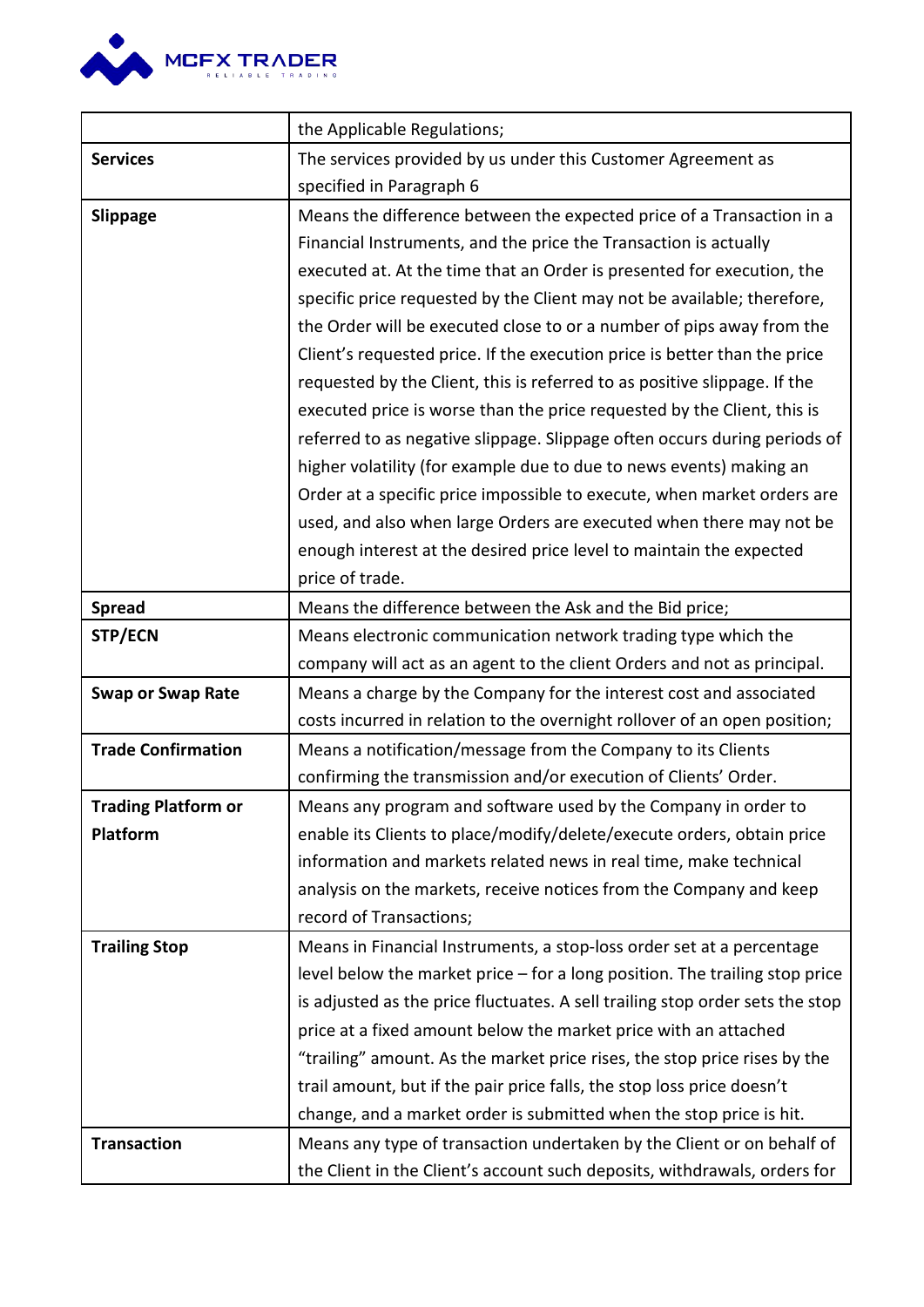

the purchase and sale of Financial Instruments etc.; **Underlying Asset** Means the Underlying Financial Instrument (e.g. commodity, currency, index and precious metals) on which derivative's price is based;

- 5.2 The headings of the paragraphs of this Agreement are inserted for convenience only and shall not be deemed to constitute part of this Agreement or to affect the construction thereof.
- 5.3 Words importing the singular shall import the plural and vice versa. Words importing the masculine shall import the feminine and vice versa. Words denoting persons include corporations, partnerships, other unincorporated bodies and allother legal entities and vice versa.
- 5.4 Any reference to any act or regulation or Law shall be that act or regulation or Law as amended, modified, supplemented, consolidated, re-enacted or replaced from time to time, all guidance noted, directives, statutory instruments, regulations or orders made pursuant to such and any statutory provision of which that statutory provision is a re-enactment, replacement or modification.

# 6. **Provision of Services**

- 6.1. Provided that the Company has accepted a Client as Company's Client, the Investment Services to be offered and provided to the Client are:
	- a. Reception and transmission of orders in relation to one or more financial instruments;
	- b. Execution of orders on behalf of clients
	- c. Dealing on Own Account and
	- d. Portfolio Management.
- 6.2 The Company offer and provide the following Ancillary Services:
	- a. Safekeeping and administration of financial instruments, including custodianship and related services;
	- b. Granting credits or loans to one or more financial instruments, where the firm granting the credit or loan is involved in the transaction;
	- c. Foreign exchange services where these are connected to the provision of the investment services and
	- d. Investment research and financial analysis or other forms of general recommendation relating to transactions in financial instruments.

6.3 The Underlying Asset of the Financial Instruments offered by the Company is not physically delivered to Clients but rather the Profit or Loss in the Currency of the Client's Trading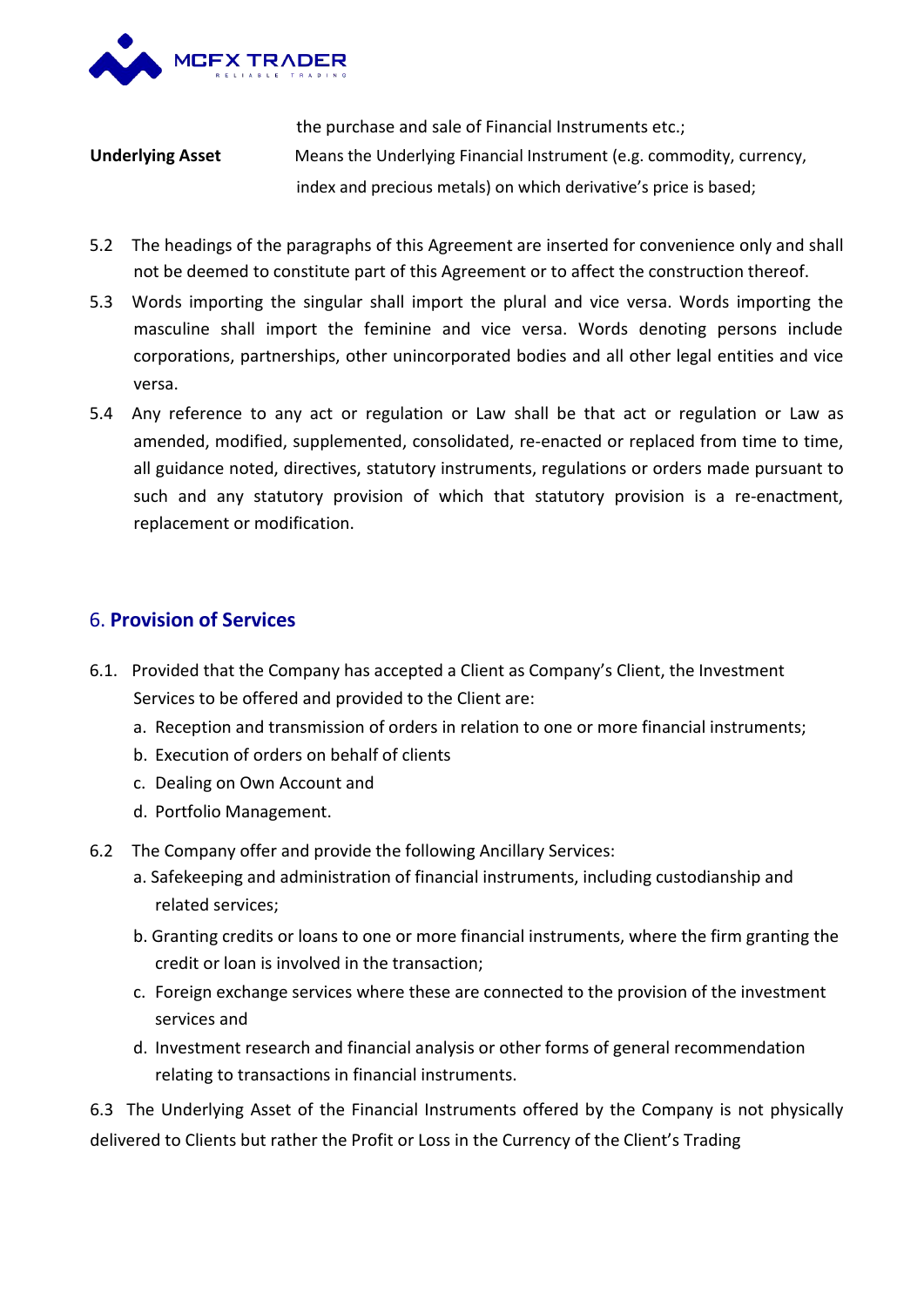

Account is deposited in/withdrawn from Client's Trading Account once the order has been executed.

- 6.4 The Company's services do not include and authorise the provision of investment advice. Consequently, The Company will not advise the Client about the merits of a particular Order or give him any form of investment advice and the Client acknowledges that the Services do not include the provision of investment advice in Financial Instruments or the Underlying Markets or Assets. The Client alone will decide how to handle his Client Trading Account and place Orders and take relevant decisions based on his own judgement.
- 6.5 The Company will not provide the Client with any legal, tax or other advice relating to any Transaction. The Client should seek independent advice before entering into a Transaction and hereby confirms that he/she will not hold the Company liable in relation to the Client's decisions.
- 6.6 The Company may, from time to time and at its discretion, provide the Client (or in newsletters which it may post on its Website or provide to subscribers via its Website or otherwise) with information, news, market commentary or other information but not as part of its Services to the Client. Where it does so:
	- a. The Company will not be responsible for such information.
	- b. The Company gives no representation, warranty or guarantee as to the accuracy, correctness or completeness of such information or as to the tax or legal consequences of
	- any related Transaction.<br>c. This information is provided solely to enable the Client to make his own investment decisions and does not amount to investment advice or unsolicited financial promotions to the Client.
	- d. If the document contains a restriction on the person or category of persons to whom that document is intended or to whom it is distributed, the Client agrees that he will not pass it on to any such person or category of persons restricted to receive such information.
	- e.
	- f. The Client accepts that prior to dispatch, the Company may have acted upon it itself to made use of the information on which it is based. The Company does not make representations as to the time of receipt by the Client and cannot guarantee that he will receive such information at the same time as other clients.
- 6.7 It is understood that market commentary, news, or other information provided or made available by the Company are subject to change and may be withdrawn at any time without notice.
- 6.8 For the provision of the Investment Services described in paragraph 6.1 (a), (b) and (c) above, the Company is required to apply the appropriateness test in order to assess whether the products (i.e. Financial Instruments) and services offered by the Company are appropriate for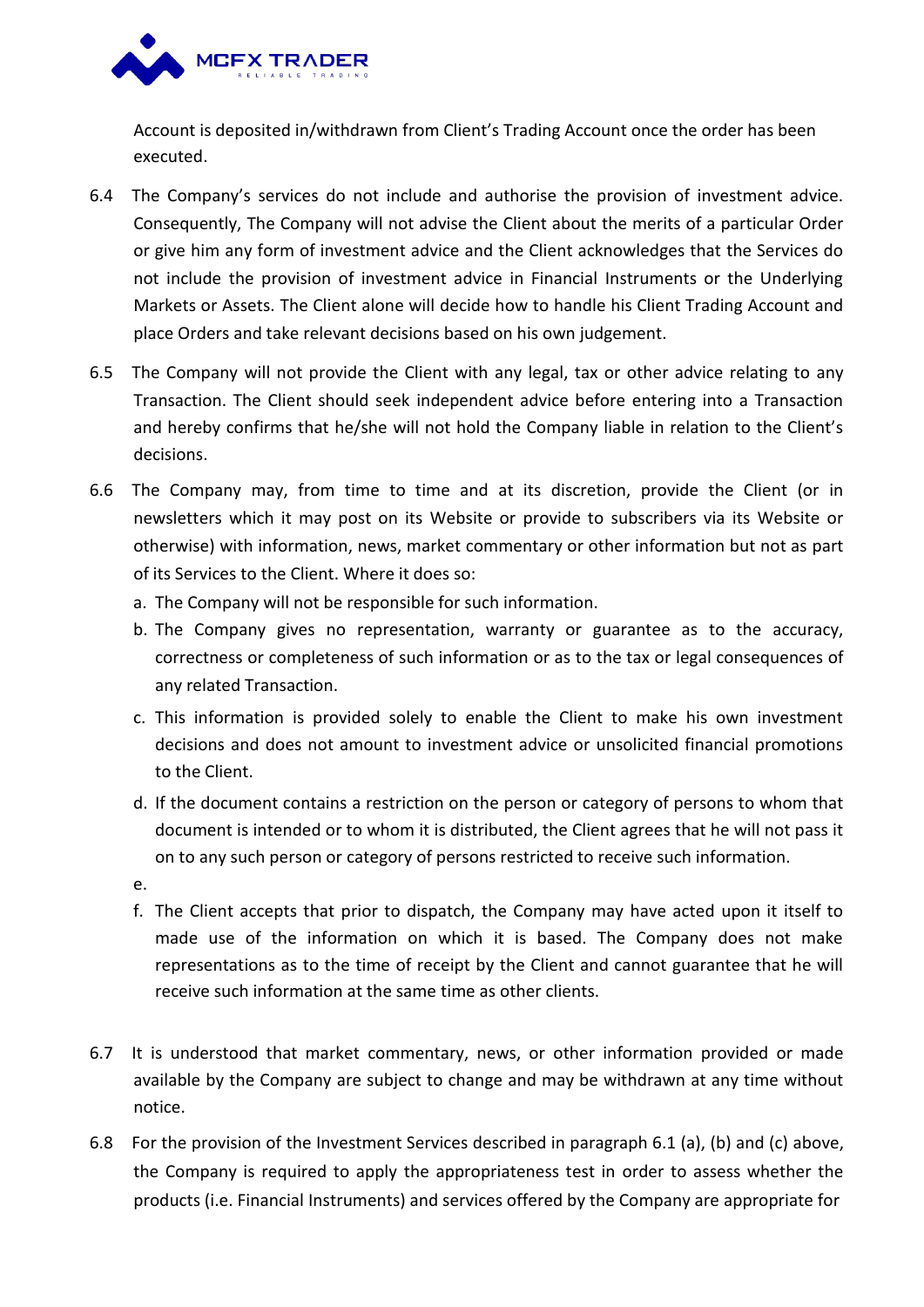

the Client. For the said services the Company is not required to apply the suitability test in order assess whether its products and services are suitable for the Client (please refer to paragraphs 6.9, 6.10 and 6.11 below for information on the suitability test).

- 6.9 For the provision of the Investment Service of Portfolio Management, the Company is required to apply and the Client must pass the suitability test. The Company needs to obtain complete and accurate information from the Client in order to assess:
	- a. his investment objectives,
	- b. his financial situation and
	- c. his knowledge and experience. The Company and upon receipt of the above mentioned information will check the reliability of the information collected from the Client and assess the suitability of the Client towards the products (i.e. a given Financial Instrument) and services offered by the Company and the Client will be informed accordingly as to whether he has passed the suitability test or not. By passing the suitability test the Client will be informed about the products suitable for him and the investment strategy the Company will apply and follow.
- 6.10 Clients acknowledge that for the provision of the Investment Service of Portfolio Management the Company reserves the right to request additional information from Clients in order and among others to check the reliability of the information collected.
- 6.11 Clients acknowledge that for the provision of the Investment Service of Portfolio Management they need to complete and sign: a) the Application Form/Questionnaire and b) the Portfolio Management Services Agreement as applicable and amended from time to time by the Company.
- 6.12 The Investment Services offered by the Company involve transactions in Financial Instruments that are not executed on a regulated market or a Multilateral Trading Facility (MTF), rather they are executed via the Company's Trading Platform on an Over-The-Counter (OTC) basis and as such Clients by accepting this Agreement they consent for the execution of such transactions.

# 7. **Client Categorisation**

- 7.1. Company shall categorise its Clients as Retail Clients in relation to the Investment and Ancillary services is authorised to offer and provide. By categorising it's Clients as Retail Clients the Company provides the highest possible level of protection compared to a Professional Client or Eligible Counterparties.
- 7.2. Clients who have been categorised as Retail Clients by the Company may request from the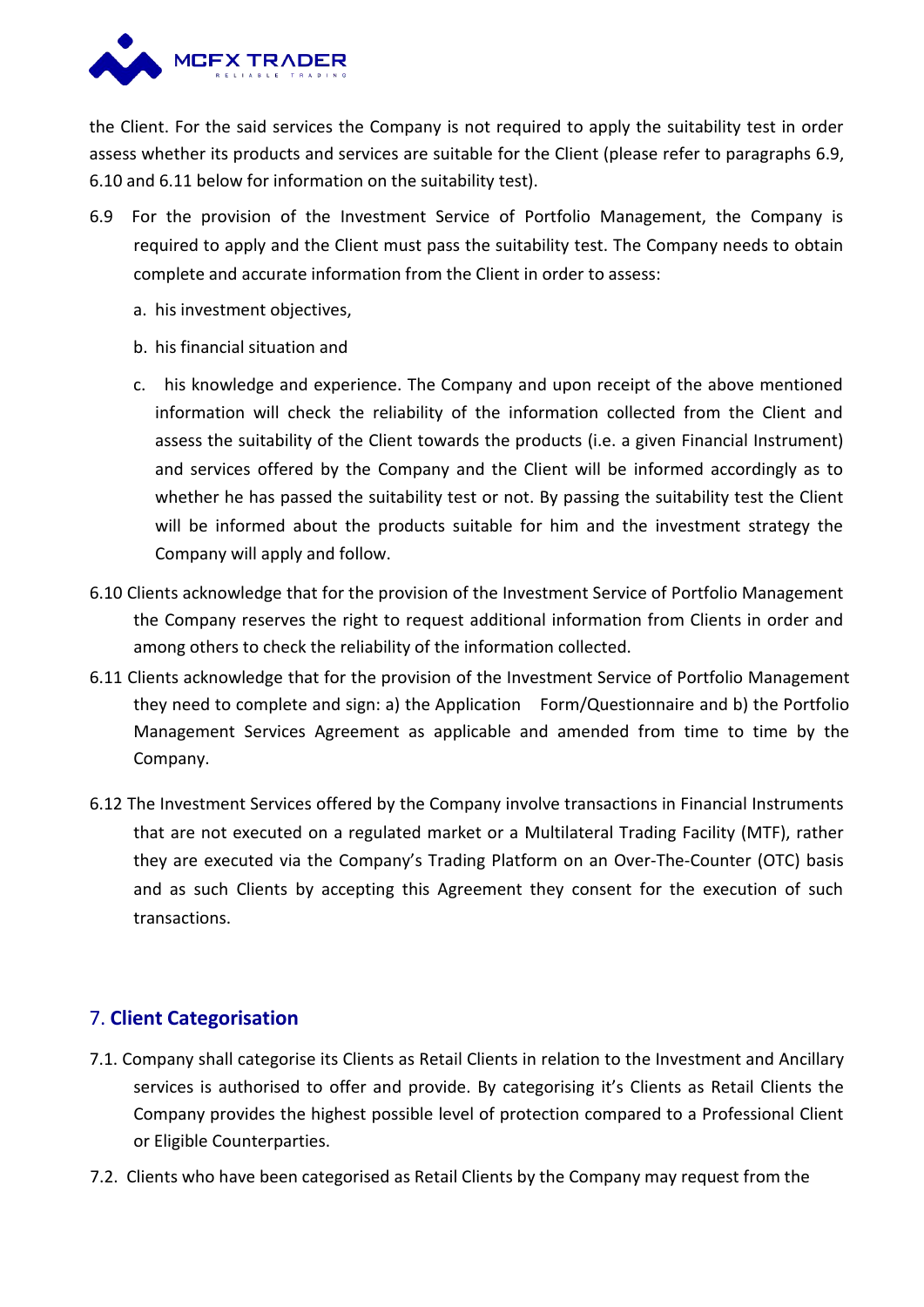

Company in writing to be treated either as Professional Clients or Eligible Counterparties (and hence may lose certain protection and investor compensation rights), either generally or in respect of a particular investment service or transaction, or type of transaction or product. The Company reserves the right and at its discretion, may decide not to take into consideration such treatment and consequently decline any requests for different classification.

- 7.3. Clients are responsible for keeping the Company informed if there is a change in their personal circumstances that could affect their categorisation as such.
- 7.4. Clients acknowledge and accept that they have read and accepted the Company's "Client Categorisation Policy" which was provided during the registration process and is publicly available on the Legal Documentation section in the Company's Main Website as amended from time to time.

# 8. **Acknowledgement of Risks**

- 8.1. Clients should not engage in any dealings directly or indirectly in CFDs and other derivative financial instruments unless they know and havea clear understanding of the risks involved and associated when dealing in CFDs and other derivative financial instruments.
- 8.2. Clients should acknowledge and understand that prior to deciding in dealing in CFDs and other derivative financial instruments, should consider their investment objectives, risk tolerance, financial resources and level of experience on these products. If Clients do not understand the risks involved and associated when dealing in CFDs and other derivative financial instruments. and/or are not familiar in dealing in CFDs and other derivative financial instruments they should seek independent financial advice prior to applying for opening a trading account with the Company. If upon receipt of independent financial advice Clients still do not understand the risks involved and associated when dealing in CFDs and other derivative financial instruments, they should not apply for opening a trading account with the Company and/or refrain from trading if already opened a trading account with the Company.
- 8.3. Clients acknowledge, understand and accept that CFDs and other derivative financial instruments are leveraged products and involve and carry a high level of risk and clients may sustain losses and damages (i.e. possible to lose all of your invested capital) and consequently Clients by applying for the opening of a trading account with the Company accept and are willing to undertake such risk.
- 8.4. Information of the previous/past performance of a Financial Instrument it is not a guarantee for its current and/or future performance. The use of historical data does not constitute a binding or safe forecast as to the corresponding future performance of the Financial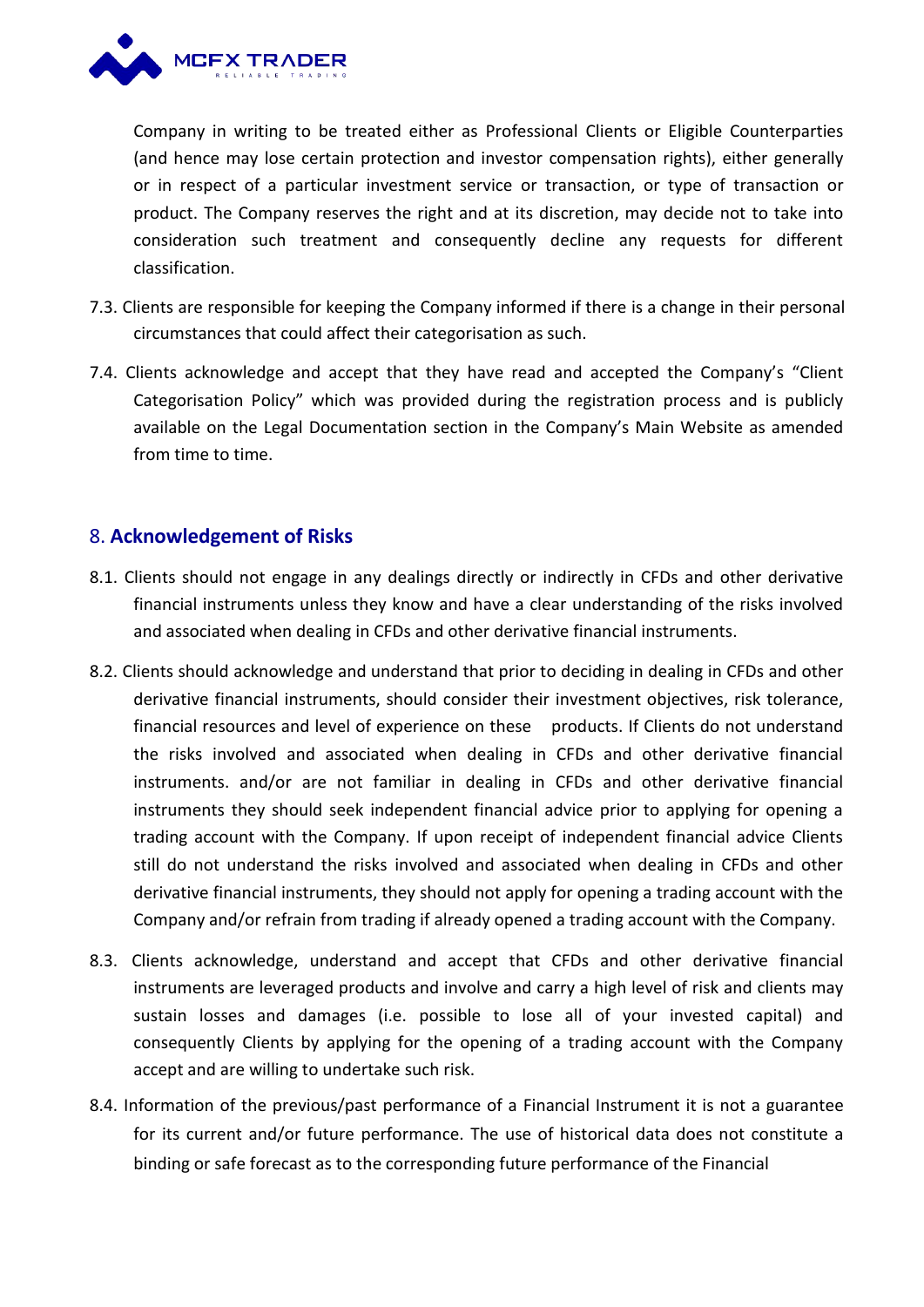

Instruments to which the said information refers.

- 8.5. The value of CFDs and other derivative financial instruments may decrease and clients acknowledge that they may receive less money than invested/deposited or the value may be subject to high fluctuations and this may result to the invested/deposited capital to become of no value.
- 8.6. Clients acknowledge that the transactions undertaken through the dealing services of the Company may be of a speculative nature. Large losses may occur in a short period of time, and may be equal to the total of funds deposited with the Company
- 8.7. Clients acknowledge and accept that they have read and accepted the Company's "Risk Disclosures" as amended from time to time which was provided during the registration process and is publicly available on the Company's Legal Documentation section on the Main Website.

### 9. **Electronic Systems/Trading/Website Access**

- 9.1 When the Client's Account is enabled, the Company will provide the Client with Access Codes for accessing the Company's Electronic Systems and enter into transactions and/or dealings with the Company. For instance the Client can use the Access Codes among others to access the Company's Trading Platform in order to be able to place orders for the purchase or sale of Financial Instruments.
- 9.2 Clients shall take reasonable necessary measures to ensure confidentiality of all information, including but not limited to Access Data and Access Codes in order to avoid and prevent any action that could probably allow the irregular or unauthorized use and access of such information. For instance, the Company strongly advises Clients among others to avoid using any public computer for login with their Access Codes and to always logout when using the Company's Electronic Systems. The Client acknowledge that the Company bears no responsibility for any type and kind of losses that may occur and/or are connected by unauthorized use of their Access Data and Access Codes by any third party and consequently such third parties having access, to information, including but not limited to electronic addresses, electronic communication and personal data, when the above are transmitted between the Company or any other party, using the internet or other network communication facilities, post etc.
- 9.3 The Company reserves the right, at its discretion, to restrict or limit the Client's access to its Electronic Systems or part of, where it deems appropriate for the smooth operation of its Electronic Systems as well as to protect its Clients' interests. The same will apply in the case where the Company suspects or has reasonable grounds to suspect that the Client has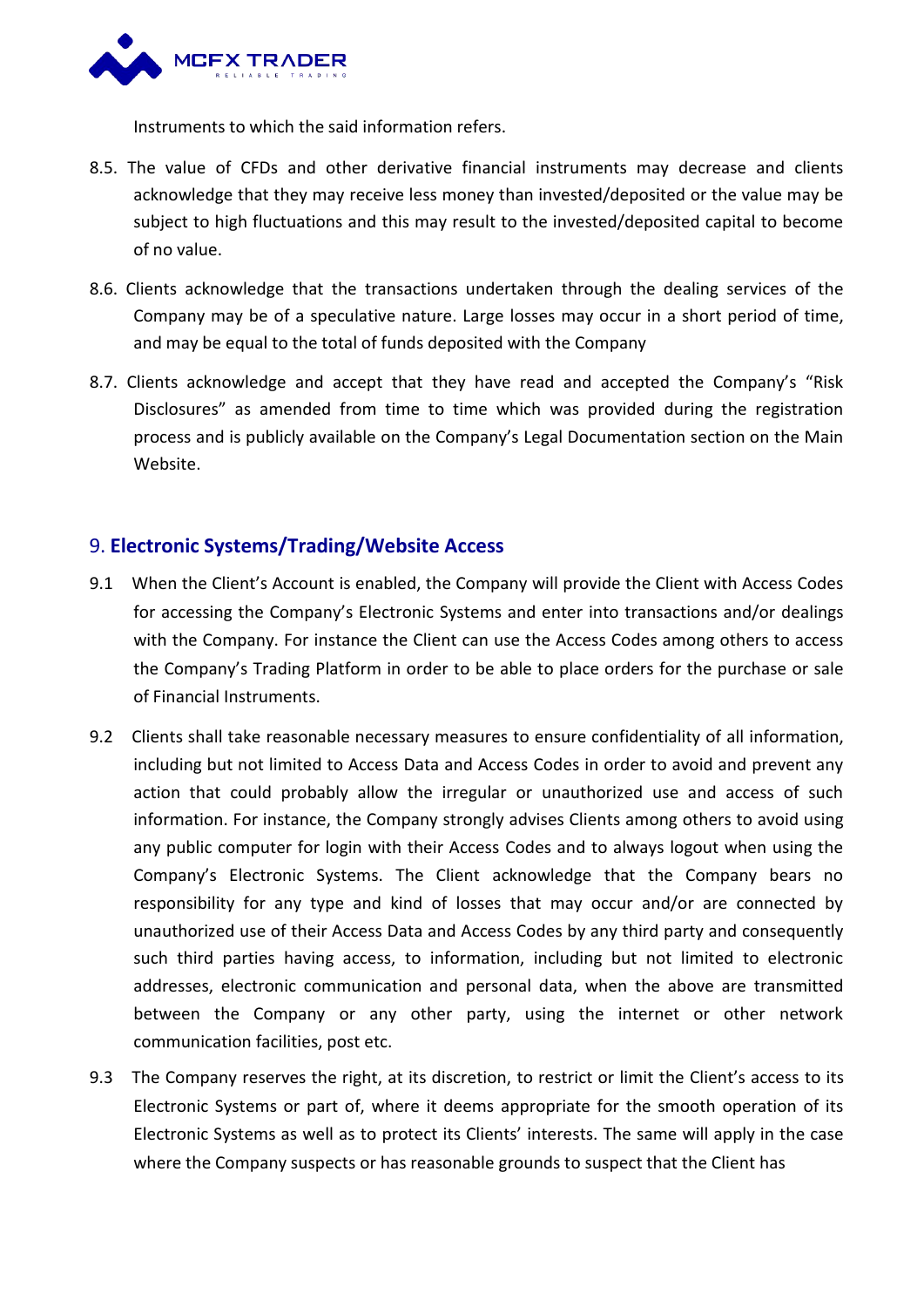

allowed such unauthorised used whether wilfully or negligently.

- 9.4 Client acknowledge that when using the Company's Electronic Systems (e.g. Website and/or Trading Platform) they will not, whether by act or omission, do anything that will or may violate the integrity of the Company's computer system or cause such system to malfunction. You are solely responsible for providing and maintaining the equipment necessary to access and use our Website and/or Online Trading System.
- 9.5 Clients acknowledge that the electronic nature of the Company's services may be subject to events, which may affect their access to the Company's Electronic Systems (e.g. Website and/or Trading Platform) including but not limited to interruptions or transmission blackouts. Clients acknowledge that the Company bears no responsibility for any damages or losses resulting from such events which are beyond the Company's control or for any other losses, costs, liabilities, or expenses (including without limitation, loss of profit) which may result from Clients inability to access the Company's Electronic Systems or delay or failure in sending Orders.
- 9.6 The Company makes no express or implied representations:
	- a. that the Electronic Systems will be available for access all the time, or at any time on a continuous uninterrupted basis. Access to the Electronic Systems may be affected, for example, by routine maintenance, repairs, reconfigurations or upgrades
	- b. as to the operation, quality or functionality of the Electronic Systems.
	- c. that the Electronic Systems will be free of errors or defects
	- d. that the Electronic Systems is free from viruses or anything else that has contaminating or destructive properties including where such results in loss of or corruption to Client data or other property.
- 9.7 The Company is not an Internet Service Provider and cannot be responsible for not fulfilling any obligations under this Agreement because of internet connection failures or public electricity network failures or hacker attacks.
- 9.8 We shall not be held responsible in the case of delays or other errors caused during the transmission of orders and/or messages via computer. We shall not be held responsible for information received via computer or for any loss which you may incur in case this information is inaccurate.
- 9.9 The Client acknowledges that in the case of any delay and/or disruption or outage in relation to the Electronic Systems or any electronic communication (including the internet, the Trading Platform or electricity),the Client not allowed to place his verbal instruction and the Dealing Desk may proceed and enter the aforesaid order to the Company's Trading Platform.
- 9.10 The Company will be entitled to rely and act on any Order given by using the Access Data/Access Codes on the Trading Platform(s) or via phone (subject to paragraph 9.9) without any further enquiry to the Client and any such Orders will be binding upon the Client.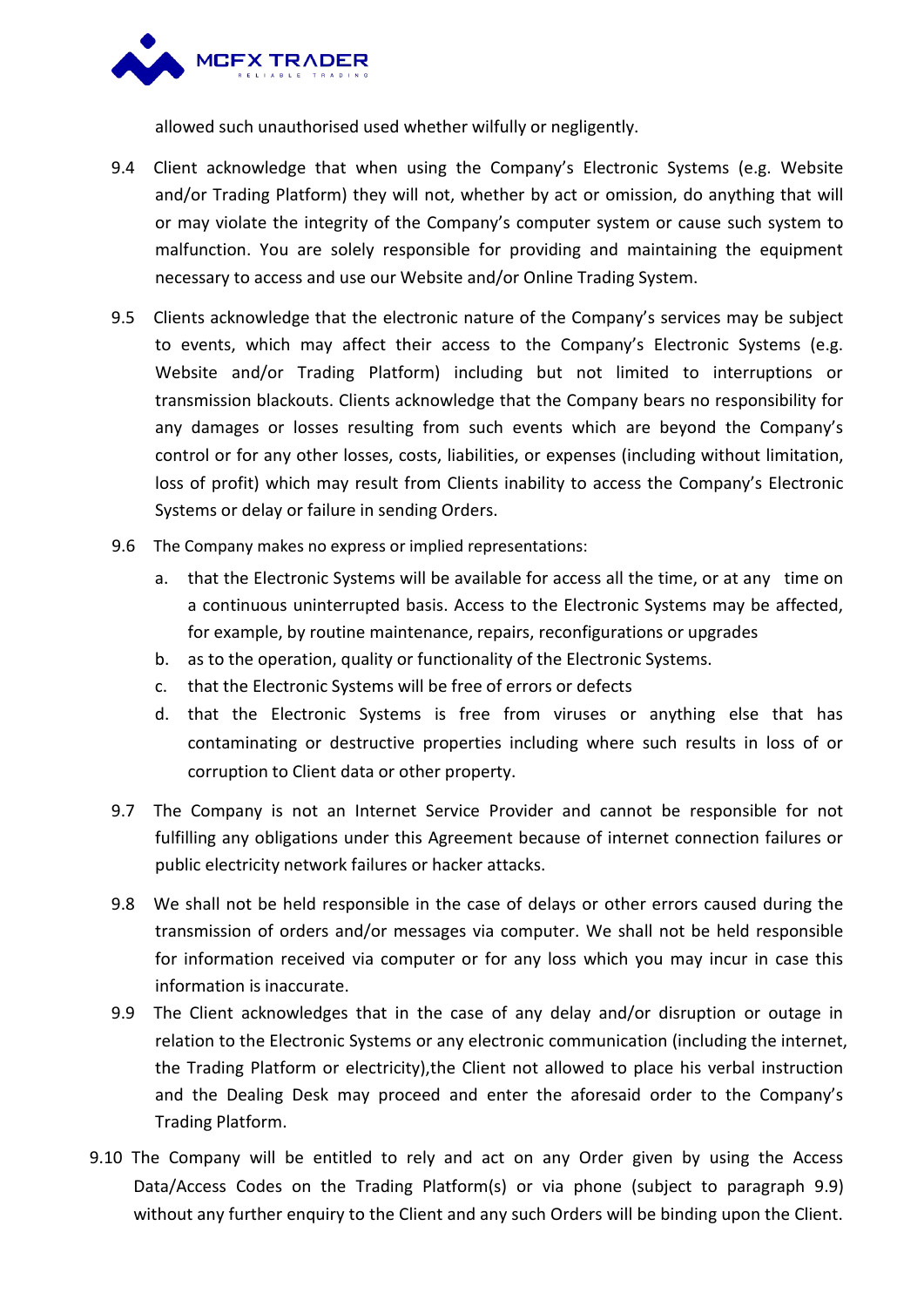

The Company reserves the right not to accept any verbal instructions in case the caller's/Client's has not verified his identity. Clients acknowledge and accept that the Company shall not be held liable for orders placed through verbal instructions (according to paragraph 9.9) to the Company's Dealing Desk in the aforesaid manner.

- 9.11 Clients may store, display, analyze, modify, reformat and print the information made available to them through the Company's Electronic Systems such as Website and/or Trading Platform. However, Clients acknowledge they are not permitted to publish, transmit, or otherwise reproduce that information, in whole or in part, in any format to any third party without the Company's express written consent and must not alter, obscure or remove any copyright, trademark or any other notices that are provided in connection with the information. Clients further represent and warrant that will not use the Company's Electronic Systems in contravention of this Agreement and that Company's Electronic Systems will be used only for the benefit of their Account(s) and not on behalf of any other person, and that, with the exception of a web browser and other applications specifically approved by the Company, they will not use (or allow another person to use) any software, program, application or other device, directly or indirectly, to access or obtain information through the Company's Electronic Systems or automate the process of accessing or obtaining such information.
- 9.12 Clients agree to notify the Company immediately if they know, suspect or has come to their attention that their Access Data/Access Codes have or may have been disclosed to any unauthorised person and/or have or are being used without authorisation. The Company will take all reasonable measures and steps to prevent any further use of such Access Data/Access Codes and will issue Clients with new replacement Access Data/Access Codes. Clients acknowledge that will be unable to place any Orders until receipt from the Company of the new replacement Access Data/Access Codes.
- 9.13 You accept that you will be liable for all orders given through and under your Access Data/Access Codes and any such orders received by us will be considered as received by you. In cases where a third person is assigned as an authorized representative to act on your behalf, you will be responsible for all orders given through and under your representative's Access Data/Access Codes.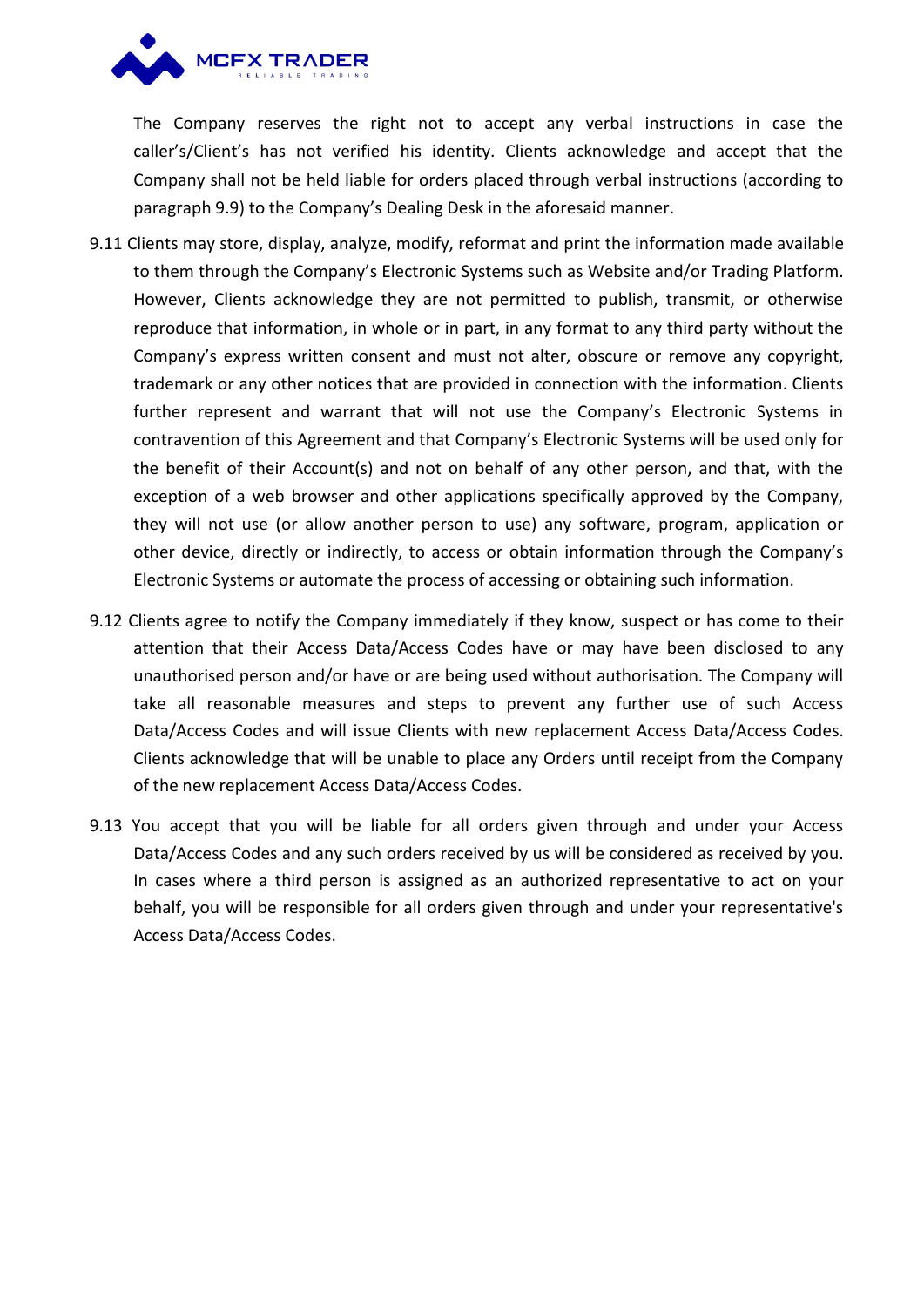

- 9.14 The Client agrees that trading operations using additional functions of the Client Trading Terminal such as Trailing Stop and/or Expert Advisor are executed completely under the Client's responsibility, as they depend directly on his trading terminal and the Company bears no responsibility whatsoever and make no warranty or representation of any kind, whether express or implied;
- 9.15 The Client agrees that placing a Stop Loss Order will not necessarily limit losses to the intended amounts, because market conditions may make it impossible to execute such an Order at the stipulated price and the Company bears no responsibility whatsoever.
- 9.16 The Company will not be liable to the Client should his computer system or mobile phone or tablet fail, damage, destroy and/or format his records and data. Furthermore, if the Client incurs delays and any other form of data integrity problems that are a result of his hardware configuration or mismanagement, the Company shall not be liable.
- 9.17 The Company will not be liable for any such disruptions or delays or problem in any communication experienced by the Client when using the Platform(s).

### 10. **Trading Procedures, Instructions and Execution of Orders**

- 10.1 During the course of this Agreement in relation to all individual Financial Instruments trading the Company shall execute Client Orders according to the Best Interests and Order Execution Policy, which is binding on the Client, in an own account basis, i.e. as principal to principal and/or in an STP/ECN model.
- 10.2 The Company will use reasonable efforts to execute an Order, but it is agreed and understood that despite the Company's reasonable efforts transmission or execution may not always be achieved at all for reasons beyond the control of the Company.
- 10.3 The following CFD Orders may be placed with the Company: market orders and pending orders.
- 10.4 Orders can be placed, executed and (if allowed) changed within the Trading Hours for each type of CFD appearing on the Platform and/or the Website, as amended from the Company from time to time.
- 10.5 Pending Orders, not executed, shall remain effective through the next trading session (as applicable).
- 10.6. Market Orders not executed because there is not enough volume to fill them, may not remain effective and they may be cancelled.
- 10.7 All open spot positions will be rolled over to the next Business Day at the close of business in the relevant Underlying Market, subject to the Company's rights to close the open spot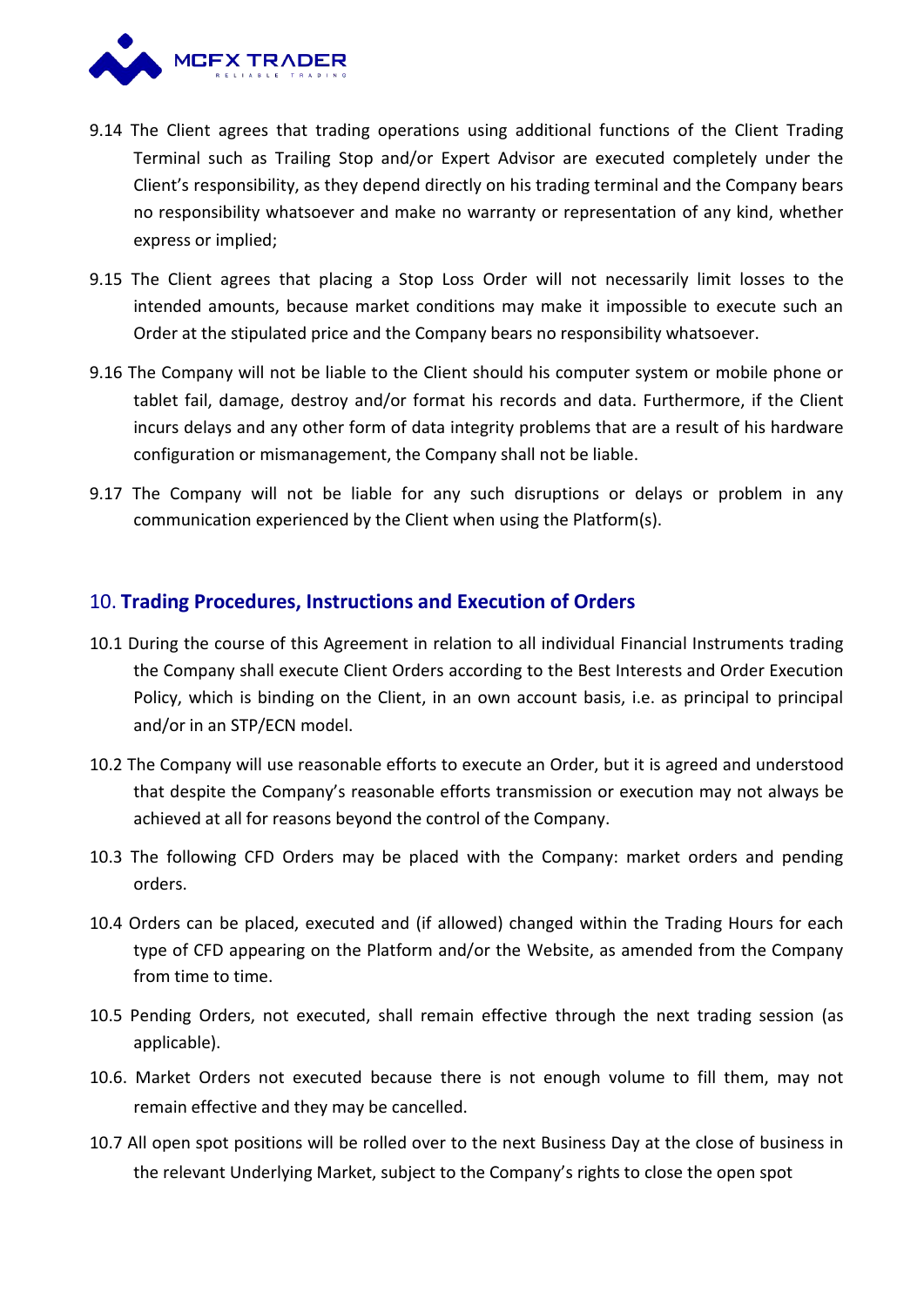

position.

- 10.8 Orders shall be valid in accordance with the type and time of the given Order, as specified by the Client. If the time of validity of the Order is not specified, it shall be valid for an indefinite period. However, the Company may delete one or all pending orders if the Client Trading Account Equity reaches zero.
- 10.9 Orders cannot be removed once placed.
- 
- 10.10 The Client may add Stop Loss and Take Profit Orders at any stage when the position is open.<br>10.11 Stop loss and Take Profit orders may be changed as long as they are higher in distance than a specific level (depending on the trading symbol).
- 10.12 The Client may change the expiration date of Pending Orders or delete or modify a Pending Order before it is executed.
- 10.13 The Company reserves the right at its own discretion, without the Client's consent, due to risk management policies to transfer Client's execution to STP/ECN execution including without limitation when the Client's trading strategy, exposes the Company to greater risk than the Company can tolerate.
- 10.14 The Company may in its sole discretion reject any order from the Client but will notify the Client of any such rejection, without giving any reasons, promptly following receipt of the Client's instructions. The Company may cancel any instructions previously given by the Client provided that the Company has not acted on the Client's instructions. Without prejudice to the generality of the foregoing the Client acknowledges that the Company may reject orders and/or instructions by the Client when they are not clear when the Client seeks to open a position, close a position or modify or withdraw an order.
- 10.15 Determination of any adjustment or amendment to the opening/closing price, size, value and/or quantity of the Transaction (and/or the level or size of any order) shall be at the Company's sole discretion and shall be conclusive and binding upon the Client. The Company shall inform the Client of any adjustment or amendment via its internal mail as soon as is reasonably practicable.
- 10.16 The Client will not be entitled to interest and/or dividends and/or any voting rights and/or any other rights in connection to the underlying indices and/or their respective connected securities and/or funds in the Company's or Trader's Account. The Trader will only be entitled to the redemption of Trader's Equity. It is hereby clarified that the Company withholds the above mentioned dividends in order to cover expenses for custodianship and other related expenses.

The Company reserves, in case of corporate event(s) as defined below, the right to one of the following procedures: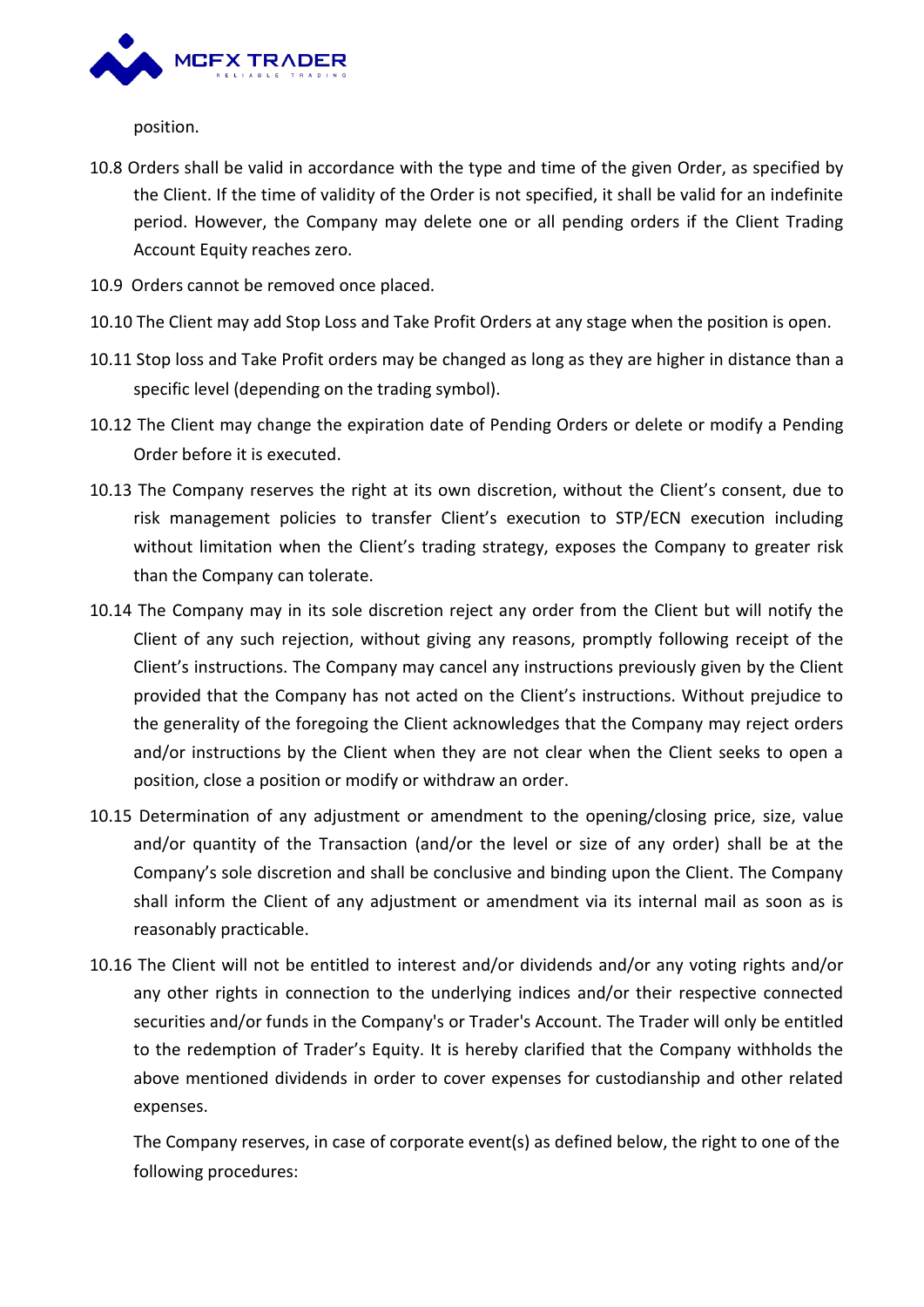

- a. close such positions at the last price of the previous trading day and open the equivalent volume of the Financial Instrument at the first available price on the ex-dividend day.
- b. leave such positions open and incur all costs on the Client (important notice: while opening a "short" position on an underlying indices and their respective connected securities that might be involved in a corporate event, the Company shall adjust the Client account with such cost and shall notify the Client as soon as reasonably practicable).
- 10.17 Corporate Events are the declarations by the issuer of a connected security to the underlying indices of the terms of any of the following but not limited to:
	- a. A subdivision, consolidation or reclassification of shares, a share buy-back or cancellation, or a free distribution of shares to existing shareholders by way of a bonus, capitalization or similar issue, or distribution of dividend (in cash or otherwise);
	- b. A distribution to existing holders of the underlying shares of additional shares, other share capital or securities granting the right to payment of dividends and/or proceeds of liquidation of the issuer equally proportionately with such payments to holders of the underlying shares, or securities, rights or warrants granting the right to a distribution of shares or to purchase, subscribe or receive shares, in any case of payment (in cash or otherwise) at less than the prevailing market price per share as determined by the Company;
	- c. Any other event in respect of the shares analogous to any of the above events or otherwise having a diluting or concentrating effect on the market value of the shares.
- 10.18 The Company will be entitled to rely and act on any Order without any further enquiry, and the Company will consider any Orders to be binding upon the Client where such Order has been placed and transmitted by the Client using his own Access Data/Access Codes via the Company's Trading Platform.
- 10.19 Orders can be transmitted for execution, modified or removed only within the operating (trading) time as set out on the Company's website from to time and if they are not executed they shall remain effective through the next trading session.
- 10.20 The Company may allow a third party to act on behalf of the Client in all business relationships/activities with the Company as defined in this Agreement with the provision and execution of a Power of Attorney. The Company may allow and accept the Power of Attorney only when the Client's representative full identification documents are provided to the Company for review. In the case the Power of Attorney is of indefinite period, it will be considered valid by the Company and until the Client provides in writing his request to terminate the Power of Attorney.
- 10.21 The Client acknowledges that orders shall be executed at the bid and ask prices that are offered by the Company. Due to the high volatility of the market as well as the internet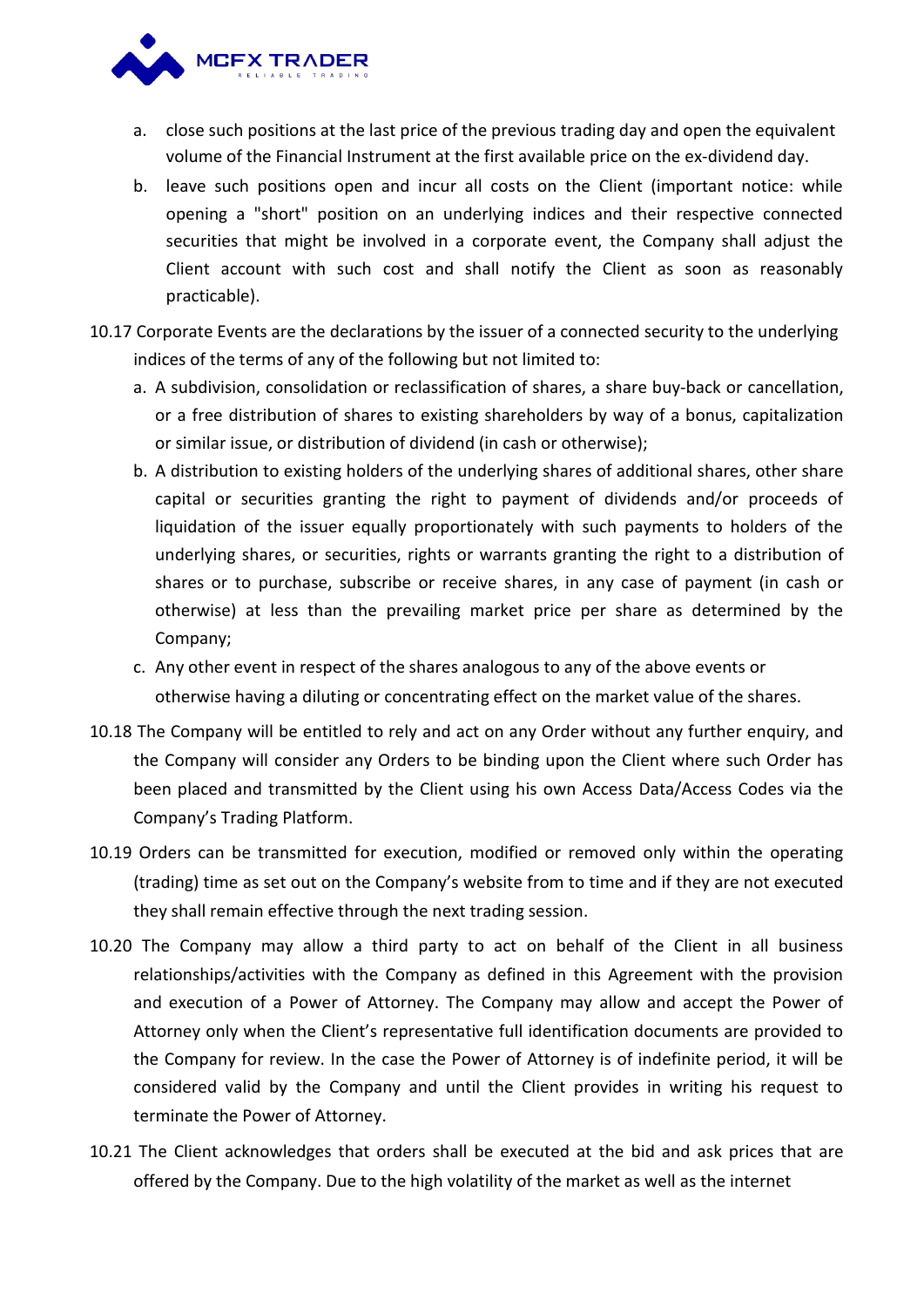

connectivity between the Client terminal and the Company' server or the Company's Server, the prices requested by the Client and the current market price may change in the period between the Client placing his order with the Company the time the order is executed. The Client acknowledges that in the case of any communication or technical failure which results in the quotation of off- market prices on the quotes feed (i.e. prices to freeze/stop updating or price spikes), The Company reserves the right not to execute an order or, in cases where the order was executed, to change the opening and/or closing price of a particular order or to cancel the aforesaid executed order.

- 10.22 The Company shall not be liable for any delays, inaccuracies or other errors in the transmission of any order, instruction or information from the Client to the Company and also form the Company to its Counterparty due to any cause beyond the reasonable control of the Company. Delays can be caused by various reasons depending on the current market conditions (e.g. high market volatility) as well as a slow/weak internet connection (e.g. between the Client's terminal and the Company' server).
- 10.23 "Manifest Error" means a manifest or obvious misquote by the Company, or any market, liquidity provider or official price source on which the Company has relied in connection with any Transaction, having regard to the current market conditions atthe time an order is placed as the Company may reasonably determine. When determining whether a situation amounts to a Manifest Error, the Company may take into account any information in its possession, including information concerning all relevant market conditions and any error in, or lack of clarity of, any information source or announcement. The Company will, when making a determination as to whether a situation amounts to a Manifest Error, act fairly towards the Client but the fact that the Client may have entered into, or refrained from entering into, a corresponding financial commitment, contract or Transaction in reliance on an order placed with the Company (or that the Client has suffered or may suffer any loss) will not be taken into account by the Company in determining whether there has been a Manifest Error.

10.24 In respect of any Manifest Error, the Company may (but will not be obliged to):

- a. amend the details of each affected Transaction to reflect what the Company may reasonably determine to be the correct or fair terms of such Transaction absent such Manifest Error; or
- b. declare any orall affected Transactions void, in which case all such Transactions will be deemed not to have been entered into.
- 10.25 The Company will not be liable to the Client for any loss (including any loss of profits, income or opportunity) that the Client or any other person may suffer or incur as a result of or in connection with any Manifest Error (including any Manifest Error by the Company) or the Company's decision to maintain, amend or declare void any affected Transaction, except to the extent that such Manifest Error resulted from the Company's own wilful default or fraud,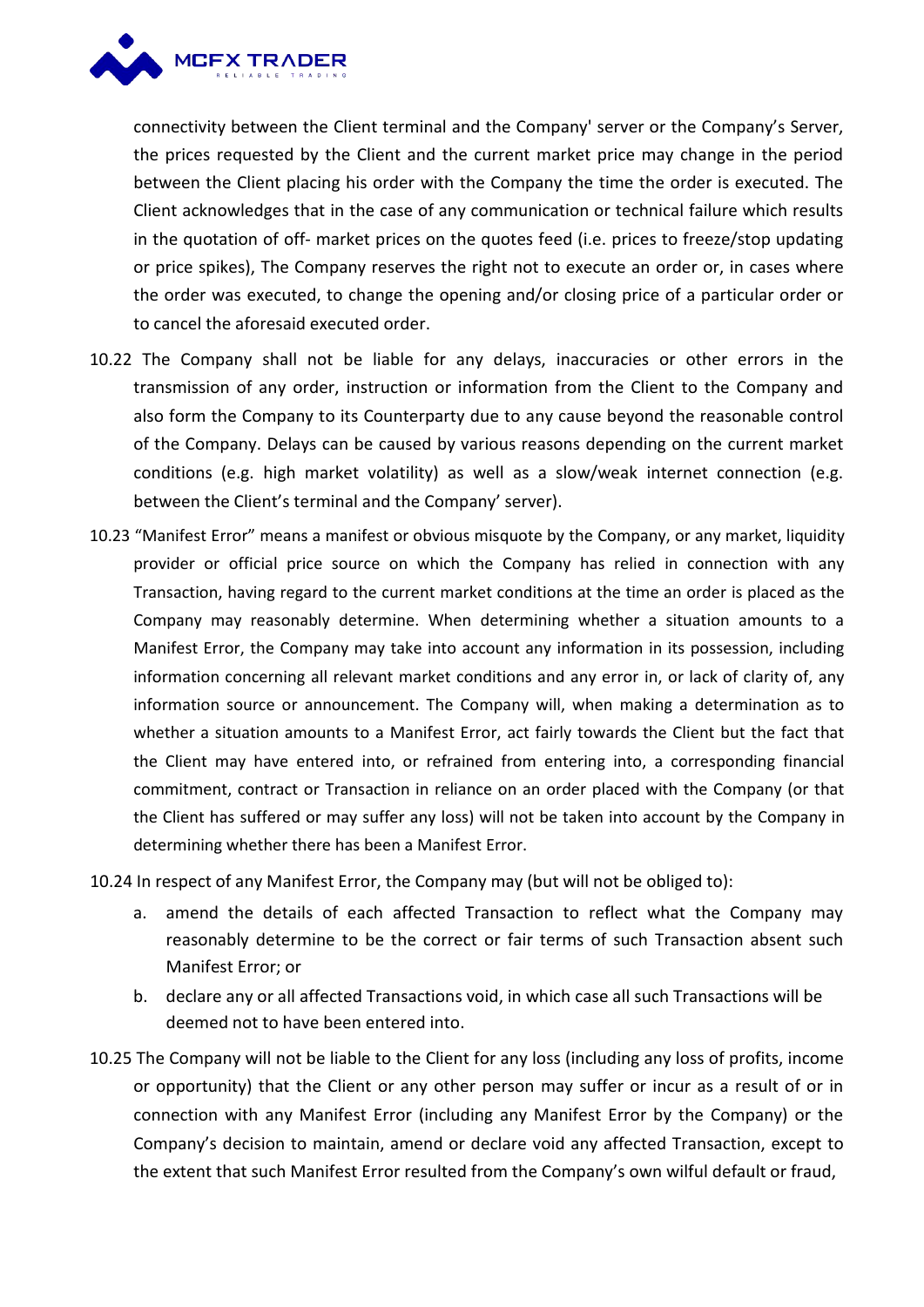

as determined by a competent court in a final, non-appealable judgment.

- 10.26 The Company reserves the right to proceed with partial execution of Client's Order if deems appropriate and after consideration of the volume of the Client's Order and the prevailing market conditions.
- 10.27 All orders are placed in lot sizes. A lot is a unit measuring the transaction amount and it is different for each type of Instrument as set out on the Company's Trading Platform and website and updated from to time. Details of the lot sizes for a given Financial Instrument type are available in the Company's Trading Platform and website and Clients acknowledge that it is their responsibility to review the said details and become familiar with. Clients further acknowledge and accept that even though in some cases there is no maximum size of an order which the Client can place with the Company, the Company reserves the right to decline an order, in case the size of the order is large and cannot be filled.
- 10.28 Trading leveraged products such as CFDs involves substantial risk of loss and the Client may lose all of his/her invested capital. The Company operates on a 'Negative Balance Protection' for Retail Clients Only; this means that the Client cannot lose more than his/her overall investment.
- 10.29 Clients acknowledge that while they can set their leverage level as described in the "Leverage Policy" found in the Legal Documentation Section in the Company's Main Website, the Company reserves the right to change the Contract Specification, including leverage and spreads, at any time without Clients' consent, depending on the prevailing market conditions either permanently or for a limited period of time. Clients acknowledge that it is their responsibility to review and become familiar with the Contract Specification available on the Company's Trading Platform prior to placing any Order.
- 10.30 Financing Fee(s), are based on prevailing market interest rates, which may vary over time. In the case of financing fee(s) the value of opened positions in some types of Instruments through the Company's MT4 Trading Platform is increased or reduced by a daily financing fee "swap rate" throughout the life (i.e. duration) of the contract including Company's fee for having a position opened overnight. The Company at its own discretion may change the level of 'swap rate' at any given time and Clients acknowledge that notification of such change will take place on the Company's Trading Platform and Main Website. Details of daily financing fees applied are available on the Company's Trading Platform and the main website. In the event that the Company suspect that the client has engaged in Trading Abuse, the former has the right to amend the swap rates of a specific Client and this right is without prejudice to the Company's rights of paragraph 29 and any other rights conferred to the Company by virtue of this Agreement.
- 10.31 Costs: For opening a position in some types of Financial Instruments the Client may be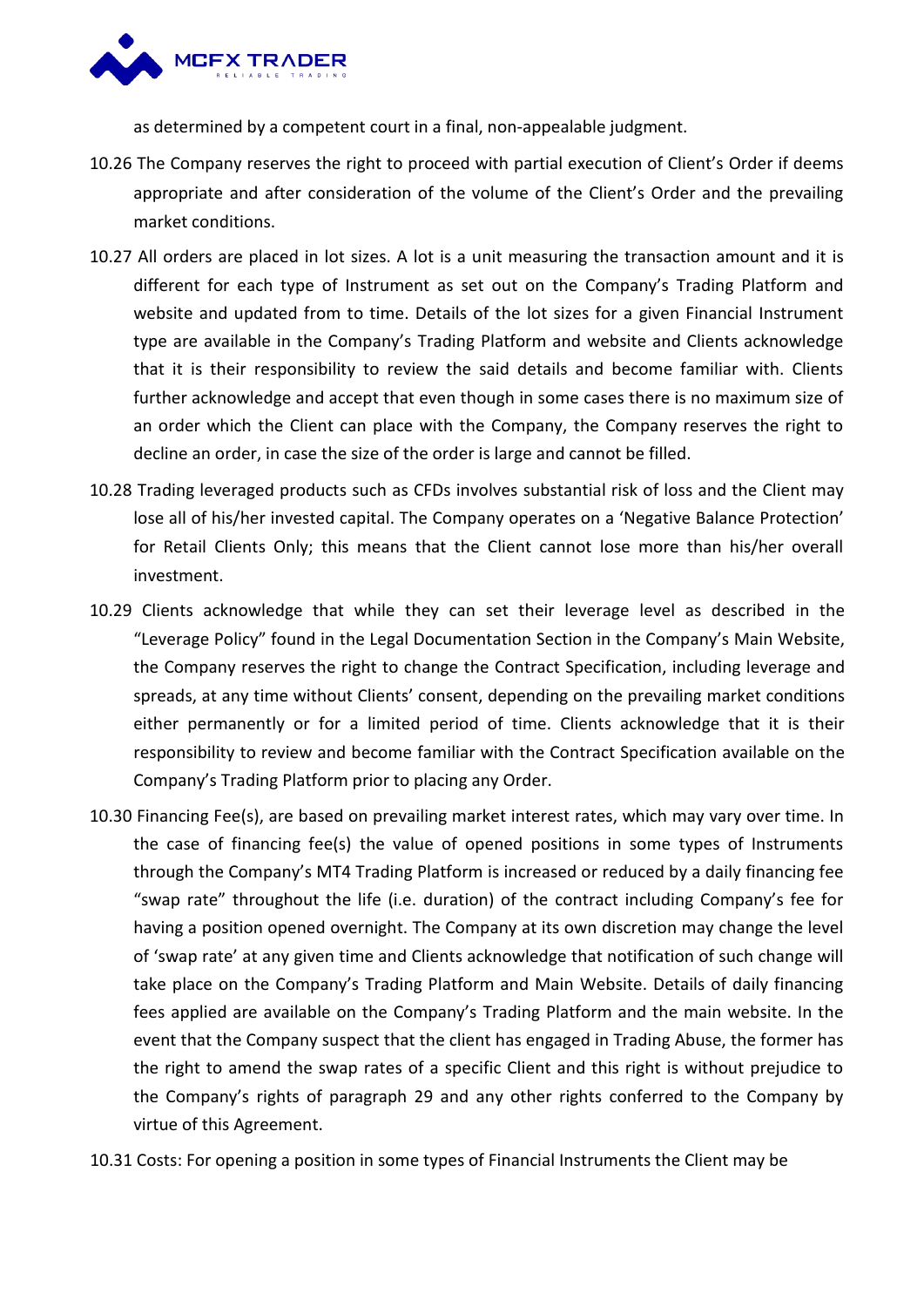

required to pay commission, the amount of which is disclosed on the Company's Trading Platform and on the Legal Documentation of the main Website. Commissions may be charged either in the form of a percentage of the overall value of the trade or as fixed amounts.

- 10.32 Clients acknowledge and accept that if they transmit and/or place any Order to the Company which is in breach of any part of this Agreement, the Company at its absolute discretion has the right to activate any of the provisions under Paragraph 29.2 of this Agreement. For instance such a breach includes but is not limited to any Order that is placed with the use of additional functionalities/plug-ins that affect the reliability and/or smooth operation of the Company's Trading Platform or when Client are trading in a way with the aim to take advantage of price disparities resulting from rate/occasional price latencies with the purpose of benefiting from a possible pricing arbitrage/riskless profit to the Company's detriment as result of the use of additional functionalities/plug-ins or any other means.
- 10.33 Client's Orders such as Stop Loss, Take Profit, Buy Limit, Buy Stop, Sell Limit, Sell Stop are executed at the available prevailing market price. However, in the case of any communication or technical failure as well as any incorrect reflection on the quotes feed (i.e. prices to freeze/to stop updating or price spikes), the Company reserves the right not to execute the order or in case the order was executed to change the opening and/or closing price of a specific transaction or to cancel the said executed order.
- 10.34 Internet, connectivity delays, and price feed errors sometimes create a situation where there is price latency on the Electronic Systems such that there is a disparity between the Company quoted prices and current market prices for short periods. Client expressly acknowledges and agrees that it shall not execute Transactions with the Company that rely on price latency arbitrage opportunities either by using additional functionalities/plug-ins (i.e. Expert Adviser, etc.) or by any other means. If the Client acts in contravention of this paragraph the Company reserves the right to (i) make corrections or adjustments to the relevant Transaction execution prices to reflect what would have occurred had there been no price latency arbitrage; and/or (ii) cancel all the relevant Transactions; and/or (iii) terminate without notice the Client's Account with the Company; and/or (iv) charge an administration fee to the Client's Account that the Company will set in its sole and absolute discretion.
- 10.35The Company is under no obligation, unless otherwise agreed in the Agreement, to monitor or advise the Client on the status of any Transaction or to close out any Client's Open Positions. When the Company decides to do so, this will be done on a discretionary basis and will not be considered an undertaking of an obligation to continue.<br>10.36 It is the Client's responsibility to be aware of his positions at all times.
-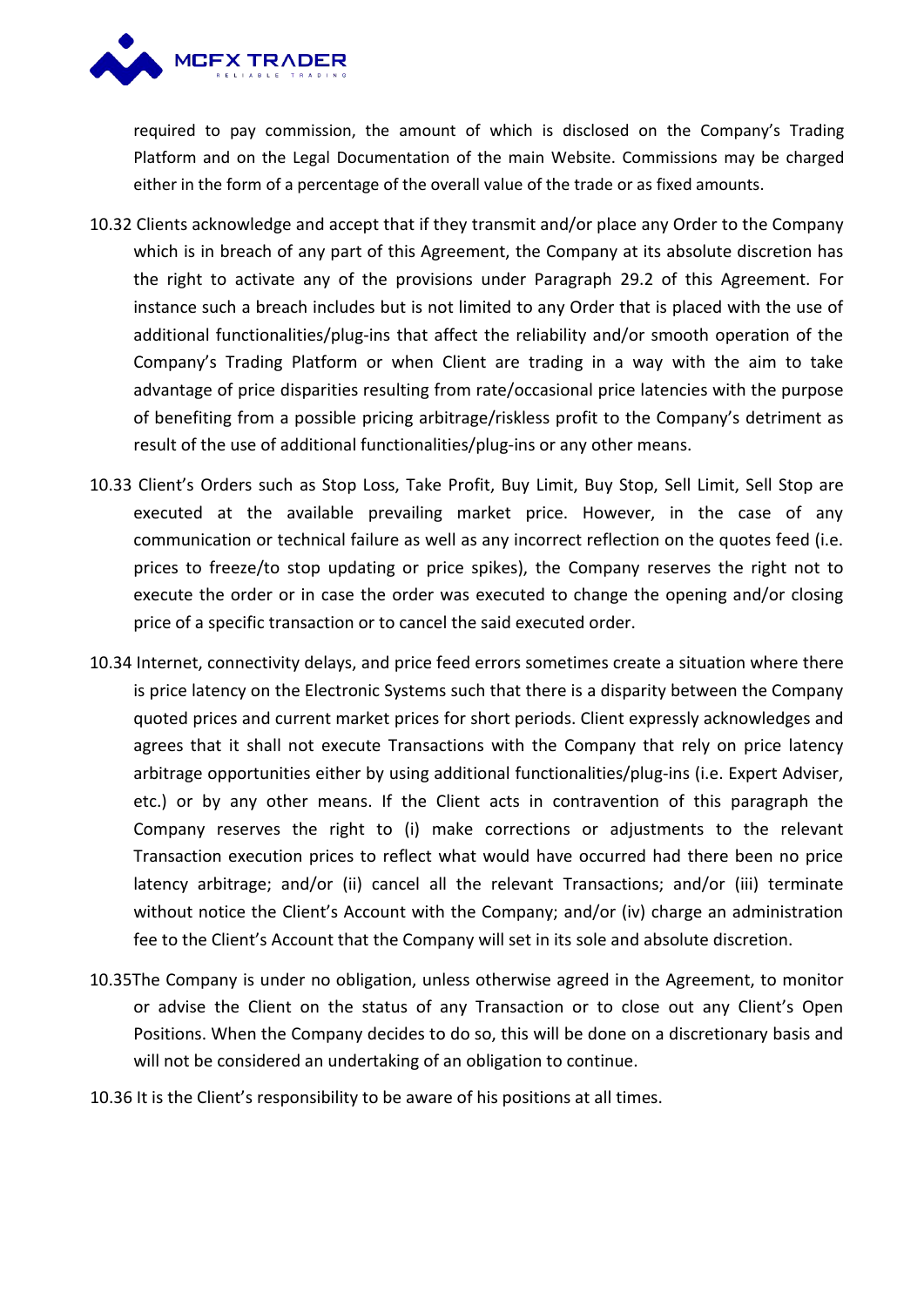

# 11. **Swap(s)**

- 11.1 The swap is the interest added or deducted for holding an open position overnight.
- 11.2 Depending on the position held and the interest rates of the currency pair involved in a transaction the Client may either be credited or debited with financing; the operation is conducted at 23:59 (server time) and the resulting amount is automatically converted intro Client's Balance Currency.
- 11.3 From Mondays to Thursdays swap is charged once for every business day and on Fridays swap is charge in triple size in order to account for the weekend. It should be noted that the Company charges its own interest; the rollover interest rates of the Company are based on the overnight rate provided by our liquidity providers; the Company updates such rate as often as it deems necessary.
- 11.4 Further information regarding swaps can be found on the Trading Platform and on the Company's Website.

# 12. **Swap Free Account**

- 12.1 The Company may offer, upon the request of the Client, Islamic Client Trading Account for CFDs trading, subject to the Company's decision. These are swap free Client Trading Accounts. Furthermore, the Company reserves the right to refuse the processing of any such Request, at its sole discretion, for any reason whatsoever, without being obliged to provide any explanation or justification.
- 12.2 Clients wishing to change from a normal Client Trading Account into a Swap Free Client Trading Account must close all their open positions first.
- 12.3 The rest of the provisions herein in this entire Agreement shall also apply to Swap Free Client Trading Accounts save any mentions to Swaps.
- 12.4 If the Client has a Swap Free Client Trading Account, no Swaps or roll over charges will be applied to trading positions overnight. Any charges applicable to Swap Free Client Trading Accounts appear in the Trading Platform and/or the Website.
- 12.5 The Client who has a Swap Free Client Trading Account may not hold his/her floating positions for a long period of time. In such an event, the Client must close the floating positions and Swaps will be applied retroactively.
- 12.6 Clients are not allowed to use Swap-free trading accounts to make profits from 'Swaps' and may not request the payment of any 'Swap' amounts that have been lost as a result of converting their real trading account(s) into one or more Swap- free account(s) for the period preceding that during which their real trading account(s) has/have been converted into one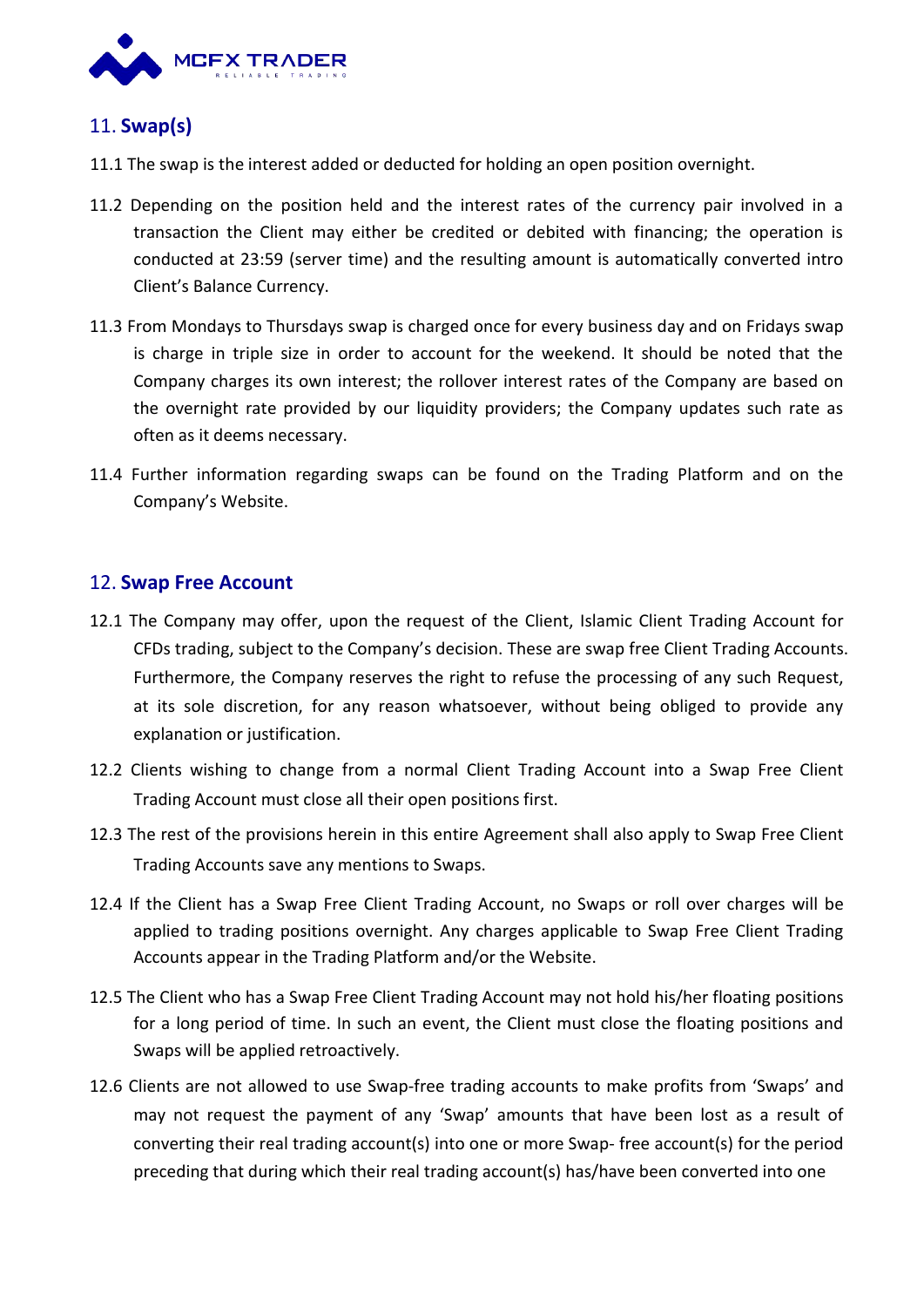

or more Swap-free account(s). The Company reserves the right to revoke the Swap-free status granted to any Client Trading Account at any time, at its sole discretion, without being obliged to provide any explanation or justification.

- 12.7 Furthermore, in the event that the Company detects any form of abuse, fraud, manipulation, 'interest'/'cash-back arbitrage', or other forms of deceitful or fraudulent activity in regard to any Swap-free account of any Client, in regards to the Client Trading Account and/or related accounts the Company reserves the right, at any time: (i) with immediate effect, to revoke the Swap-free status from any and all real trading accounts of such Client that have been converted to a Swapfree trading account; (ii) to correct and recover any un-accrued Swaps and any related un accrued interest expenses and or costs pertaining to any and all of such Client's Swap-free trading accounts during the period for which such accounts were converted into Swap-free trading accounts; (iii) cancel all generated profits from such trading activities) and (vi), with immediate effect, to close all trading accounts of such Client with the Company, nullify all trades carried out in such Client's trading accounts with the Company and cancel all profits or losses garnered in such Client's trading accounts with the Company.
- 12.8 Hedging a position by its corresponding CFD contract in a Swap Free Account is forbidden. In such an event, the Client must close the hedges immediately and Swaps will be applied
- 12.9 All the Open Position in a Swap Free Account will be closed on Friday an hour before the market is closed and may be opened again by the Client.

# 13. **Refusal to Transmit/Execute Orders**

- 13.1 Without prejudice to any other provisions herein, Clients agree and understand that the Company has the right, at any time, without giving any notice and/or explanation, to refuse, at its own discretion, to transmit any Order for execution, and/or execute any Order and that the Clients have no right to claim any damages, specific performance or compensation whatsoever from the Company, in any of the following cases, including but not limited to:
	- a. Whenever the Company deems that the transmission of the Order for execution and/or execution of the Order affects or may affect in any manner the reliability or smooth operation of the Company's Trading System;
	- b. Internet connection or communications are disrupted.
	- c. Whenever there are no available cleared funds deposited in the Client's Account to pay all the charges and required margin relating to the said Order;
	- d. There is absence of essential detail of the Order;
	- e. It is impossible to proceed with an Order regarding the size or price;
	- f. Order has more than one interpretation or is unclear;
	- g. It is impossible for the Order to be executed due to condition of the market, customs of a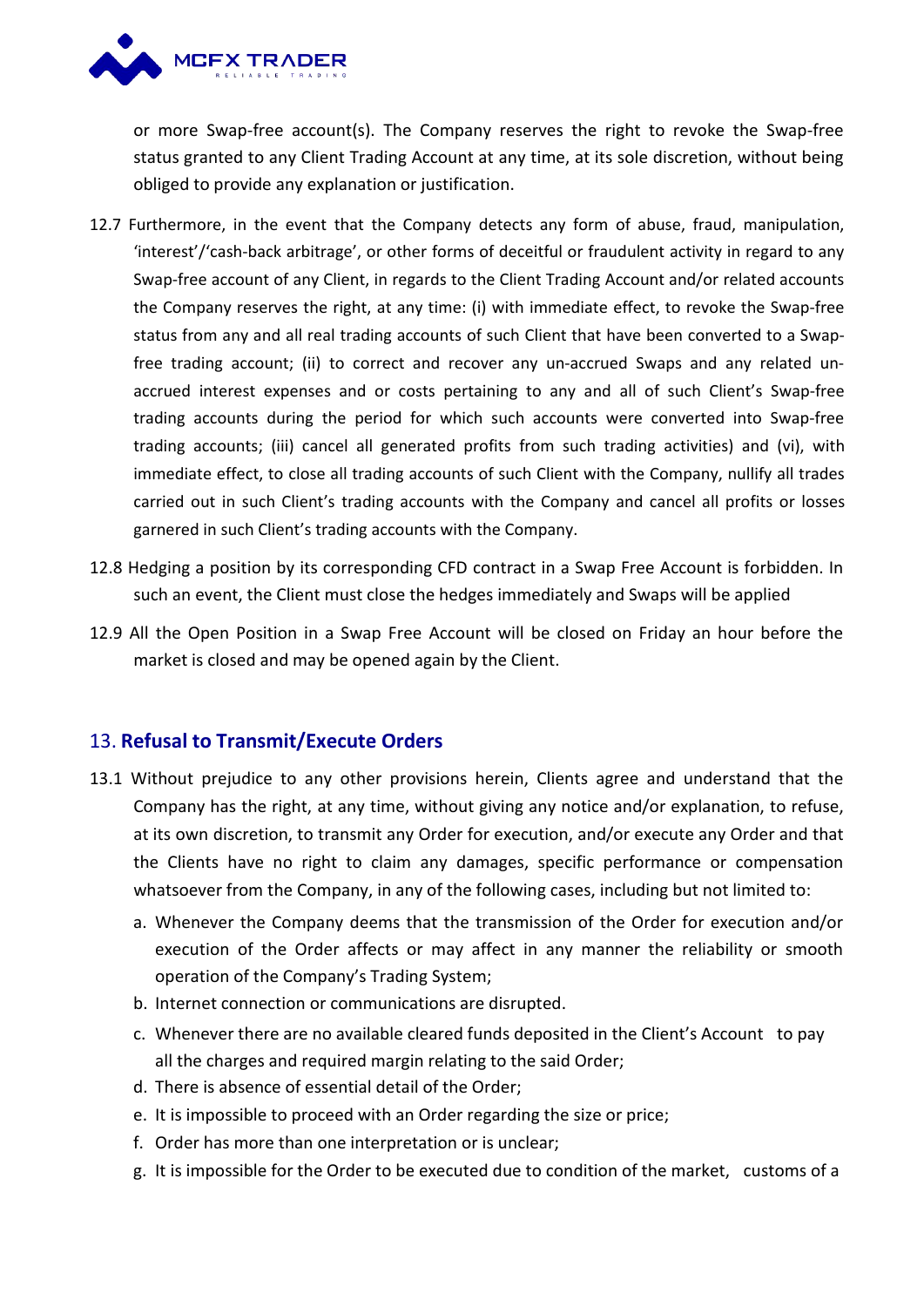

trading volume;

- h. The Company received from Client the notice on cancellation of the order;
- i. Forwarding of the notice on termination of the Agreement by either the Company or the Client;
- j. If any doubt arises as to the genuineness of the Order;
- k. Where the Company suspects that Clients are engaged in money laundering activities or terrorist financing or the Order aims to legalise the proceeds from illegal acts or activities (i.e. money laundering or terrorist financing);
- l. If the Order is a result of the use of inside confidentialinformation (i.e. insider trading);
- m.In consequence of lawful claims or requirements of corresponding organized trading platforms, affiliates, introducers as well as in consequence of lawful claims of third parties;
- n. Where the legality of the Order is under doubt;
- o. In consequence of request of regulatory or supervisory authorities or a court order;
- p. Where the Order is placed in a manner and form not compliant with the Company's normal operations of business, or;
- q. When the underlying market is closed and the Company does not receive liquidity from its Liquidity Provider(s)/Execution Venue(s).
- r. The Company acts as an agent to the Clients orders and received limitation from third parties in relation to such orders.<br>s. A Force Majeure Event has occurred.
- 
- t. In an Event of Default of the Client as described in paragraph 29.

# 14. **Settlement and Statement of Account**

- 14.1 The Company operates on a 'Negative Balance Protection' for Retail Clients Only; this means that the Client cannot lose more than his/her overall investment.
- 14.2 Clients acknowledge and accept that the Company may proceed to a settlement of transactions only when such transactions have been executed (i.e. completed transaction). Clients further acknowledge that unless otherwise agreed between the Parties, the settlement of transactions shall be in accordance with the normal practice for a given Financial Instrument or market concerned.
- 14.3 The Company will provide to Clients a statement of Account or any other confirmation on a daily basis and on a monthly basis. The Monthly statement of Account will be provided within five (5) business days from the end of the previous month. The Company reserves the right not to provide a statement of Account or any other confirmation where no transactions have been executed in previous month concerned. Clients acknowledge that information on transactions provided by the Company in the statement of Account or any other confirmation,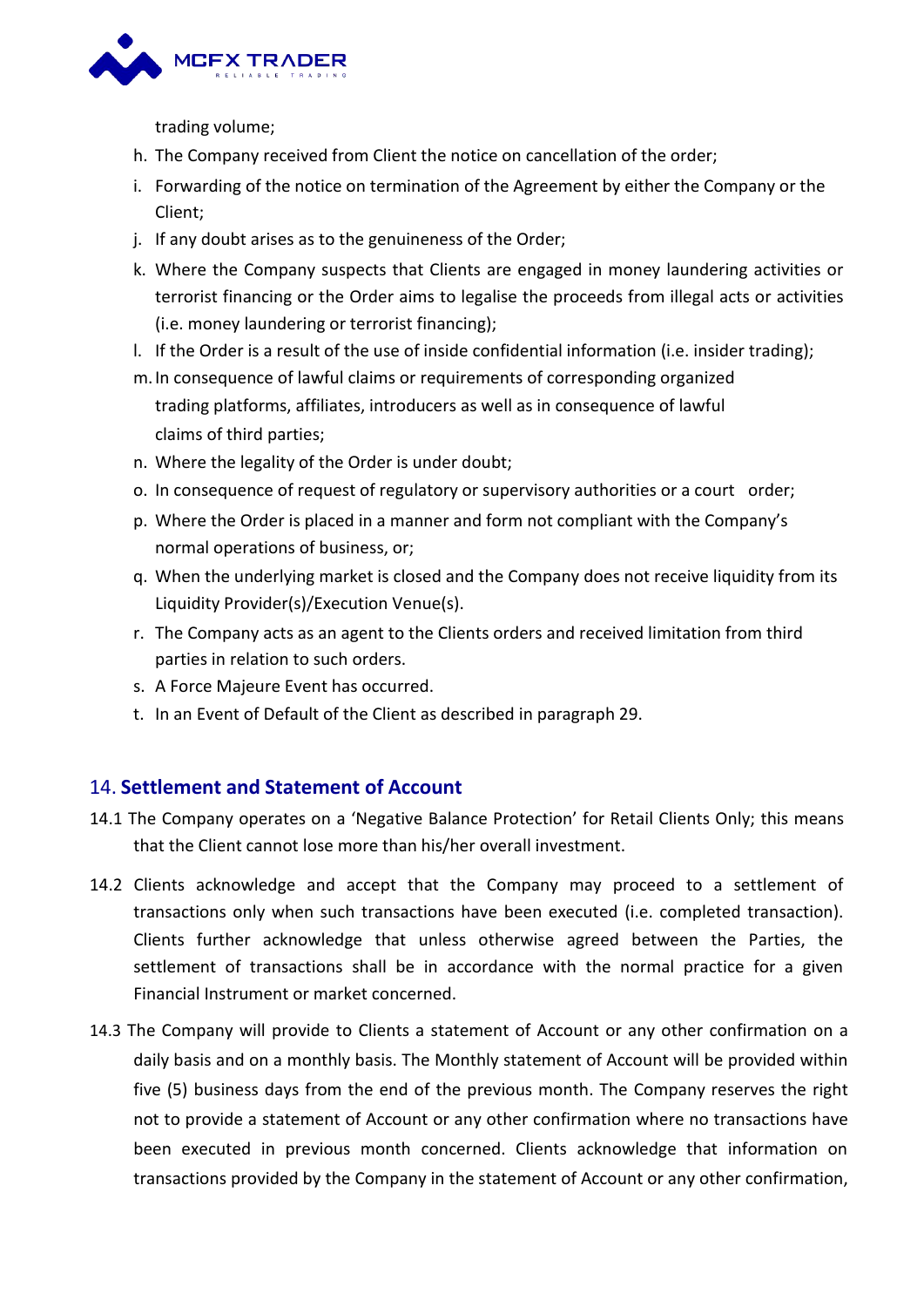

shall be final and binding to the Clients, unless Clients submit in writing and within 24 hours from receipt of the said statement of Account or any other confirmation, their objection.

14.4 Clients acknowledge that the statement of Account or any other confirmation can be also obtained and is available via the Company's Trading Platform.

# 15. **Margin Requirements**

- 15.1 As a condition of entering into a Transaction, the Company requires the deposit of Margin to secure the Client's liability to the Company for any losses, which may be incurred in respect of the Transaction. The "Leverage Level" is the ratio of Margin to the market value of the open Transaction position, which it secures. By accepting this Agreement the Client has read, understood and accepted the "Leverage Levels" as these are stated in the Contract Specification, Client Account Types web page and other documentation and relevant information found in the Trading Platform and the Company's Website. The Leverage Level of a Client's Account(s) may be changed bythe Company in its absolute discretion with reference to such matters as the deposit or Margin amount held in the Client Account and the size of credit exposure held on Financial Instrument(s) held in the Client Account(s).
- 15.2 Margin requirements or Leverage Level may be set and varied without prior notice from time to time in the Company's sole and absolute discretion in order to cover any realised or unrealised losses arising from or in connection with Transactions, including subsequent variation of any Margin rates set at the time Transactions are opened. The Client can request to change his account leverage at any time in accordance with the Company's Leverage Policy by contacting the Company. The Client acknowledges that the Company has the discretion to change the Client's trading account leverage at any given time, without the Client's consent, either on a permanent basis or for a limited period of time. Such an event will be disclosed to the Client by the Company via its internal mail or by email. On every Friday between the hours of 21:00 till 24:00 and occasionally before the release of major economic news, the Company maintains a maximum leverage of 1:100 on CFDs on FX and 4 times the standard Margin requirement on remaining CFDs instruments other than CFDs on FX for any new positions opened during the said specified period.
- 15.3 The Client is obliged to maintain in his Account, at all times, sufficient funds to meet all Margin requirements. In addition, the Company will be entitled to treat any assets deposited with it by the Client from time to time (other than assets deposited for safe custody only) as collateral against the Client's Margin requirements. Only funds received net of any bank charges, which relate to the transfer, will be credited as paid.
- 15.4 In the event that there is insufficient Margin in the Clients Account or in the event that the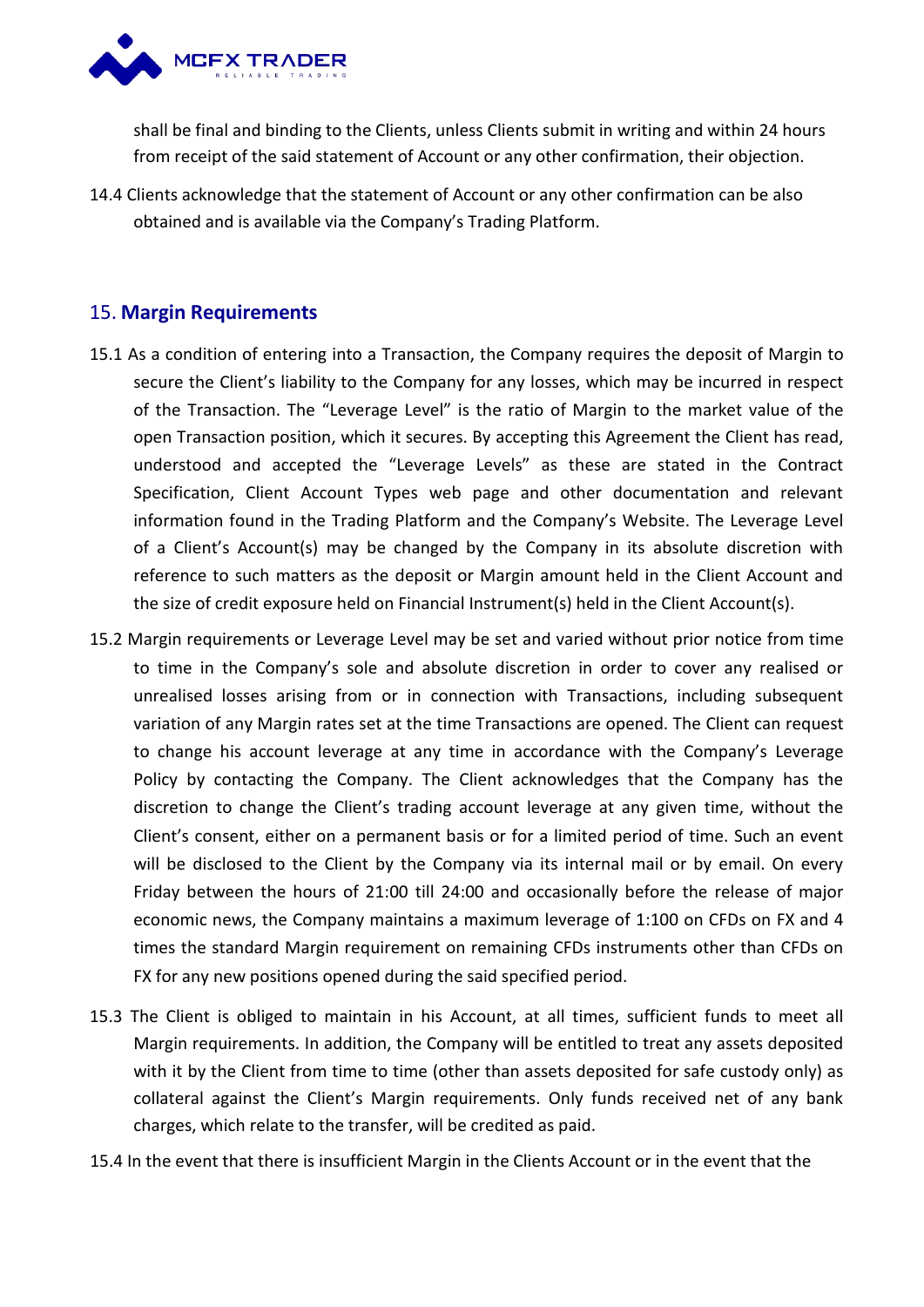

deposited Margin is not sufficient to meet the required Margin rates, as determined by the Company it may immediately close or terminate the Client's Transaction and Account without notice. Without prejudice to the generality of the foregoing the Company shall have the right, but shall not be obliged, to start closing Client's positions starting from the most unprofitable, when the Margin Level of the trading account is equal to or less than 80%. In the case where the Margin Level of the trading account is equal to or less than 50%, then Client's positions shall be automatically closed, starting from the most unprofitable, at the current market price and based on prevailing market conditions, the Company shall apply the aforesaid right each Friday at 21.00 Server Time in the following manner: when the Margin Level of the trading account is equal to or less than 100%. In the case where the Margin Level of the trading account is equal to or less than 90%, then Client's positions shall be automatically closed, starting from the most unprofitable, at the current market price and based on prevailing market conditions.

15.5 The Client acknowledges that he is responsible for monitoring the Margin on his Account.

### 16. **Expiry Transactions**

- 16.1 For certain Financial Instrument Transactions an expiry date may apply (an "Expiry Transaction"). The details of these dates are available in the Contract Specification on the Trading Platform. The Client acknowledges and agrees that the Company will have the right to close any Transaction in its sole and absolute discretion without notice if the Underlying Asset is a derivative Financial Instrument which may settle on expiry by a delivery other than in cash, a reasonable period prior to the expiry date as determined in the sole and absolute discretion of the Company. The Company will not be subject to any obligation to rollover a position in such a derivative Financial Instrument.
- 16.2 The price of an Expiry Transaction will be (a) the last traded price at or prior to the close or the applicable official closing quotation or value in the relevant Underlying Asset as reported by the relevant exchange or market, errors and omissions excluded; plus or, as the case may be, minus (b) any Spread that the Company applies when such an Expiry Transaction is closed. Details of the Spread that the Company applies when a particular Expiry Transaction is closed are available on request.
- 16.3 In case of rollover of the contract, the client shall be charged according to the price differences of the expired and the new contract.

#### 17. **Client's Money – Segregation of Funds**

17.1 The Company is under obligation when holding Client Money to take every possible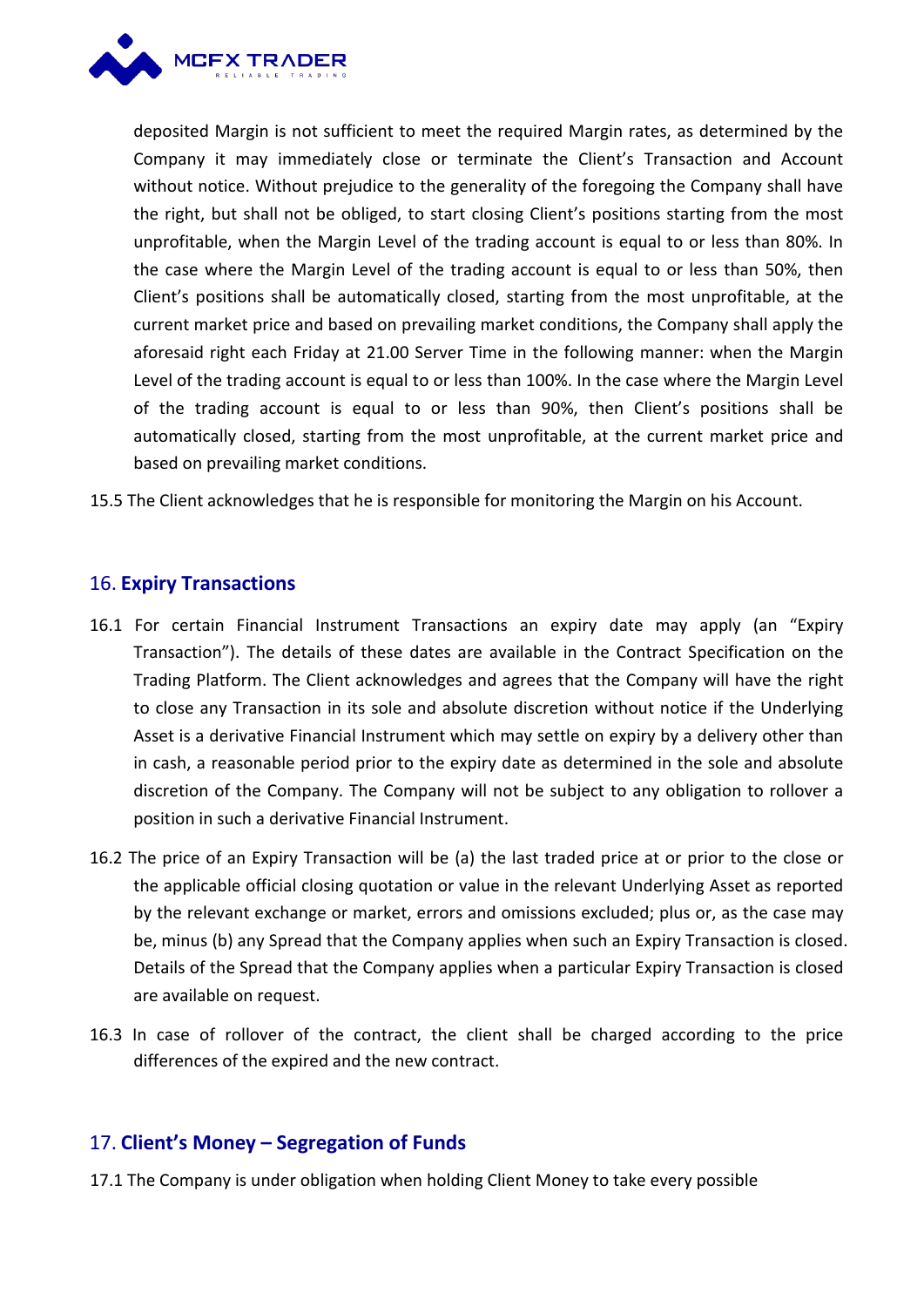

safeguarding measure. Client Money shall be segregated from Company's own and held in accordance with applicable regulations regarding Clients money. This means Clients Money cannot be used by the Company for its own account.

- 17.2 The Company may hold Client Money of a specific Client and Client Money of other Clients in the same Client Bank Account (omnibus account) in accordance with the applicable regulations.
- 17.3 The Company is not obliged to pay any profit (including interest) to Clients on Client Money held by the Company in any Client Bank Account (other than profit generated through trading Transactions from the Client Trading Account(s) under this Agreement) and consequently Clients waive any and all rights to receive such profit. Clients further acknowledge that the Company may deposit Client Money in overnight deposits and the Company will be entitled to benefit from any profit earned to cover among others registration/ general expenses/ charges/ fees and interest related to the administration and maintenance of the bank accounts.
- 17.4 Upon signing the Customer Agreement, Clients authorise the Company to make any deposits and withdrawals from the Client Bank Account on their behalf including, without prejudice to the generality of the above, withdrawals for the settlement of all transactions undertaken under this Agreement and all amounts which are payable by or on behalf of the Clients to the Company or any other person.
- 17.5 Clients acknowledge, that the Company may transfer Client Money to a third party (e.g. a bank, payment service provider, intermediate broker, clearing house, OTC counterparty etc.) to hold or control in order to effect a transaction through or with that person or to satisfy the Client's obligation to provide collateral (e.g. initial margin requirement) in respect of a transaction. The Company will not be liable for the insolvency, acts or omissions of any third party referred to in this paragraph.
- 17.6 Client money may be held on the Client's behalf in a bank and always following Company's licensing and authorization requirements. The legal and regulatory regime applying to any such person outside Seychelles will be different from that of Seychelles and in the event of the insolvency or any other equivalent failure of that person, the Client's money may be treated differently from the treatment which would apply if the money was held in a Segregated Account in Seychelles. The Company will not be liable for the solvency, acts or omissions of any third party referred to in this paragraph.
- 17.7 The third party to whom the Company will pass money may hold it in an omnibus account and it may not be possible to separate it from the Client's money, or the third party's money. In the event of the insolvency or any other analogous proceedings in relation to that third party, the Company may only have an unsecured claim against the third party on behalf of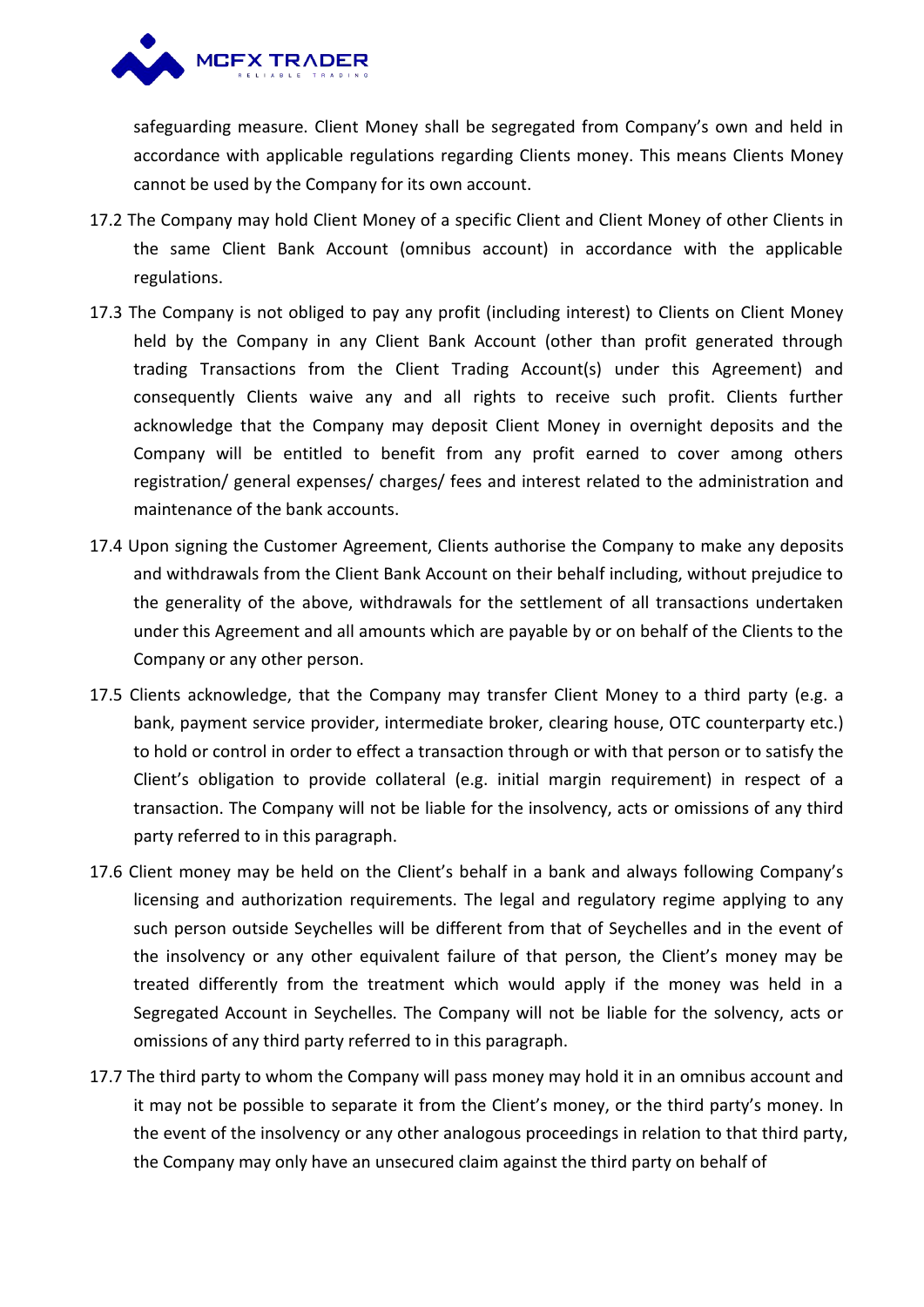

the Client, and the Client will be exposed to the risk that the money received by the Company from the third party is insufficient to satisfy the claims of the Client with claims in respect of the relevant account. The Company does not accept any liability or responsibility for any resulting losses.

- 17.8 It is understood that the Company may keep merchant accounts in its name only with regulated payment institutions used to settle payment transactions of its Clients. However, for the avoidance of doubt, it is noted that such merchant accounts are not used for safekeeping of Client money but only to effect settlements of payment transactions. There are instances where such merchant accounts might be held with a payment institution authorised in a third country. In such a case the Company will take all reasonable measures to ensure that payment institutions authorised in a third country are supervised by regulatory authorities of equivalent status to FSPR and/or are satisfying any other requirements set by the applicable regulations.
- 17.9 The Company will maintain separate records in the accounting system of its own funds/assets and Client Money so as at any time and without delay to distinguish funds held for Clients from Company's own funds.

#### 18. **Deposit and Withdrawals**

- 18.1 Clients acknowledge that any deposit of funds in the Trading Account shall be made in accordance with the applicable local and international regulations on money laundering and terrorist financing and as set in the "Account Funding" section on the Company's Website. The Company shall refuse and decline any third party or anonymous payments.
- 18.2 Information including but not limited to deposit methods, minimum/maximum initial deposit amount, deposit time and fees is set out in the 'Account Funding' section on the Company's Website as amended from time to time.
- 18.3 The Company reserves the right to refuse and decline any Client Money transferred by Clients to the Client Bank Account in any of the following cases (list is non-exhaustive):
	- a. Third party or anonymous transfers;
	- b. The Company has reasonable grounds of suspicion that the person who made the transfer (i.e. transferee) was not a duly authorised person to perform the payment;
	- c. If the transfer violates in any way the Seychelles legislation.

In any of the above cases (list not exhaustive), the Company will send the funds received back to the same remitter by the same method as received and the Client will suffer the relevant charges.

18.4 If the Client makes a deposit, the Company shall credit the relevant Client Trading Account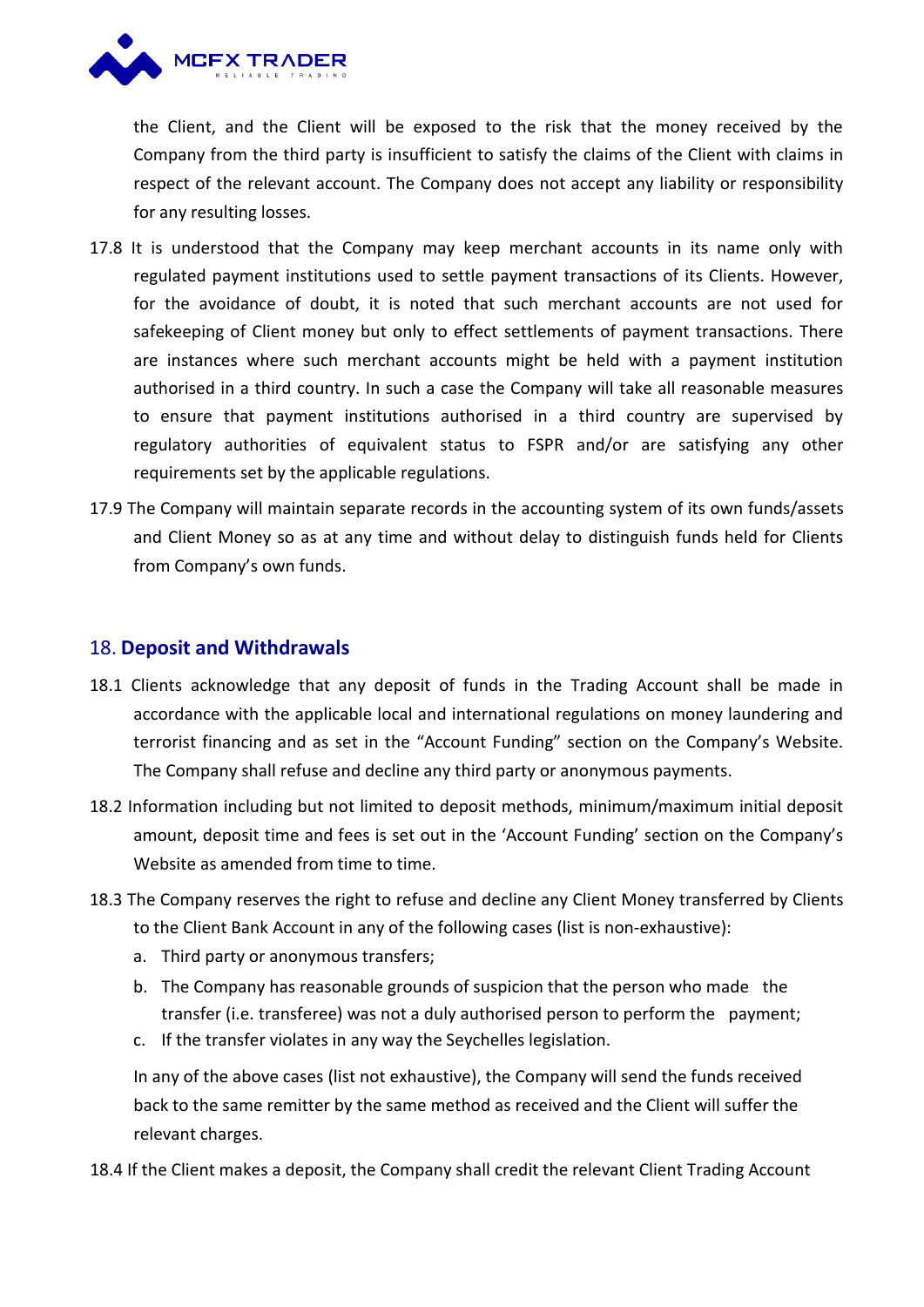

with the relevant amount actually received by the Company within one to three Business Day following the clearance of such amount in the bank account of the Company.

- 18.5 If the funds sent by the Client are not deposited in the Client Trading Account when they were supposed to, the Client shall notify the Company and request from the Company to make a banking investigation of the transfer. The Client agrees that any charges of the investigation shall be paid by the Client and deducted from his Client Trading Account or paid directly to the bank performing the investigation. The Client understands and agrees that in order to perform the investigation the Client has to provide the Company with the requested documents and certificates.
- 18.6 The Company bears no responsibility for any losses suffered in the case where during the processing period of the Client's deposit, the Client's Trading Account reaches a stop-out level.
- 18.7 Information including but not limited to withdrawal methods, minimum/maximum withdrawal amount, withdrawal time and fees is set out in the 'Account Funding' section on the Company's Website as amended from time to time.
- 18.8 The Company will consider a withdrawal request as acceptable and consequently proceed with its execution provided the following requirements are met (list is non-exhaustive):
	- a. Clients provided all necessary information with regards to the withdrawal;
	- b. The withdrawal instruction made by the Client is an instruction to send the funds back to the same remitter and by the same method as initially received and;
	- c. At the moment of payment the Client's Free Margin level is below 30% from its equity.

The Company at its own discretion reserves the right to refuse and decline any withdrawal instructions for any other reason it deems appropriate. The Company further reserves the right to decline a withdrawal with a specific payment method and suggest another payment method where in such case the Client need to place a new withdrawal request.

- 18.9 All payment and transfer charges of third parties will be borne by the Client and the Company shall debit the relevant Client Trading Account for these charges.
- 18.10 The Company will deposit funds in the Client's Trading Account and in the Currency denominated by the Client. In the event that the Client deposits money in a different currency of that of the Currency of the Client Trading Account then the Company shall convert the sum deposited into the Currency of the Client Trading Account. The Company shall do this at reasonable market rate and/or rate of exchange and/or bank that it considers appropriate. The Company shall be entitled to charge the Client for currency conversion or retain a mark-up from the exchange rates for arranging such conversion as the Company may from time to time considers reasonable. The Company shall be entitled to charge to the Client and obtain from the Client Trading Account or from the deposited amount the expenses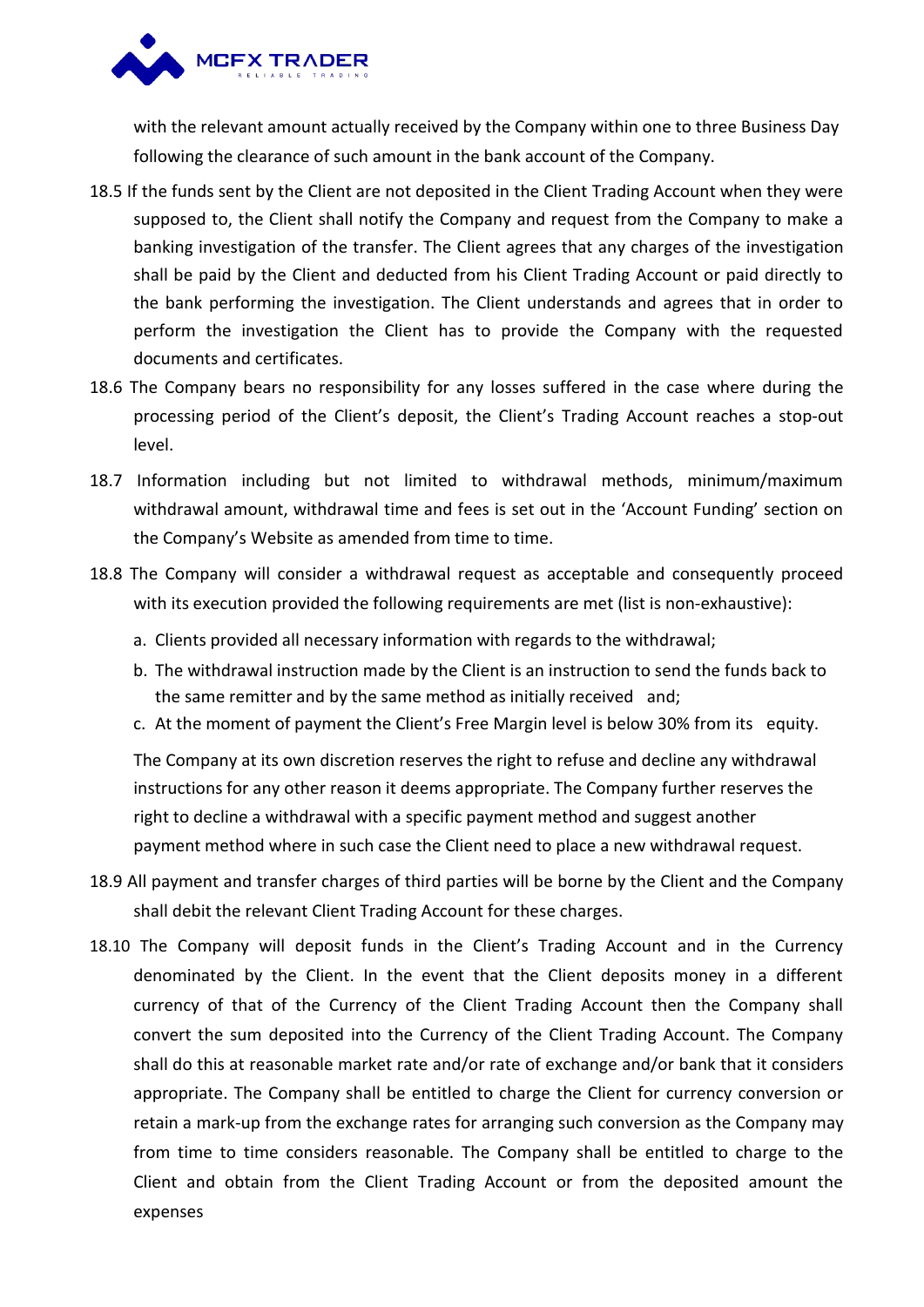

incurred with regard to currency conversions for the Client, including commissions to banks, money transfer fees, credit card/alternative payments processing fees and commissions to intermediaries.

- 18.11 In the event of currency fluctuations, the Company will have no liability for any losses or damages incurred on the Client.
- 18.12 The Company and where applicable reserves the right to send Client Money back to the Client only in the currency where Client Money was originally deposited. In the case the Client wishes for funds to be sent in another currency then the Company will proceed with the relevant conversion at the rate determined by the credit or financial institution of the Company.

#### 19. **Fees, Commissions, Charges, Inducements and Other Costs**

- 19.1 Clients are obliged to pay to the Company commissions, fees, charges and other costs as described in the Trading Platform and/or on the Company's Website. (as the case may be)
- 19.2 The Company reserves the right to amend and change the amount of fees, commissions, charges and other costs at any given time without prior consultation, consent from and/or notice to Clients. Clients are responsible to read and review the Company's Contract Specifications found in the Trading Platform for any updates.<br>19.3 The Company may deduct any sum, which is payable and due to it from the Client from any
- funds held in the Client's Bank Account on behalf of the Client. The Company further reserves the right to combine or make internal transfers between any of the Client's Trading Accounts as well as to close any open positions of the Client in order to settle any obligations owed by the Client to the Company.
- 19.4 Clients shall pay interest (accruable on daily basis) on any amounts due at a rate that is reasonably determined by the Company as representing the cost of funding such overdue amounts. The Company in the event that the Clients fail to make the relevant payment within the given deadline, may also proceed with the sale of Financial Instruments from the Clients Trading Account without notice unless otherwise agreed between the Parties. If such an agreement is in place between the Parties, the Company will proceed with such notification either orally, via e- mail or through the Company's Trading Platform.
- 19.5 Clients acknowledge they shall pay all stamp expenses relating to this Agreement and any documentation, which may be required for becoming Company's Clients or the carrying out of the transactions under this Agreement.
- 19.6 Clients acknowledge that the Company bears no responsibility in paying Clients' tax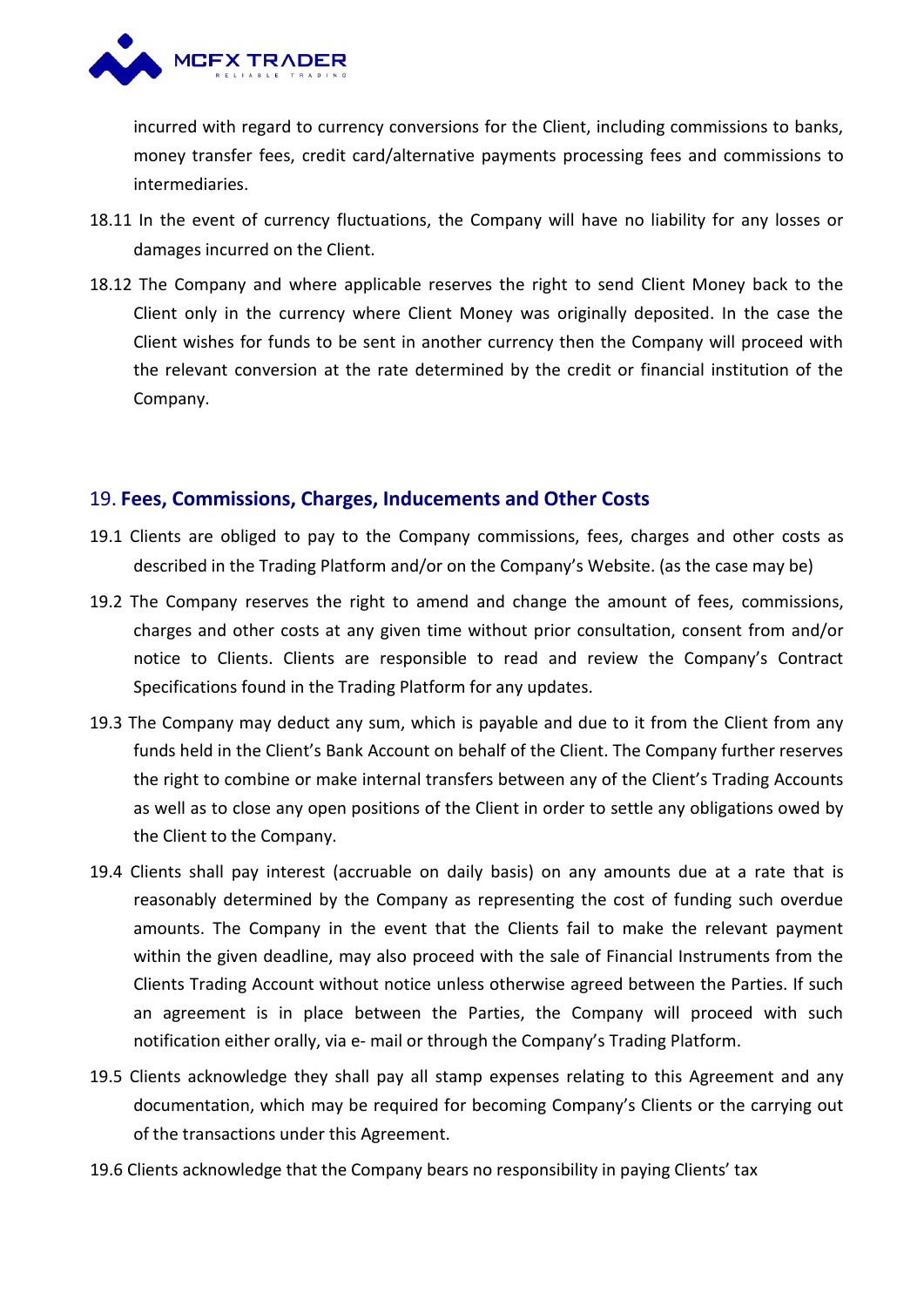

obligations in relation among others to income tax or any other tax imposed by their jurisdiction as a result of profits and/or trading in Financial Instruments.

19.7 The Company may deduct or withhold any type of tax from any payment made by or to the Client if there is an obligation to do so under applicable rules and regulations.

# 20. **Lien**

20.1 The Company shall have a general lien on all funds held by the Company or its Associates or its nominees on the Client's behalf until the satisfaction of his obligations.

# 21. **Inactive and Dormant Client Trading Accounts**

If the Client Trading Account is inactive for one year or more, and after notifying the Client in its last known address and/or contact details, the Company reserves the right to close the Client's Trading Account after having rendered it dormant. Money in the dormant account shall remain owed to the Client and the Company shall make and retain records and return such funds upon the Company discretion or upon request by the Client at any time thereafter, provided that the Client provides to the Company the necessary evidence and updated information and documentation as these may be requested by the Company. The Company may charge a fee during the period when the Account is dormant; such a fee shall be notified to the Client according to paragraph 34.8 here under.

#### 22. **Introducer**

- 22.1 In cases where the Client is introduced to the Company through a third person such a business introducer or associate or affiliate ("Introducer") the Client acknowledges that the Company is not responsible or accountable for the conduct and/or representations of the Introducer and the Company is not bound by any separate agreements entered into between the Client and the Introducer.
- 22.2 The Client acknowledges and confirms that his agreement or relationship with the Introducer may result in additional costs, since the Company may be obliged to pay commission fees or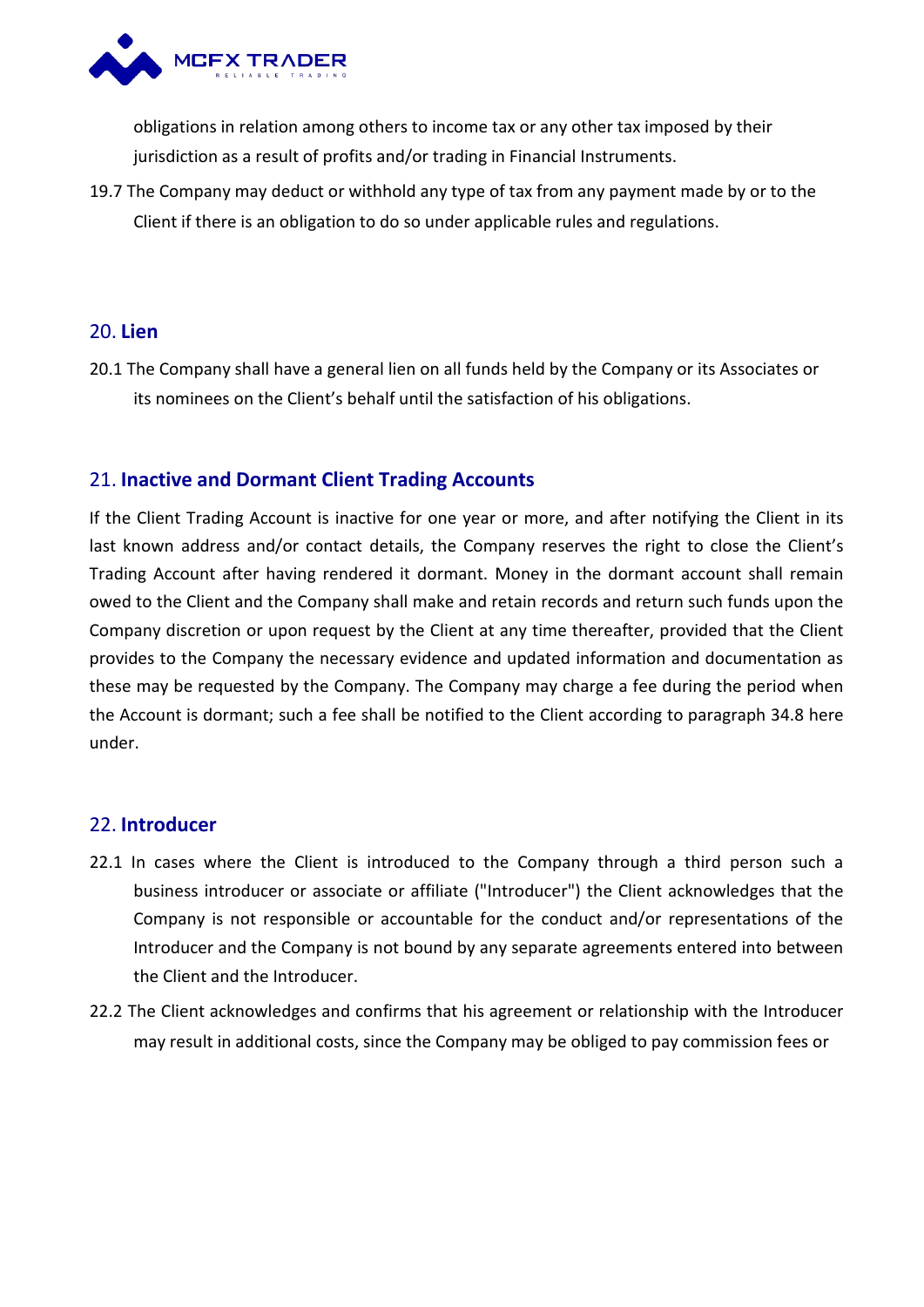

charges to the Introducer. If such apply they will be disclosed to the Client as provided under Applicable Regulations.

22.3 In cases, where the Client is introduced to the Company by an Introducer, the Client acknowledges and agrees that certain information regarding his personal and/or trading data may and will be disclosed to the Introducer for the purpose of calculating the Introducer's commission. The Client understands that data, which are not considered personal, may be transmitted to the Introducer.

### 23. **Conflicts of Interest**

- 23.1 In compliance with the Law and as amended from time to time the Company has established a Conflicts of Interest Policy (the "Policy") appropriate to the size and organisation of the Company and the nature, scale and complexity of the Company's business.
- 23.2 When the Company deals with the Client, the Company, an associate or some other person connected with the Company may have an interest, relationship or arrangement that is material in relation to the Transaction concerned or that it conflicts with the Client's interest.
- 23.3 While it is not feasible to define precisely or create an exhaustive list of all relevant conflicts of interest that may arise, as per the current nature, scale and complexity of the Company's business, the Conflict of Interest Policy includes circumstances which constitute or may give rise to a conflict of interest entailing a material risk of damage to the interests of one or more Clients, as a result of providing investment services.
- 23.4 Additionally it provides a general overview of the procedures and controls that the Company follows to manage and mitigate the identified conflicts of interest.
- 23.5 Clients acknowledge and accept that they have read and understood the Company's Conflicts of Interest Policy, which was provided during the registration process and is publicly available on the Company's Main Website as amended from time to time.

# 24. **Complaints Handling**

- 24.1 In case the Client reasonably believes that the Company as a result of any action or failure to act has breached one or more terms of this Agreement, the Client has the right submit a complaint to the Company as per the provisions of the Company's Complaints Handling Policy.
- 24.2 If a situation arises which is not expressly covered by this Agreement, the Parties agree to try to resolve the matter on the basis of good faith and fairness and by taking such action as is consistent with market practice.
- 24.3 Clients acknowledge and accept that they have read and understood the Company's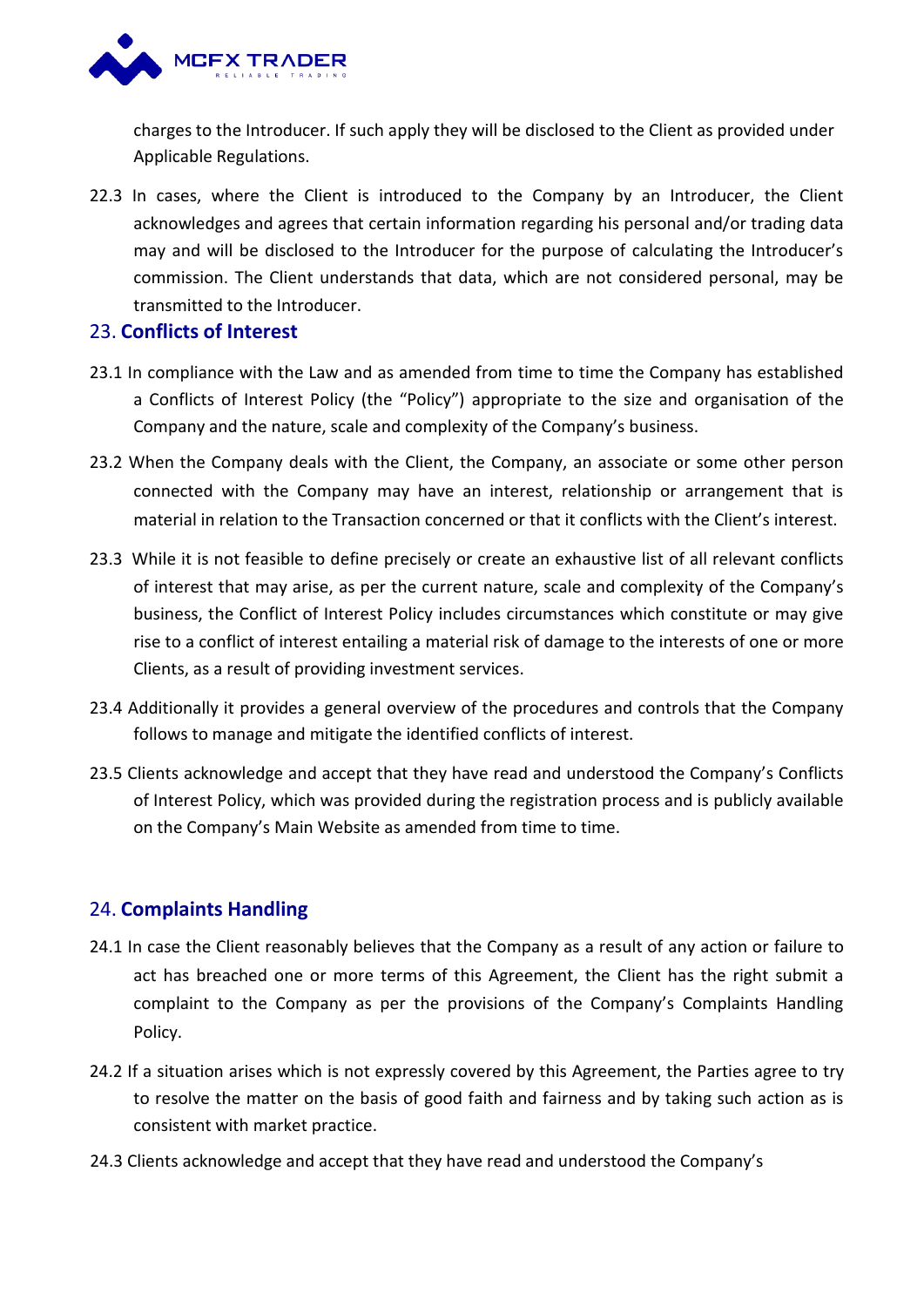

Complaints Handling Policy, which was provided during the registration process and is publicly available on the Company's Legal Documentation Section on the Main Website as amended from time to time.

24.4 The Client's right to take legal action remains unaffected by the existence or use of any complaints procedures referred to above.

### 25. **Investor Compensation Fund**

- 25.1 The Company is a member of the Investor Compensation Fund (the "ICF"), under the provisions of the Law as amended from time to time.
- 25.2 The ICF covers Retail Clients ("Covered Clients") of the Company. So, the Retail Client may be entitled to compensation from the ICF in the event that the Company is unable to meet its obligations and subject to certain restrictions as provided by relevant regulations. More details are found in the Company's document "Investors Compensation Fund".Professional Clients and Eligible Counterparties are not covered by the ICF.
- 25.3 Clients acknowledge and accept that they have read and understood the Company's Complaints Handling Policy, which was provided during the registration process and is publicly available on the Company's Legal Documentation Section on the Main Website as amended from time to time.

# 26. **Communication**

- 26.1 Unless the contrary is specifically provided in this agreement, any notice, requests, or other communication to be given to the Company by the Client under the A shall be sent to the Company's mailing address at Suite 3, Global Village, Jivan's Complex, Mont Fleuri, Mahe, Seychelles and e-mail at info@magiccompass.co.nz ( or to any other address which the Company may from time to time specify to the Client for this purpose) by email, facsimile, post if posted in New Zealand, or airmail if posted outside New Zealand, or commercial courier service and shall be deemed delivered only when actually received by the Company's mailing address.
- 26.2 In order to communicate with the Client, the Company may use any of the following methods: email, Platform's internal mail, facsimile transmission, telephone, post, commercial courier service, air mail or the Company's Website.
- 26.3 The following methods of communication are considered as Written Notice from the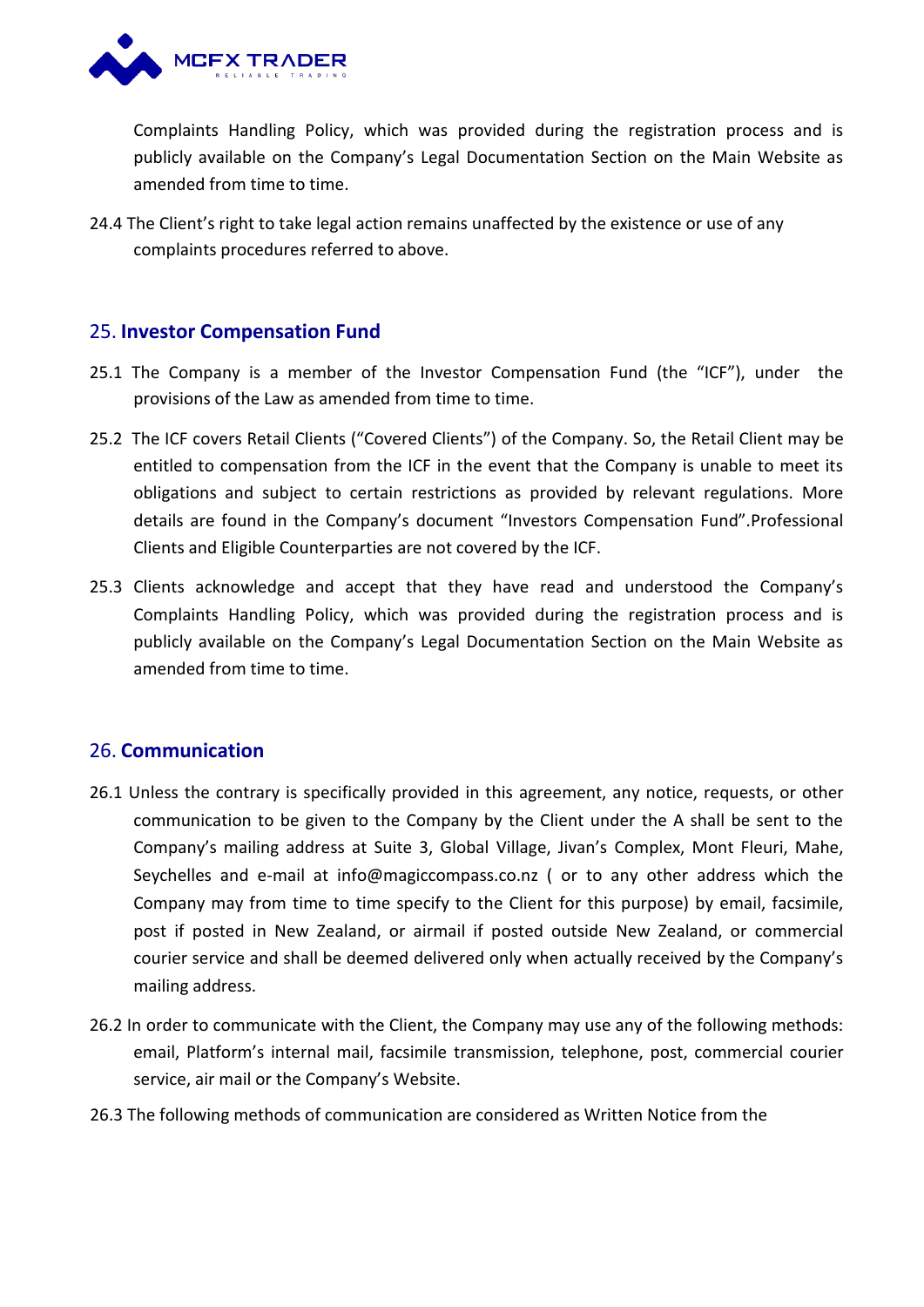

Company to the Client: email, Platform's internal mail, facsimile transmission, post, commercial courier service, air mail or the Company's Website.

- 26.4 The following methods of communication are considered as Written Notice from the Client to the Company: email, facsimile transmission, post, commercial courier service or air mail or commercial courier.
- 26.5 Without prejudice to paragraph 26.9, any communications sent to either Party, as applicable, (documents, notices, confirmations, statements, reports etc.) are deemed received
	- a. If sent by email, within one hour after emailing it and provided the email has left from the sender's outlook.
	- b. If sent by the Platform's internal mail, immediately after sending it.
	- c. If sent by facsimile transmission, upon receipt by the sender of a transmission report from its facsimile machine confirming receipt of the message by recipient's facsimile machine.
	- d. If sent by telephone, once the telephone conversation has been finished.
	- e. If sent by post, seven calendar days after posting it.
	- f. If sent via commercial courier service, at the date of signing of the document on receipt of such notice.
	- g. If sent by airmail, eight business days after the date of their dispatch.
	- h. If posted on the Company Webpage, within one hour after it has been posted.
- 26.6 In order to communicate with the Client the Company will use the contact details provided by the Client whilst opening the Client Trading Account or as updated latter on. Hence, the Client has an obligation to notify the Company immediately of any change in the Client's contact details.
- 26.7 Faxed documents received by the Company may be electronically scanned and reproduction of the scanned version shall constitute conclusive evidence of such faxed instructions.
- 26.8 The Client shall be able to call the Company within its normal working hours. The Company may contact the Client outside its normal working hours.
- 26.9 Any Written Notices sent to the Company shall have to be received within the working hours of the Company. Notwithstanding paragraph 26.5, any Notices received outside the normal working hours shall be treated as being received the following Business Day.

# 27. **Provision of Information, Data Protection and Privacy Policy**

27.1 Clients acknowledge and agree to provide the Company with any information reasonably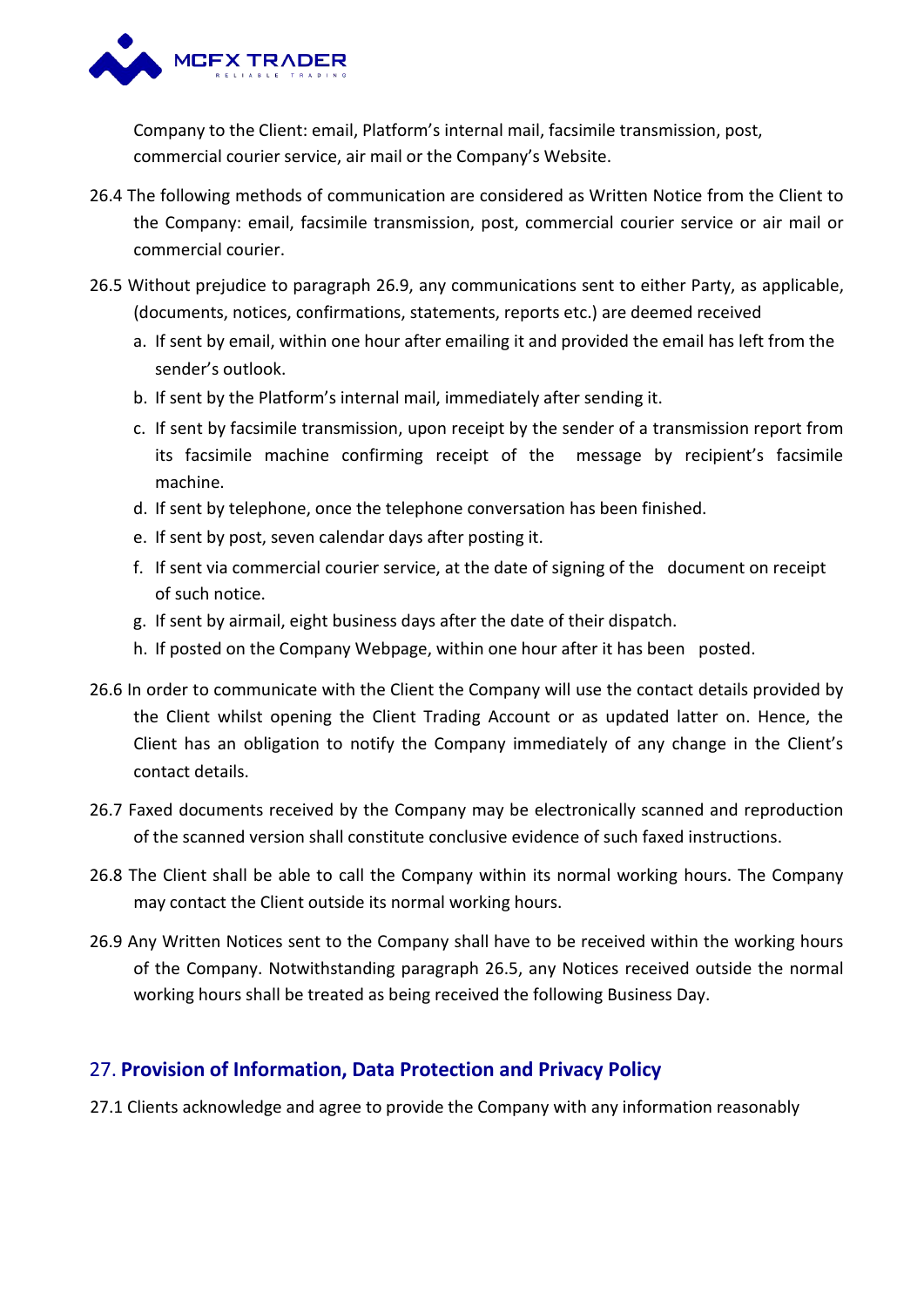

requested from time to time to enable the Company among others to comply with applicable rules and regulations and to provide the Services in accordance with this Agreement. It is the responsibility of Clients to provide the Company with accurate and up to date contact

- information and to notify the Company immediately for any changes.<br>27.2 Clients by entering into this Agreement, they consent to the collection, processing, maintaining, storage, use and disclosure of Clients personal data/information by the Company whether provided by the Clients or by another third party as well as consent to the Company to transmitwithout informing the Clients, any Clients personal data/information to any third parties or parties which may be required from time to time.
- 27.3 The Company will only use Clients information and personal data in accordance with international data protection practices. In particular, the Company will collect, process, maintain, store, use and handle clients' personal information in accordance with the Law of Seychelles as amended from time to time, its Privacy Policy and this Agreement.
- 27.4 For regulatory and quality assurance purposes any type of communication between the clients and the Company whether in writing, email or by telephone or other means of medium shall be monitored and recorded by the Company. Clients acknowledge and accept that such recordings are the sole property of the Company. Clients further accept that such recordings constitute conclusive evidence of the Orders/Instructions/Requests or conversations so recorded. Clients further acknowledge and agree that the Company may deliver copies of such recordings to any court, regulatory or government authority.
- 27.5 Clients acknowledge and accept that they have read and understood the Company's Privacy Policy, which was provided during the registration process and is publicly available on the Company's Main Website as amended from time to time.

# 28. **Force Majeure**

28.1 Except as expressly provided in this Agreement, the Company will not be liable or have any responsibility for any type of loss or damage arising out of any failure, interruption, or delay beyond the Company's reasonable control in performing its obligations and duties under this Agreement where such failure, interruption or delay is due but not limited to:

- a. Government actions, the outbreak of war or hostilities, the threat of war, acts of terrorism, national emergency, riot, civil disturbance, sabotage, requisition, or any other international calamity or political crisis that in the Company's opinion, prevents it from maintaining an orderly market in one or more of the Financial Instruments in respect of which it deals on the Platform;
- b. Postal or other strikes or similar other industrial actions or disputes;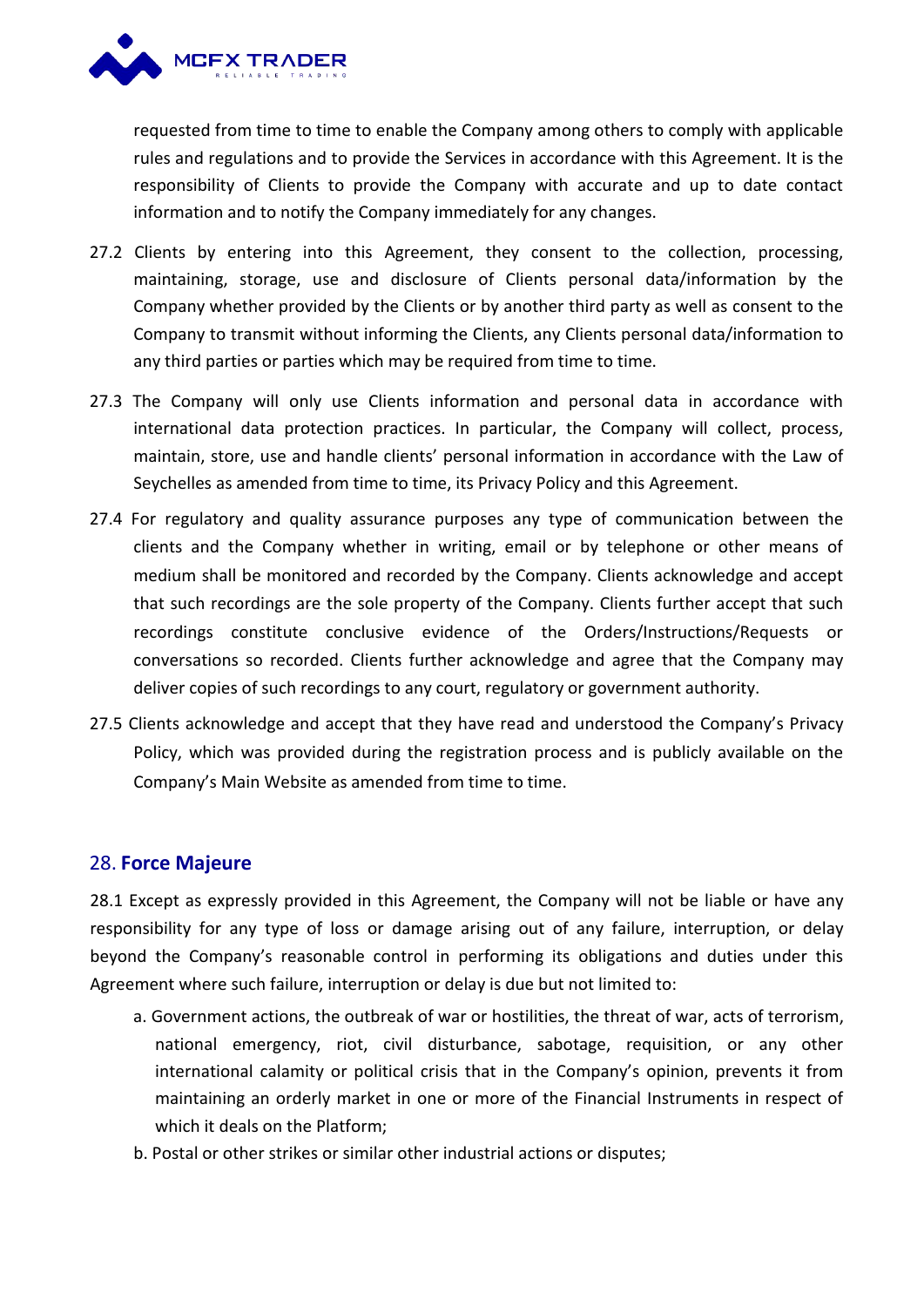

- c. Act of God, earthquake, tsunami, hurricane, typhoon, accident, storm, flood, fire, epidemic or other natural disaster making it impossible for the Company to offer its Services;
- d. Labor disputes and lock-out which affect the operations of the Company;
- e. Suspension of trading on a market or the liquidation or closure of any market, or the fixing of minimum or maximum prices for trading on amarket to which the Company relates its Quotes, or the imposition of limits or special or unusual terms on the trading in any such market or a regulatory ban on the activities of any party (unless the Company has caused that ban), decisions of state authorities, governing bodies of self-regulating organizations, decisions of governing bodies of organized trading platforms;
- f. A financial services moratorium having been declared by appropriate regulatory authorities or any other acts or regulations of any regulatory, governmental, or supranational body or authority;
- g. Breakdown, failure or malfunction of any electronic equipment, network and communication lines (not due to the bad faith or wilful default of the Company), hacker attacks and other illegal actions against the Company's server and Online Trading System, or
- h. Any event, act or circumstances not reasonably within our control and the effect of that event(s) is such that we are not in a position to take any reasonable action to cure the default.
- i. Theoccurrenceofanexcessivemovementinthelevelofanytransactionand/or Underlying Asset or Market or the Company's anticipation (acting reasonably) of the occurrence of such a movement;
- j. The failure of any relevant supplier, Financial Institution intermediate broker, Liquidity Provider, agent or principal of the Company, custodian, sub-custodian, dealer, Exchange, clearing house or regulatory or self-regulatory organisation, for any reason, to perform its obligations;
- 28.2 If the Company determines in its reasonable opinion that a Force Majeure Event exists (without prejudice to any other rights under the Agreement) the Company may without prior notice and at any time take any or all of the following steps:
	- a. Close out any or all Open Positions at such prices as the Company considers in good faith to be appropriate;
	- b. Suspend, freeze or modify any or all terms of this Agreement to the extent that the Force Majeure makes it impossible or impractical for the Company to comply with them;
	- c. Take or omit to take all such other actions as the Company deems to be reasonably appropriate with regards to the position of the Company, the Client and other Clients.
	- d. Shut down the Platform(s) in case of malfunction for maintenance or to avoid damage;
	- e. Cancel any Client Orders;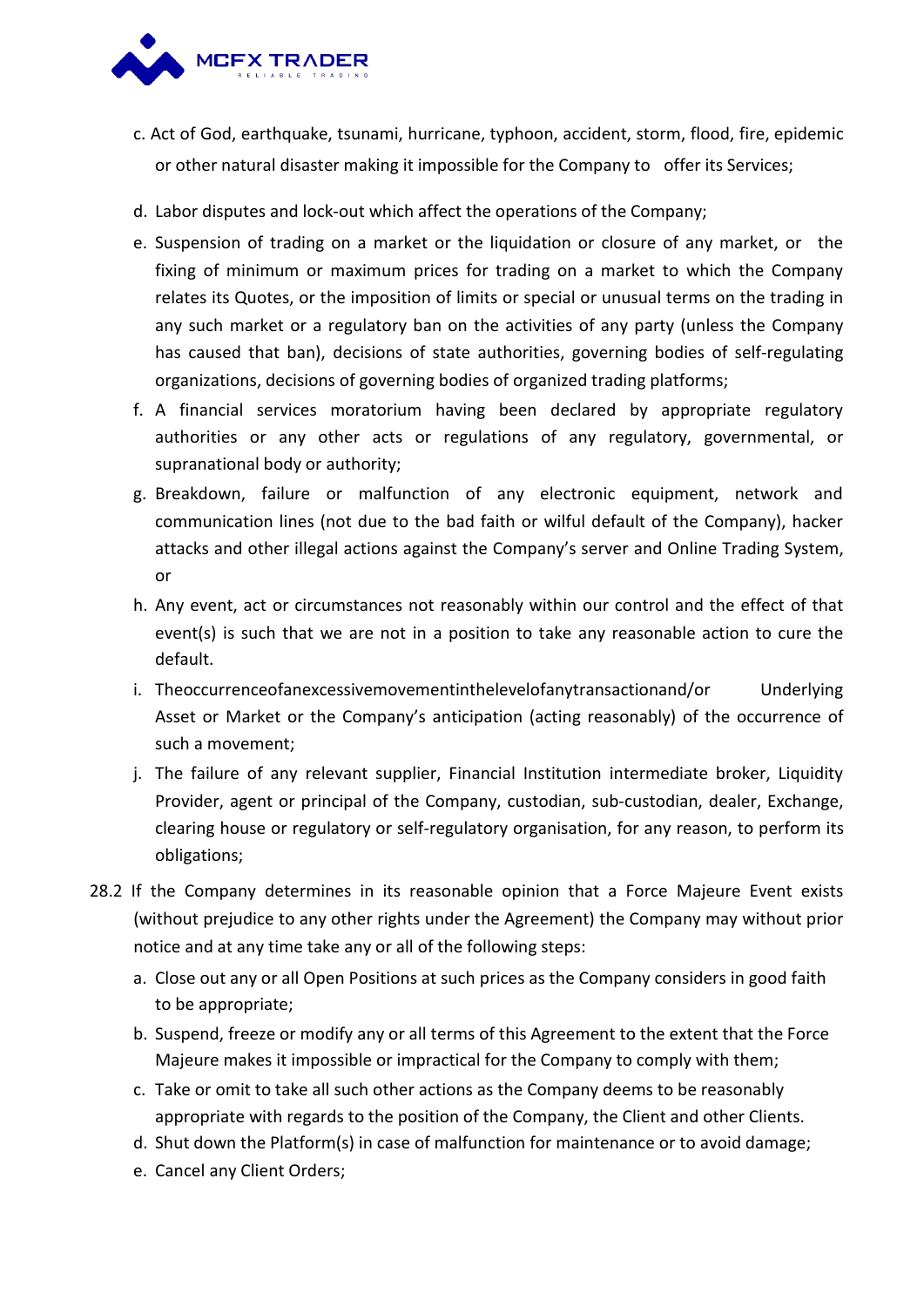

- f. Refuse to accept Orders from Clients;
- g. Inactivate the Client Trading Account;
- h. Increase Margin requirements without notice;
- i. Increase Spreads;
- j. Decrease Leverage;
- k. Amend the Stop Out Level.
- 28.3 Except as expressly provided in this Agreement, the Company will not be liable or have any responsibility for any type of loss or damage arising out of any failure, interruption, or delay in performing its obligations under this Agreement where such failure, interruption or delay is due to a Force Majeure event.

### 29. **Events of Default**

- 29.1 Each of the following constitutes an "Event of Default":
	- a. In the case the Client becomes deceased, declared absent or become of unsound mind;
	- b. If an Order is made or a resolution is passed for the Client's winding-up or administration (other than for the purposes of amalgamation or reconstruction);
	- c. If an application is filed in respect to the Client for any action pursuant to any bankruptcy acts or any equivalent act, including those of another country, applicable to the Client or if a partnership, to one or more of the partners, or a company, a trustee, administrative receiver or similar officer is appointed;
	- d. If the Company has reliable information that a material adverse change in the Client's financial condition has occurred or the Client may not perform his obligations under the Agreement or does not provide to the Company adequate assurance of his ability to perform his obligations within 24 hours after receipt of the relevant request from the Company;
	- e. The Company receives notice of termination by a competent authority or body;
	- f. Client violates any provision of this Agreement or any other Agreement and it is in the Company's opinion that the Agreement cannot be implemented;
	- g. If any of the representations or warranties given by the Client are/or become untrue;
	- h. Client does not have the authority to transact business with the Company or to do so in the manner in which the Client customarily conduct business with the Company;
	- i. Client fails to provide adequate documentation with regards to the Know-Your-Client (KYC) and Anti-Money-Laundering regulations the Company has to follow;
	- j. Client fails to make any payment or fail to performing the oblication required by the Agreement;
	- k. In cases of any material violation by the Client of the requirements established by any legislation.
	- l. If scalping or any other unauthorized and abusive trading activity/strategy is performed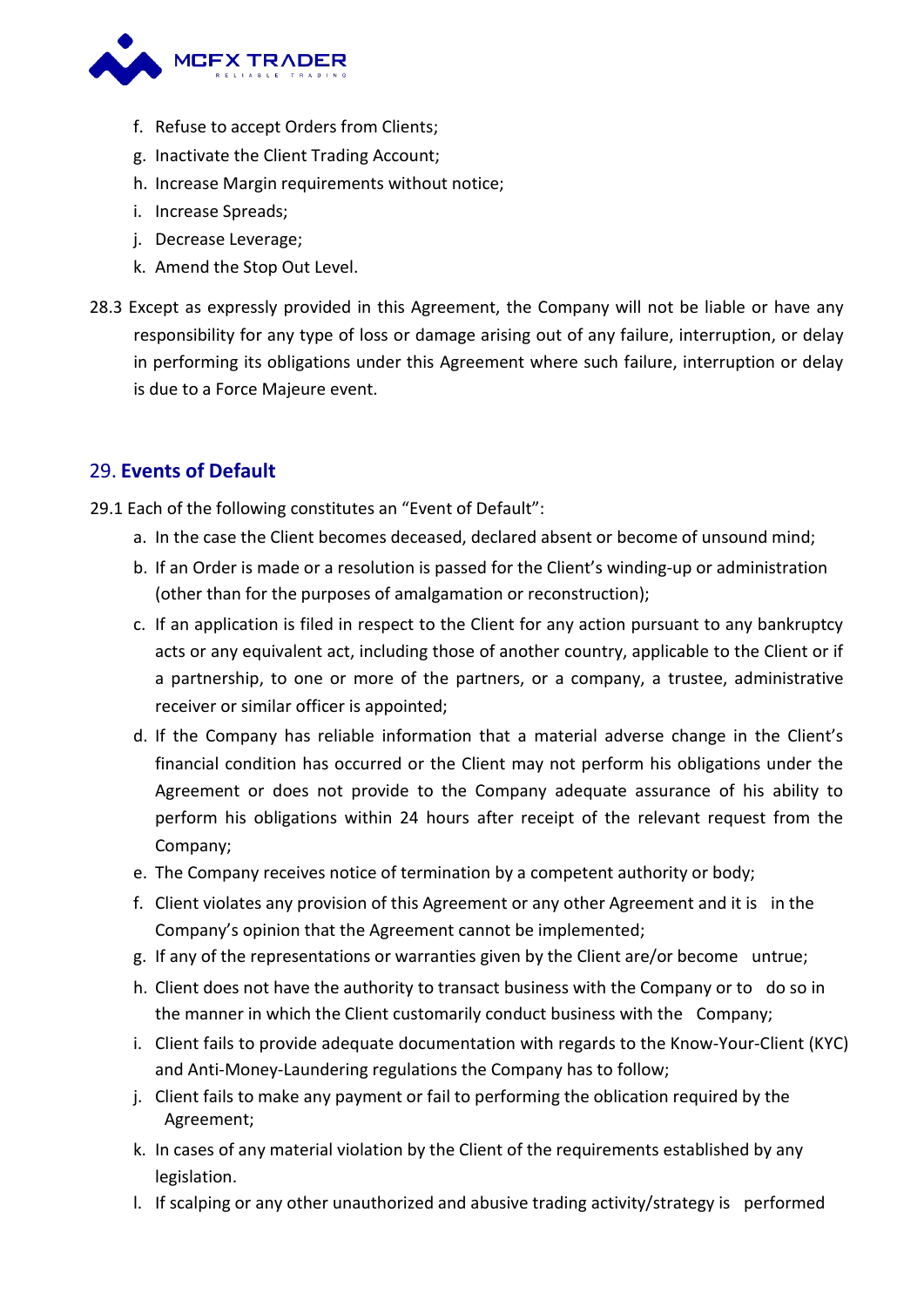

on the Company's Trading Platform, automated or manually including but not limited to misuse of deposited and promotional/bonus funds, swap arbitrage, bonus arbitrage, cash backs, internal, external hedging, Pip- hunting, placing orders prior to the release of financial data, manipulations or a combination of faster/slower feeds, gain profit from the Company possible systems bugs and/or weaknesses and/or malfunction, and/or abuse of the Company's 'no negative balance' policy and abusive trading aimed towards riskless profit;

- m. If a Client involves the Company directly or indirectly in any type of fraud in which the Company or other Company's Clients interests are placed at risk prior to terminating this Agreement;
- n. The Company has reasonable grounds to believe that the Client's trading activity affects in any manner the reliability and/or smooth and/or orderly operation of the Company's Trading Platform.
- 29.2 If an Event of Default occurs the Company may, at its absolute discretion, at any time and without prior Written Notice, take one or more of the following actions:
	- a. Terminate this Agreement immediately without prior notice to the Client.
	- b. Cancel any Open Positions.
	- c. Convert any currency;
	- d. Temporarily or permanently bar access to the Platform(s) or suspend or prohibit any functions of the Platform(s).
	- e. Reject or Decline or refuse to transmit or execute any Order of the Client.
	- f. Restrict the Client's trading activity.
	- g. Apply any of Client's funds and the proceeds of any Transaction in satisfaction of the amount owing to the Company, including amounts due in respect of settlement, fees, commissions and interest;
	- h. Keep such Client's funds as necessary to close positions which have already been opened and/or pay any pending obligations the Client may have, including, without limitation, the payment of any amount which the Client owes to the Company under the Agreement or;
	- i. Reverse and/or cancel all previous transactions on the Client's account;
	- j. In the case of fraud, reverse the funds back to real owner or according to the instructions of the law enforcement authorities of the relevant country.
	- k. Cancel or reverse any profits gained through abusive trading of paragraph 29.1 or the application of artificial intelligence on the Client Trading Account l.
	- l. Combine any Trading Account opened in the name of the Client in order to consolidate account balances and set off those balances.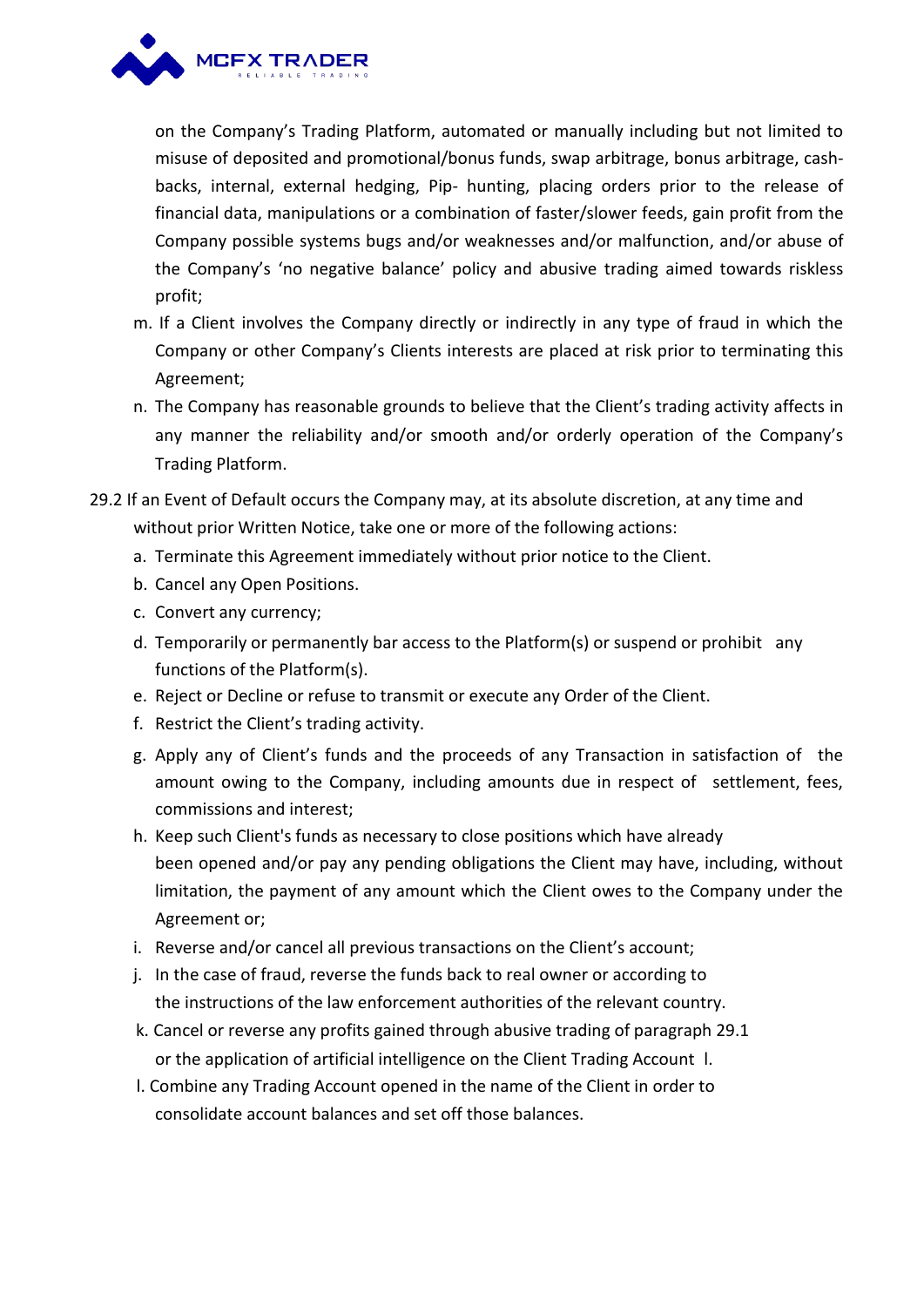

# 30. **Term and Termination**

- 30.1 This Customer Agreement shall be valid for an indefinite time period until its termination by virtue of the provisions of Paragraph 30 herein.
- 30.2 Whilst the Company may terminate this Agreement with immediate effect should it determine in its sole discretion that circumstances so warrant it, either the Company (where possible) or the Client may terminate this Agreement by giving five (5) business days ("termination notice") written notice to the other party concerned. During the termination notice the Client must close all Open positions (if applicable) as otherwise the Company reserves the right to close all Client's Open positions.
- 30.3 Clients acknowledge that upon termination of this Agreement, the Company and without prior notice to the Clients will terminate access to the Trading Platform.
- 30.4 Clients acknowledge that termination of this Agreement will not affect any obligation, liability, existing commitments or any contractual commitments, including any obligation incurred by either the Clients or the Company in respect to any Open positions and/or any deposit/withdrawals operations made.
- 30.5 Clients acknowledge and accept that in the Event of Default or on termination of this Agreement or in both all amounts payable by the Clients to the Company will become immediately payable and due including but not limited to:
	- a. Any pending fees, charges, commissions and any other costs;
	- b. Any expenses incurred as a result of terminating this Agreement;
	- c. Any losses and damages occurred as a result of closing any Open positions or settlement of any outstanding obligations.
- 30.6 Upon termination of the Agreement if there is a balance in the Client's Trading Account(s) the Company will refund as soon as reasonably feasible such balance back to the Client via bank transfer or any other method agreed between the Parties and the Client will be supplied with an Account Statement. Client acknowledge that the Company reserves the right and where it deems appropriate and reasonable to withhold any such amount from the Client's balance with regards to current and/or future liabilities of the Client.

# 31. **Representations and Warranties and Covenants**

- 31.1 The Client by agreeing to be bound by this Agreement and on continuous basis, represents, warrants, covenants and guarantees to the Company, that:
	- a. The Client is authorised and has the capacity to enter into this Agreement and any Transactions and to perform his obligations;
	- b. The Client is at least 18 years old and of sound mind, having no legal or other obstacle in his country of residence prohibiting him from entering into this Agreement;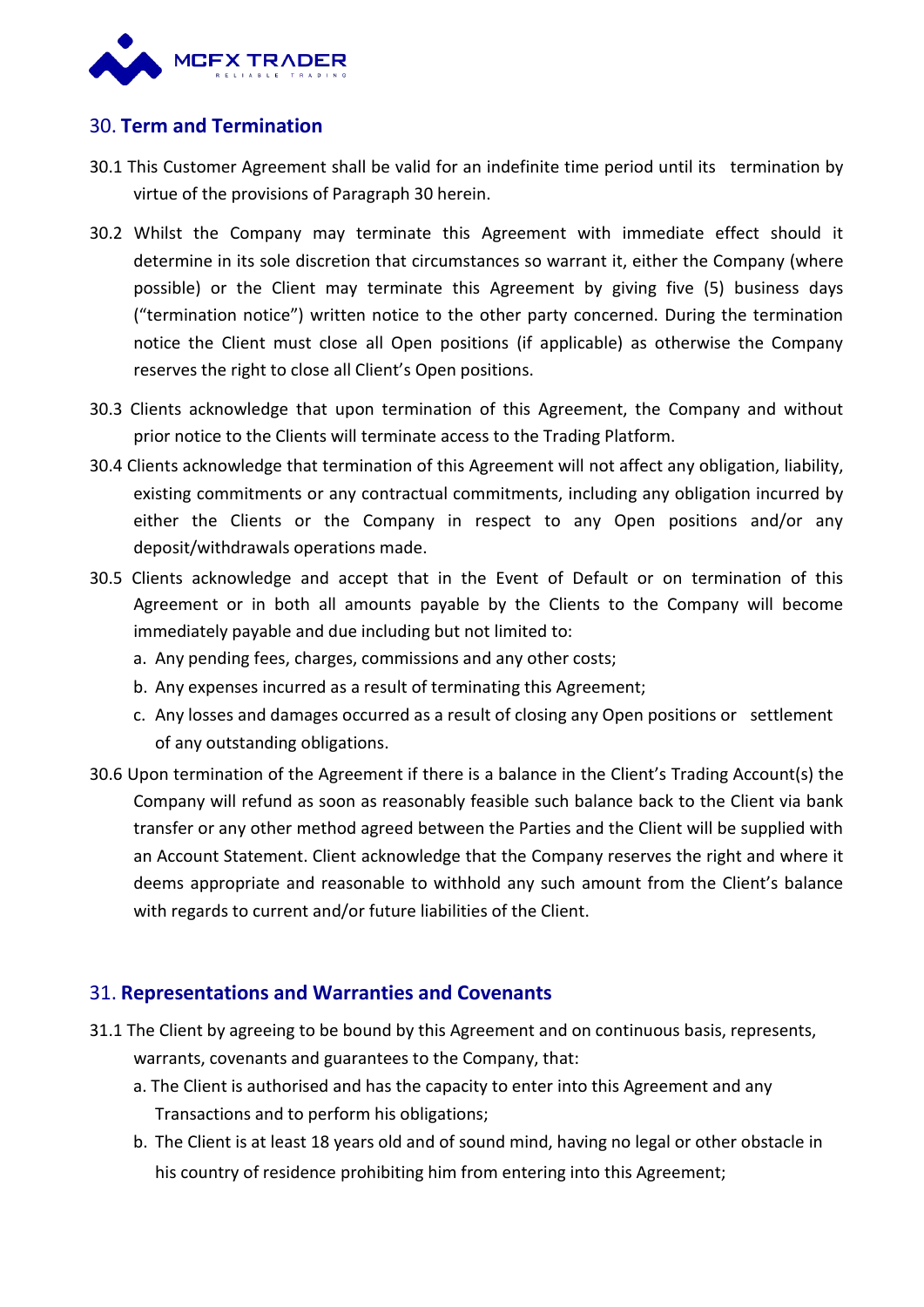

- c. The Client is placing any and all Orders and entering into any Transactions with the Company as Principal, (i.e. acting on own behalf) and not as a representative or agent of any third party unless Client has produced to the Company's satisfaction, a document and/or power of attorney enabling the Client to act as representative of any third person and relevant identification documents for such third party;
- d. All information provided and disclosed bythe Client during the online account opening registration procedure/KYC is true, complete, accurate and not misleading in all material aspects and the Client remains responsible for keeping the Company informed immediately and in writing of any material changes in the said information (e.g. change of address, contact details etc.);
- e. The Client is under obligation to inform the Company immediately and in writing if at any given time any information provided to the Company becomes misleading or it affects his capacity and ability to trade and transact with the Company;
- 31.2 Identification and/or any other documentation submitted by the Client to the Company is to the best of his knowledge valid and authentic;
- 31.3 The Client by entering to this Agreement and any and all actions performed under this Agreement will not violate, breach, conflict with or constitute a default under the Law and/or any other law, the Applicable Regulations and/or any other regulation, rule, ordinance, contract applicable to the Client and/or to the jurisdiction which the Client is resident and/or any of the Client's funds or assets and/or any contract/agreement with any third parties;
- 31.4 The Client agrees to be bound by this Agreement and/or enters and/or performs any transaction provided that he has a full understanding and is capable to understand all terms, conditions and risks thereof and is willing to accept those risks;
- 31.5 The Client and to the best of his knowledge is not aware of and is not subject to or is not likely to be subject to any restriction, condition or restraint by Central Banks, governmental, regulatory or supervisory bodies and authorities which prevent or refrain the Client from entering into this Agreement and/or perform any action and/or transaction in accordance with this Agreement;
- 31.6 The Client has taken an independent financial advice prior to applying for opening a trading account with the Company and/or prior to entering into any Transaction. Client has not relied on any information and/or recommendation provided by the Company in entering into any Transaction with the Company and Client acknowledges that any information and/or recommendation provided by the Company does not constitute and amount to investment advice but is merely a tool for the Client to make his own investment decisions;
- 31.7 Client's funds and assets are not in any direct or indirect way the proceeds of any illegal activity including money laundering or used or intended to be used for money laundering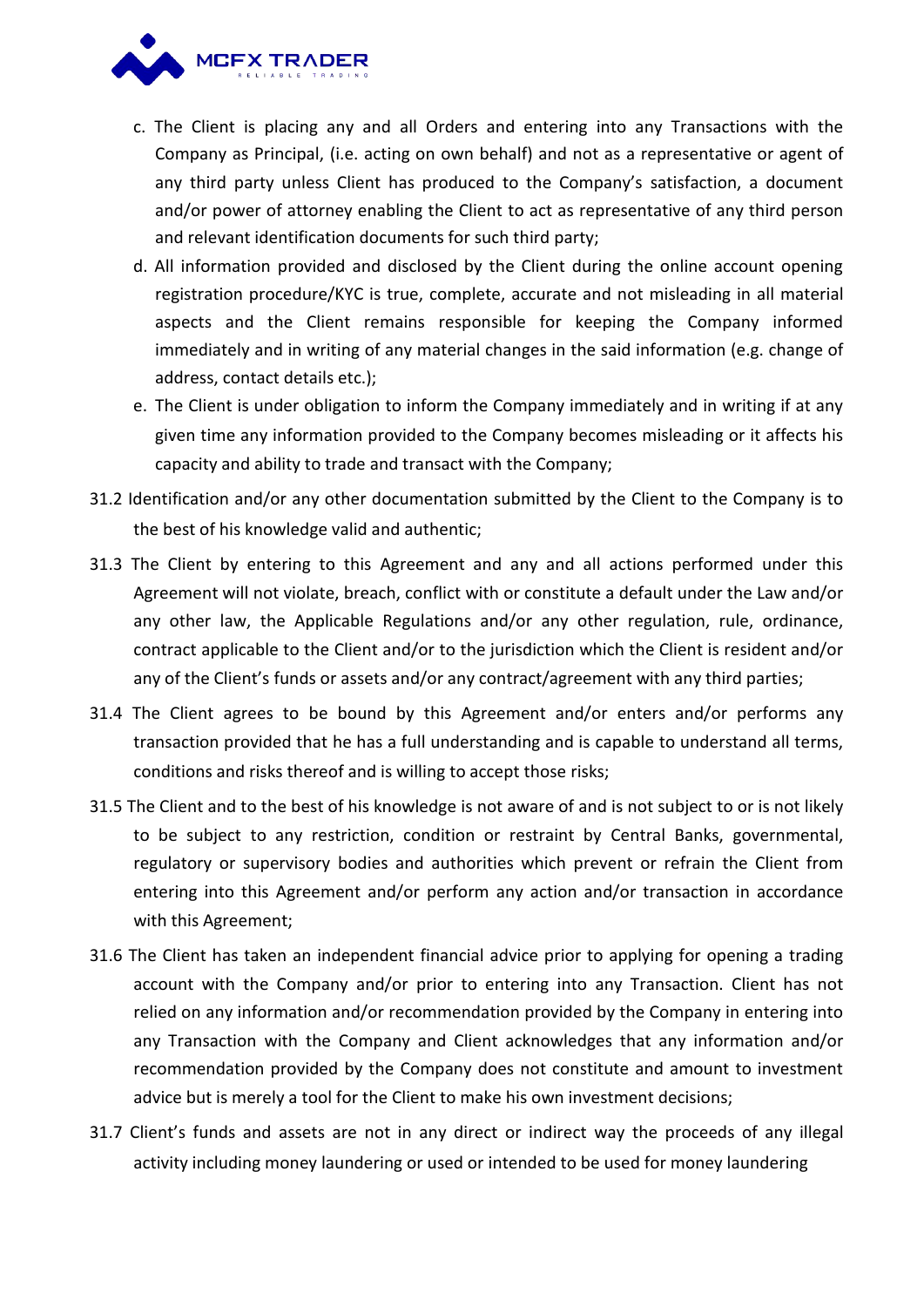

and/or terrorist financing.

- 31.8 The Client is not a Politically Exposed Person and does not have any relationship (for example relative or business associate) with a person who holds or held in the last twelve months a prominent public position. If the above statement is untrue and in the event the client has not disclosed this already in the Account Opening Application Form, will inform the Company as soon as possible and he/she will notify the Company immediately or as soon as possible if at any stage during the of this agreement he becomes a Politically Exposed Person.
- 31.9The Client is not from the USA, Canada, Bosnia and Herzegovina, Belgium, Democratic People's Republic of Korea, Ethiopia, Iraq, Iran, Lao PDR, Sri Lanka, Syria, Trinidad and Tobago, Tunisia, Vanuatu and Yemen, the Company does not accept Clients from those countries.

# 32. **Company Liability and Indemnity**

- 32.1 Neither the Company, its directors, officers, employees, agents or representatives to the extent permitted by the applicable laws and regulations shall not be liable for any consequential, indirect, incidental or special cost or loss (including loss of profits and trading losses) suffered or incurred by the Client as a result of the Client's use of the Company's services as described in this Agreement unless the cost or loss is a result of the Company's gross negligence, willful default or fraud committed;
- 32.2 The Company to the extent permitted by the applicable lawsand regulations will not be liable for any loss or damages that may be caused to any equipment or software due to any viruses, defects or malfunctions in connection with the access to, or use of the Company's Electronic Systems and which is beyond the Company's reasonable control;
- 32.3 The Company and to the extent permitted by the applicable laws and regulations will not be liable for any loss, liability or cost (including consequential loss) suffered or incurred by the Client as a result or instructions given or any other communications being made, via the internet;
- 32.4 The Company and to the extent permitted by the applicable laws and regulations will not be responsible for the orders and the accuracy of all information sent by the Client via the internet using access codes provided by the Company to the Client;
- 32.5 Nothing in this Agreement shall be taken to restrict or exclude any duty or liability which the Company may owe to its Clients under the Applicable law, rules and regulations;
- 32.6 The Company will not be held liable for any loss or damage or expense or loss incurred by the Client in relation to, or directly or indirectly arising from but not limited to:

a. Any error or failure or interruption or disconnection in the operation of the Trading Platform(s), or any delay caused by the Client Terminal or Transactions made via the Client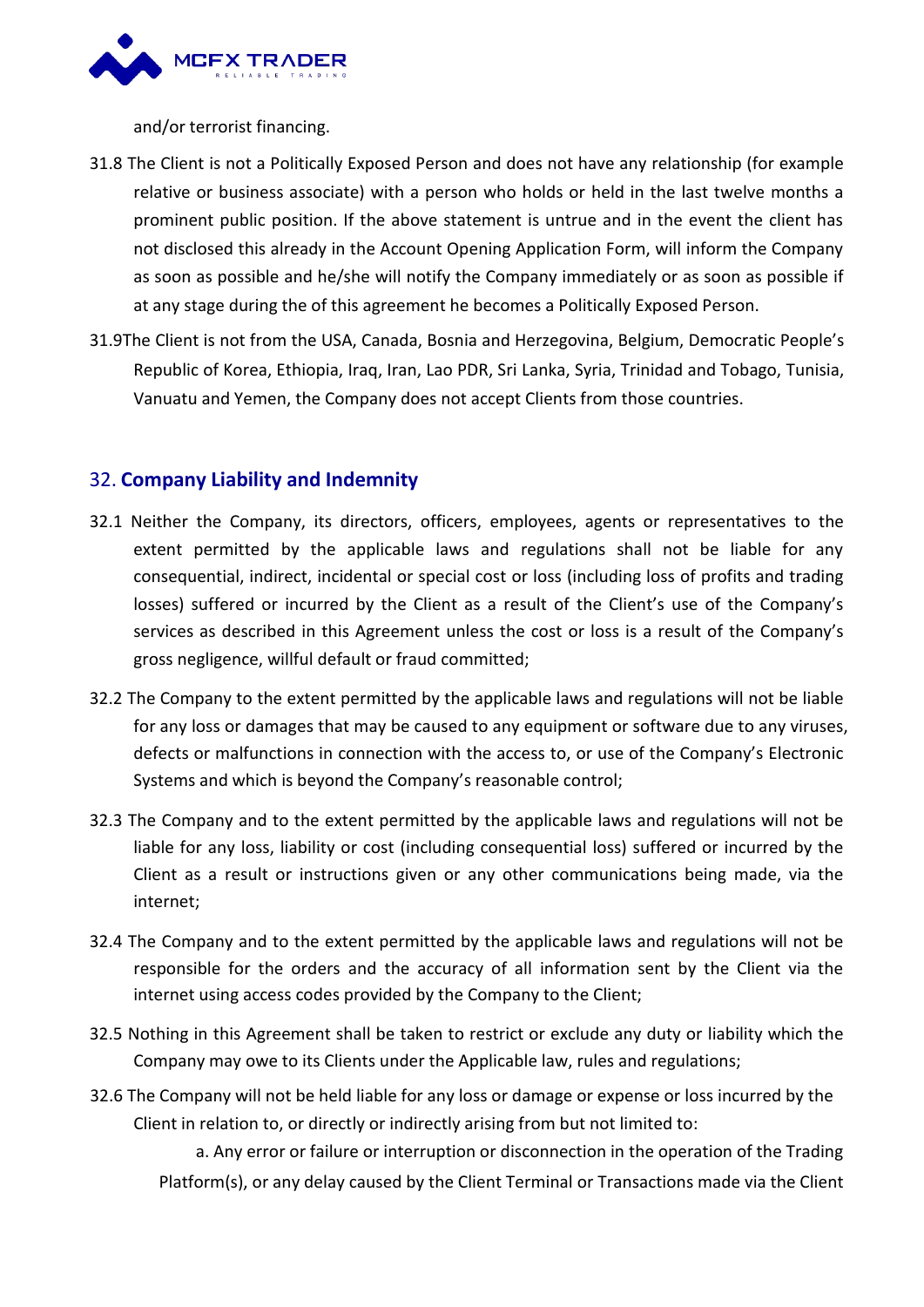

Terminal, any technical problems, system failures andmalfunctions, communication line failures, equipment or software failures or malfunctions, system access issues, system capacity issues, high internet traffic demand, security breaches and unauthorized access, and other similar computer problems and defects;

- b. Any failure by the Company to perform any of its obligations under the Agreement as a result of Force Majeure Event or any other cause beyond its control;
- c. The acts, omissions or negligence of any third party;
- d. Any person obtaining the Client's Access Data/Access Codes that the Company has issued to the Client prior to the Client's reporting to the Company of the misuse of the Client's Access Data/Access Codes;
- e. Unauthorized third persons having access to information, including electronic addresses, electronic communication, personal data and Access Data/Access Codes when the above are transmitted between the Parties or any other party, using the internet or other network communication facilities, post, telephone, or any other electronic means;
- f. Any of the risks of the Risks Disclosure and Warnings Notice;
- g. Currency risk;
- h. Any changes in the rates of tax;
- i. The occurrence of Slippage;
- j. The Client relying on functions such as Trailing Stop, Expert Advisor and Stop Loss Orders.
- k. Under abnormal Market Conditions;
- l. Any actions or representations of the Introducer;
- m. Any acts or omissions (including negligence and fraud) of the Client and/or his Authorized Representative;
- n. For the Client's or the Client's Authorised Representative's trading decisions;
- o. All Orders given through and under the Client's Access Data/Access Codes;
- p. The contents, correctness, accuracy and completeness of any communication spread by the use of the Electronic Trading System;
- q. As a result of the Client engaging in Social Trading;
- r. The solvency, acts or omissions of any third party referred to in this paragraph and paragraph 17.7.
- s. A situation of paragraph 25.2 arises.
- 32.7 The Client will indemnify the Company, its directors, officers, employees, agents or representatives against any loss, liability, cost, claim, action, demand or expense incurred or made against us in connection with the proper performance of the Client's obligations under this Agreement except where that loss, liability, cost, claim, action, demand or expense arises from the Company's negligence, fraud or wilful default or that of the Company's employees;
- 32.8 The Company's failure to redress violations, or to insist upon strict performance, of any condition or provision of this Agreement or any failure to exercise any right or remedy to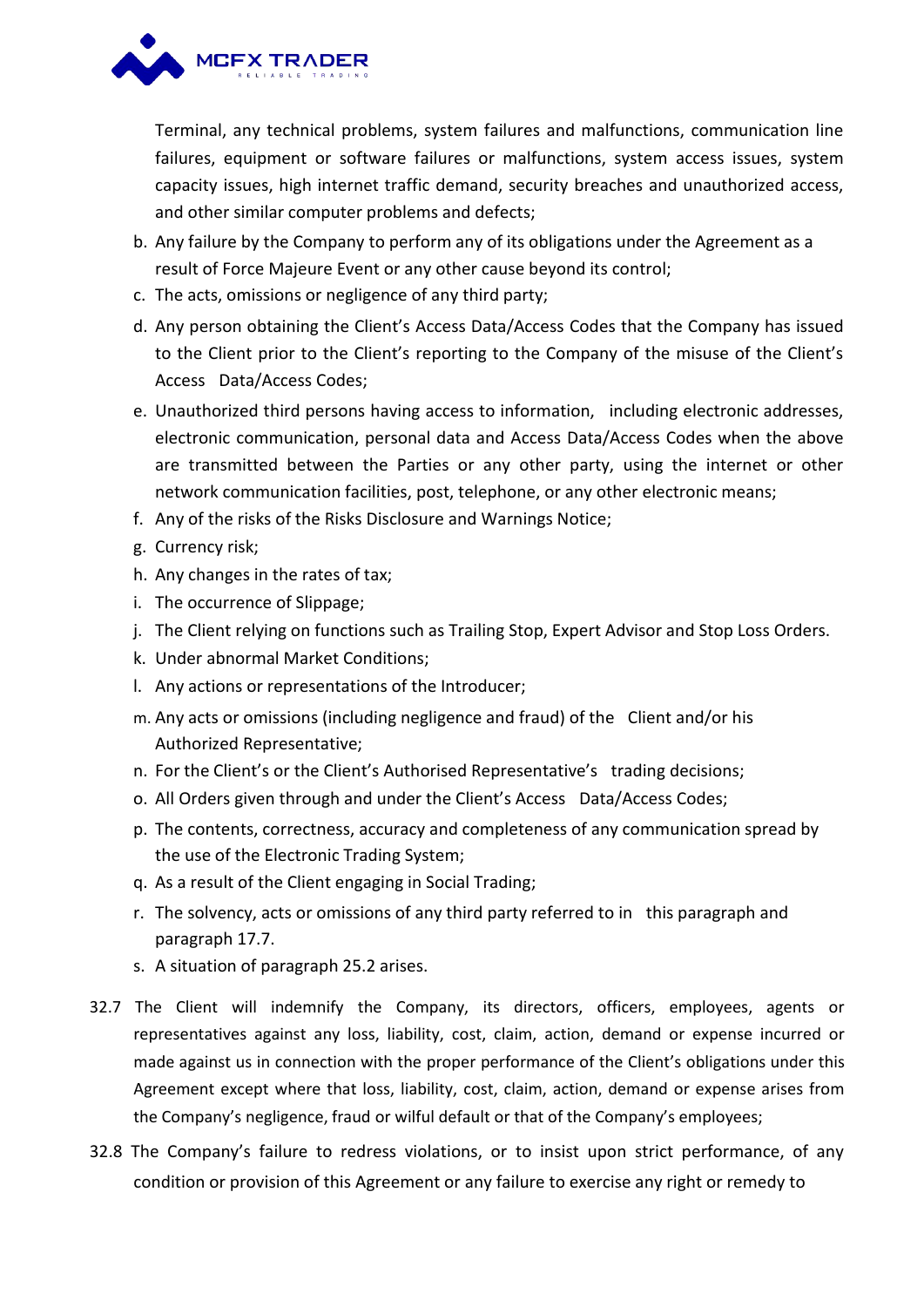

which the Company is entitled under this Agreement, shall not constitute an implied waiver thereof.

- 32.9 Should any part of this Agreement be held byany Court of competent jurisdiction to be unenforceable or illegal or contravene any rule, regulation or by law of any Market or regulator, that part will be deemed to have been excluded from this Agreement from the beginning, and this Agreement will be interpreted and enforced as though the provision had never been included and the legality or enforceability of the remaining provisions of the Agreement or the legality, validity or enforceability of this provision in accordance with the law and/or regulation of any other jurisdiction, shall not be affected.
- 32.10 The Company's cumulative liability to the Client shall not exceed the fees paid to the Company under this Agreement in relation to the particular Client for the Provision of the Services and use of the Electronic Systems.

### 33. **Governing Law and Jurisdiction**

- 33.1 Without prejudice to the provisions found below Section 30 of this agreement entitled "Complaints and Disputes" and any other relevant provision this Agreement including any other agreement as well as all transactions performed in relation to this Agreement or any other agreement, shall be governed bythe Laws ofthe Seychelles, without regard to the conflicts of Laws provisions therein.
- 33.2 The Client irrevocably agrees that with respect to any proceedings between the Client and the Company, the competent courts of the Seychelles shall have exclusive jurisdiction to determine any such proceedings.
- 33.3 All transactions on behalf of the Client shall be subject to Applicable Regulations and any other public authorities, which govern the operation of the company, as they are amended or modified from time to time. The Company shall be entitled to take or omit to take any measures, which it considers necessary to ensure compliance with the Applicable Regulations, the relevant market rules. Any such measures as may be taken shall be binding on the Client.
- 33.4 All rights and remedies provided to the Company under the Agreement are cumulative and are not exclusive of any rights or remedies provided by law.
- 33.5 The Client accepts the terms and conditions of this Agreement. In particular, the Client:
	- a. agrees that he has read and understood "Bests Interests and Order Execution Policy";
	- b. consents to his orders being executed outside a Regulated Market or MTF; and
	- c. confirms that he has read the "Risk Disclosure and Warning Notice" document.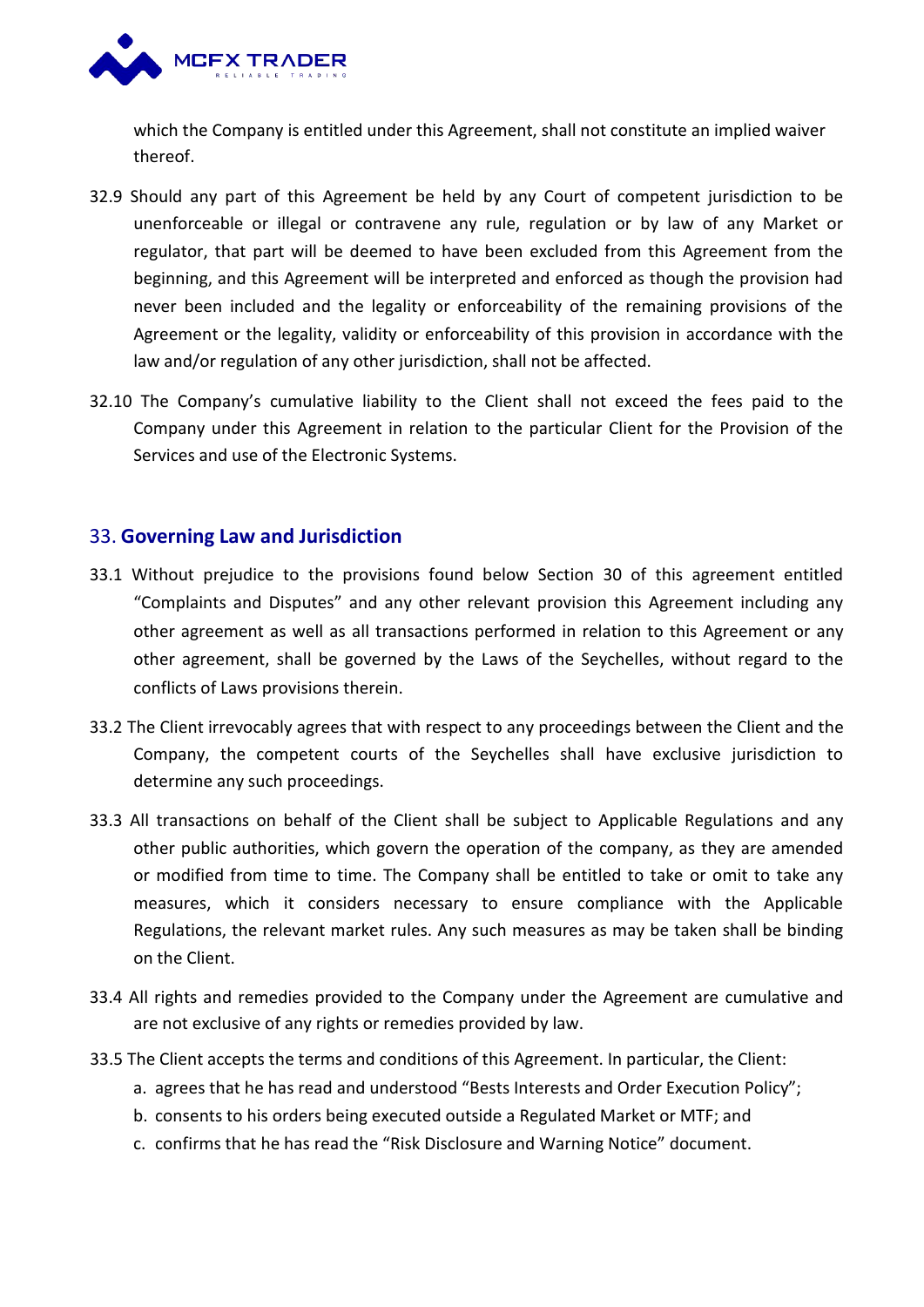

# 34. **Amendment of the Agreement**

- 34.1 The Company, without notice, may upgrade the Client Trading Account, convert Client Trading Account type, upgrade or replace the Platform or enhance the services offered to the Client if it reasonably considers this is to the Clients advantage and there is no increased cost to the Client.
- 34.2 The Company may also change any terms of the Agreement for any of the following reasons:
	- a. Where the Company reasonably considers that: the change would make the terms of the Agreement easier to understand; or the change would not be to the disadvantage of the Client.
	- b. To cover: the improvement of any service or facility the Company offers to the Client; or the introduction of a new service or facility; or the replacement of an existing service or facility with a new one; or the withdrawal of a service or facility which has become obsolete, or has ceased to be widely used, or has not
	- c. To enable the Company to make reasonable changes to the services offered to the Client as a result of changes in: the banking, investment or financial system; or technology; or the systems or Trading Platform used by the Company to run its business or offer the Services hereunder.
	- d. As a result of a request of authority or as a result of change or expected change in Applicable Regulations.
	- e. Where the Company finds that any term in the Agreement is inconsistent with Applicable Regulations. In such a case, it will not rely on that term but treat it as if it did reflect the relevant Applicable Regulations and shall update the Agreement to reflect the Applicable Regulations.
- 34.3 The Company may change any of the terms of the Agreement for any serious reason not listed under paragraph 34.2, where the Client is a natural person he/she shall have the right to terminate the Agreement without extra cost.
- 34.4 Where the Client is a natural person, for any change made under paragraphs 34.2 and 34.3, the Company shall provide the Client with advance notice of at least 10 (ten) Business Days. However, the Client acknowledges that a change, which is made to reflect a change of Applicable Regulations, may, if necessary, take effect immediately.
- 34.5 Where the Client is a natural person, for any change made under (a), (d) and (e) of paragraph 34.2, the notice of the Company shall be a Written Notice post on the Company's Website. For any other change of the Client Agreement the Company, where the Company elects to provide such Written Notice via a post on the Website, the Company shall also provide the said Written Notice with an additional means of Written Notice.
- 34.6 When the Company provides Written Notice to Clients, who are natural persons, of changes